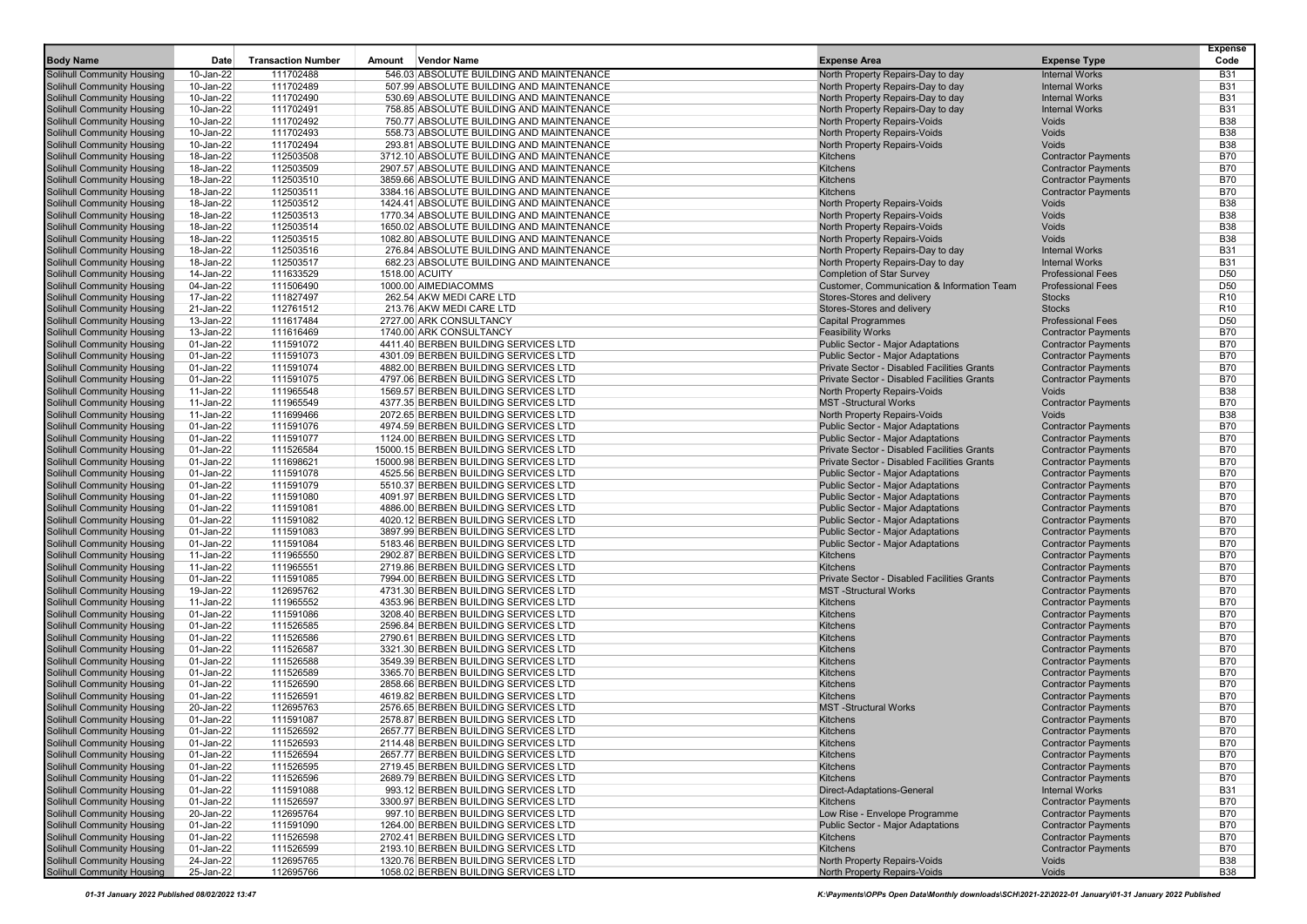| <b>Body Name</b>                                                       | Date                   | <b>Transaction Number</b> | Amount | <b>Vendor Name</b>                                                           | <b>Expense Area</b>                                                      | <b>Expense Type</b>                                              | <b>Expense</b><br>Code        |
|------------------------------------------------------------------------|------------------------|---------------------------|--------|------------------------------------------------------------------------------|--------------------------------------------------------------------------|------------------------------------------------------------------|-------------------------------|
| <b>Solihull Community Housing</b>                                      | 25-Jan-22              | 112695767                 |        | 1203.52 BERBEN BUILDING SERVICES LTD                                         | North Property Repairs-Voids                                             | Voids                                                            | <b>B38</b>                    |
| <b>Solihull Community Housing</b>                                      | 01-Jan-22              | 111526600                 |        | 2719.45 BERBEN BUILDING SERVICES LTD                                         | <b>Kitchens</b>                                                          | <b>Contractor Payments</b>                                       | <b>B70</b>                    |
| <b>Solihull Community Housing</b>                                      | 20-Jan-22              | 112695768                 |        | 997.10 BERBEN BUILDING SERVICES LTD                                          | Low Rise - Envelope Programme                                            | <b>Contractor Payments</b>                                       | <b>B70</b>                    |
| <b>Solihull Community Housing</b>                                      | 20-Jan-22              | 112695769                 |        | 997.10 BERBEN BUILDING SERVICES LTD                                          | Low Rise - Envelope Programme                                            | <b>Contractor Payments</b>                                       | <b>B70</b>                    |
| <b>Solihull Community Housing</b>                                      | 20-Jan-22              | 112695770                 |        | 997.10 BERBEN BUILDING SERVICES LTD                                          | Low Rise - Envelope Programme                                            | <b>Contractor Payments</b>                                       | <b>B70</b>                    |
| <b>Solihull Community Housing</b>                                      | 20-Jan-22              | 112695771                 |        | 997.10 BERBEN BUILDING SERVICES LTD                                          | Low Rise - Envelope Programme                                            | <b>Contractor Payments</b>                                       | <b>B70</b>                    |
| <b>Solihull Community Housing</b>                                      | 20-Jan-22              | 112695772                 |        | 5908.56 BERBEN BUILDING SERVICES LTD                                         | <b>MST-Structural Works</b>                                              | <b>Contractor Payments</b>                                       | <b>B70</b>                    |
| <b>Solihull Community Housing</b>                                      | 11-Jan-22              | 111591103                 |        | 823.46 BERBEN BUILDING SERVICES LTD                                          | Private Sector - Disabled Facilities Grants                              | <b>Contractor Payments</b>                                       | <b>B70</b>                    |
| <b>Solihull Community Housing</b>                                      | 01-Jan-22              | 111526601                 |        | 3611.47 BERBEN BUILDING SERVICES LTD                                         | High Rise Window Replacement                                             | <b>Contractor Payments</b>                                       | <b>B70</b><br><b>B70</b>      |
| <b>Solihull Community Housing</b><br><b>Solihull Community Housing</b> | 01-Jan-22<br>01-Jan-22 | 111526602<br>111526603    |        | 2628.27 BERBEN BUILDING SERVICES LTD<br>4904.38 BERBEN BUILDING SERVICES LTD | High Rise Window Replacement<br>High Rise Window Replacement             | <b>Contractor Payments</b><br><b>Contractor Payments</b>         | <b>B70</b>                    |
| Solihull Community Housing                                             | 01-Jan-22              | 111526604                 |        | 4188.55 BERBEN BUILDING SERVICES LTD                                         | <b>High Rise Window Replacement</b>                                      | <b>Contractor Payments</b>                                       | <b>B70</b>                    |
| Solihull Community Housing                                             | 01-Jan-22              | 111526605                 |        | 2946.54 BERBEN BUILDING SERVICES LTD                                         | <b>High Rise Window Replacement</b>                                      | <b>Contractor Payments</b>                                       | <b>B70</b>                    |
| Solihull Community Housing                                             | 01-Jan-22              | 111526606                 |        | 3658.69 BERBEN BUILDING SERVICES LTD                                         | <b>High Rise Window Replacement</b>                                      | <b>Contractor Payments</b>                                       | <b>B70</b>                    |
| Solihull Community Housing                                             | 01-Jan-22              | 111526607                 |        | 3658.69 BERBEN BUILDING SERVICES LTD                                         | High Rise Window Replacement                                             | <b>Contractor Payments</b>                                       | <b>B70</b>                    |
| <b>Solihull Community Housing</b>                                      | 01-Jan-22              | 111526608                 |        | 4056.73 BERBEN BUILDING SERVICES LTD                                         | High Rise Window Replacement                                             | <b>Contractor Payments</b>                                       | <b>B70</b>                    |
| <b>Solihull Community Housing</b>                                      | 01-Jan-22              | 111526609                 |        | 251.67 BERBEN BUILDING SERVICES LTD                                          | High Rise Window Replacement                                             | <b>Contractor Payments</b>                                       | <b>B70</b>                    |
| Solihull Community Housing                                             | 01-Jan-22              | 111526610                 |        | 1284.69 BERBEN BUILDING SERVICES LTD                                         | <b>High Rise Window Replacement</b>                                      | <b>Contractor Payments</b>                                       | <b>B70</b>                    |
| Solihull Community Housing                                             | 01-Jan-22              | 111526611                 |        | 1284.69 BERBEN BUILDING SERVICES LTD                                         | <b>High Rise Window Replacement</b>                                      | <b>Contractor Payments</b>                                       | <b>B70</b>                    |
| <b>Solihull Community Housing</b>                                      | 01-Jan-22              | 112490970                 |        | 1232.27 BERBEN BUILDING SERVICES LTD                                         | Direct-Adaptations-General                                               | <b>Internal Works</b>                                            | <b>B31</b>                    |
| <b>Solihull Community Housing</b>                                      | 01-Jan-22              | 111526612                 |        | 3313.71 BERBEN BUILDING SERVICES LTD                                         | <b>High Rise Window Replacement</b>                                      | <b>Contractor Payments</b>                                       | <b>B70</b>                    |
| <b>Solihull Community Housing</b>                                      | 19-Jan-22              | 111869464                 |        | 475.00 BORSHCH ELECTRIC                                                      | <b>Private Sector Leasing</b>                                            | Furniture                                                        | D <sub>11</sub>               |
| <b>Solihull Community Housing</b>                                      | $19 - Jan-22$          | 111871466                 |        | 316.66 BORSHCH ELECTRIC                                                      | <b>Homelessness</b>                                                      | Furniture                                                        | D <sub>11</sub>               |
| <b>Solihull Community Housing</b>                                      | 13-Jan-22              | 111612472                 |        | 369.00 BROMFORD HOUSING ASSOCIATION LTD T/A BROMFORD HOUSING GROUP LTD       | <b>Private Sector Leasing</b>                                            | <b>Materials</b>                                                 | D <sub>13</sub>               |
| <b>Solihull Community Housing</b>                                      | 27-Jan-22              | 112744465                 |        | 538.92 BUSINESS STREAM                                                       | Business Support - MST Back Office Support                               | Water                                                            | <b>B12</b>                    |
| <b>Solihull Community Housing</b>                                      | 27-Jan-22              | 112746464                 |        | 402.20 BUSINESS STREAM                                                       | Business Support - MST Back Office Support                               | Water                                                            | <b>B12</b>                    |
| <b>Solihull Community Housing</b>                                      | 27-Jan-22<br>10-Jan-22 | 112741464<br>111551691    |        | 298.95 BUSINESS STREAM                                                       | Whar Hall Farm Community Hall<br>Homelessness                            | Water<br>Furniture                                               | <b>B12</b><br>D <sub>11</sub> |
| <b>Solihull Community Housing</b><br><b>Solihull Community Housing</b> | 10-Jan-22              | 111551691                 |        | 865.00 CAPITAL FURNISHINGS<br>190.00 CAPITAL FURNISHINGS                     | Homelessness                                                             | Furniture                                                        | D <sub>11</sub>               |
| Solihull Community Housing                                             | 10-Jan-22              | 111551693                 |        | 755.00 CAPITAL FURNISHINGS                                                   | Homelessness                                                             | Furniture                                                        | D <sub>11</sub>               |
| <b>Solihull Community Housing</b>                                      | 10-Jan-22              | 111551695                 |        | 620.00 CAPITAL FURNISHINGS                                                   | Homelessness                                                             | Furniture                                                        | D <sub>11</sub>               |
| <b>Solihull Community Housing</b>                                      | 10-Jan-22              | 111551695                 |        | -310.00 CAPITAL FURNISHINGS                                                  | Homelessness                                                             | Furniture                                                        | D <sub>11</sub>               |
| <b>Solihull Community Housing</b>                                      | 06-Jan-22              | 111534879                 |        | 610.00 CAPITAL FURNISHINGS                                                   | <b>Private Sector Leasing</b>                                            | Furniture                                                        | D <sub>11</sub>               |
| <b>Solihull Community Housing</b>                                      | 10-Jan-22              | 111551697                 |        | 605.00 CAPITAL FURNISHINGS                                                   | <b>Private Sector Leasing</b>                                            | Furniture                                                        | D <sub>11</sub>               |
| <b>Solihull Community Housing</b>                                      | 10-Jan-22              | 111551698                 |        | 755.00 CAPITAL FURNISHINGS                                                   | <b>Homelessness</b>                                                      | Furniture                                                        | D <sub>11</sub>               |
| <b>Solihull Community Housing</b>                                      | 10-Jan-22              | 111551699                 |        | 455.00 CAPITAL FURNISHINGS                                                   | Homelessness                                                             | Furniture                                                        | D <sub>11</sub>               |
| Solihull Community Housing                                             | 10-Jan-22              | 111551702                 |        | 455.00 CAPITAL FURNISHINGS                                                   | Homelessness                                                             | Furniture                                                        | D <sub>11</sub>               |
| Solihull Community Housing                                             | 10-Jan-22              | 111551703                 |        | 470.00 CAPITAL FURNISHINGS                                                   | Homelessness                                                             | Furniture                                                        | D <sub>11</sub>               |
| <b>Solihull Community Housing</b>                                      | 31-Jan-22              | 112967466                 |        | 1545.78 CHAPMANS ELECTRICAL                                                  | <b>Mechanical &amp; Electrical</b>                                       | <b>Rev Contractor Payments</b>                                   | <b>B71</b>                    |
| <b>Solihull Community Housing</b>                                      | 31-Jan-22              | 112965466                 |        | 1545.78 CHAPMANS ELECTRICAL                                                  | <b>Mechanical &amp; Electrical</b>                                       | <b>Rev Contractor Payments</b>                                   | <b>B71</b>                    |
| <b>Solihull Community Housing</b>                                      | 19-Jan-22              | 111845475                 |        | 428.09 CHILD MAINTENANCE SERVICE                                             | <b>Payroll Deductions</b>                                                | <b>General Creditors</b>                                         | S <sub>01</sub>               |
| <b>Solihull Community Housing</b>                                      | 12-Jan-22              | 111827494                 |        | 1300.00 CONTOUR SHOWERS LTD                                                  | Stores-Stores and delivery                                               | <b>Stocks</b>                                                    | R <sub>10</sub><br><b>B11</b> |
| Solihull Community Housing<br>Solihull Community Housing               | 18-Jan-22<br>26-Jan-22 | 111707465<br>112599464    |        | 1436.76 CO-OP ENERGY<br>2462.00 COUNTRYWIDE ESTATE AGENTS                    | <b>Private Sector Leasing</b><br>New Build - Wagon Lane                  | Electricity<br><b>Contractor Payments</b>                        | <b>B70</b>                    |
| <b>Solihull Community Housing</b>                                      | 20-Jan-22              | 112092464                 |        | 280.00 CROWN CARS                                                            | <b>Housing Aid &amp; Homelessness</b>                                    | <b>Public Transport</b>                                          | C <sub>20</sub>               |
| <b>Solihull Community Housing</b>                                      | 01-Jan-22              | 111615476                 |        | 3440.00 DIRECT HEALTHCARE GROUP LTD                                          | Private Sector - Disabled Facilities Grants                              | <b>Rev Contractor Payments</b>                                   | <b>B71</b>                    |
| <b>Solihull Community Housing</b>                                      | 01-Jan-22              | 111615479                 |        | 430.00 DIRECT HEALTHCARE GROUP LTD                                           | Private Sector - Disabled Facilities Grants                              | <b>Contractor Payments</b>                                       | <b>B70</b>                    |
| <b>Solihull Community Housing</b>                                      | 01-Jan-22              | 111590474                 |        | 292.00 DODD GROUP                                                            | <b>Biomass System</b>                                                    | Biomass HIU & Plant                                              | <b>B48</b>                    |
| <b>Solihull Community Housing</b>                                      | 01-Jan-22              | 111590475                 |        | 292.00 DODD GROUP                                                            | <b>Biomass System</b>                                                    | Biomass HIU & Plant                                              | <b>B48</b>                    |
| <b>Solihull Community Housing</b>                                      | 01-Jan-22              | 111590476                 |        | 292.00 DODD GROUP                                                            | <b>Biomass System</b>                                                    | <b>Biomass HIU &amp; Plant</b>                                   | <b>B48</b>                    |
| <b>Solihull Community Housing</b>                                      | 01-Jan-22              | 111590477                 |        | 292.00 DODD GROUP                                                            | <b>Biomass System</b>                                                    | Biomass HIU & Plant                                              | <b>B48</b>                    |
| Solihull Community Housing                                             | 01-Jan-22              | 111590483                 |        | 389.82 DODD GROUP                                                            | <b>Biomass System</b>                                                    | <b>Biomass HIU &amp; Plant</b>                                   | <b>B48</b>                    |
| Solihull Community Housing                                             | 01-Jan-22              | 111590486                 |        | 225.34 DODD GROUP                                                            | <b>Biomass System</b>                                                    | Biomass HIU & Plant                                              | <b>B48</b>                    |
| <b>Solihull Community Housing</b>                                      | 01-Jan-22              | 111526464                 |        | 267.76 DODD GROUP                                                            | Flat Re-roofing                                                          | <b>Contractor Payments</b>                                       | <b>B70</b>                    |
| <b>Solihull Community Housing</b>                                      | 01-Jan-22              | 111590498                 |        | 249.48 DODD GROUP                                                            | <b>Mechanical &amp; Electrical</b>                                       | <b>Rev Contractor Payments</b>                                   | <b>B71</b>                    |
| <b>Solihull Community Housing</b>                                      | 01-Jan-22              | 111590507                 |        | 255.54 DODD GROUP                                                            | <b>Mechanical &amp; Electrical</b>                                       | <b>Rev Contractor Payments</b>                                   | <b>B71</b>                    |
| <b>Solihull Community Housing</b>                                      | 01-Jan-22              | 111590516                 |        | 227.26 DODD GROUP                                                            | <b>Mechanical &amp; Electrical</b>                                       | <b>Rev Contractor Payments</b>                                   | <b>B71</b>                    |
| <b>Solihull Community Housing</b>                                      | 01-Jan-22              | 111590528                 |        | 230.07 DODD GROUP                                                            | <b>Mechanical &amp; Electrical</b>                                       | <b>Rev Contractor Payments</b>                                   | <b>B71</b>                    |
| <b>Solihull Community Housing</b><br><b>Solihull Community Housing</b> | 01-Jan-22<br>01-Jan-22 | 111590533<br>111590545    |        | 226.96 DODD GROUP<br>215.06 DODD GROUP                                       | <b>Mechanical &amp; Electrical</b><br><b>Mechanical &amp; Electrical</b> | <b>Rev Contractor Payments</b><br><b>Rev Contractor Payments</b> | <b>B71</b>                    |
| <b>Solihull Community Housing</b>                                      | 01-Jan-22              | 111590562                 |        | 236.13 DODD GROUP                                                            | <b>Mechanical &amp; Electrical</b>                                       | <b>Rev Contractor Payments</b>                                   | <b>B71</b><br><b>B71</b>      |
| <b>Solihull Community Housing</b>                                      | 01-Jan-22              | 111590569                 |        | 229.73 DODD GROUP                                                            | <b>Mechanical &amp; Electrical</b>                                       | <b>Rev Contractor Payments</b>                                   | <b>B71</b>                    |
| Solihull Community Housing                                             | 01-Jan-22              | 111590574                 |        | 215.06 DODD GROUP                                                            | <b>Mechanical &amp; Electrical</b>                                       | <b>Rev Contractor Payments</b>                                   | <b>B71</b>                    |
| Solihull Community Housing                                             | 01-Jan-22              | 111590576                 |        | 245.81 DODD GROUP                                                            | <b>Mechanical &amp; Electrical</b>                                       | <b>Rev Contractor Payments</b>                                   | <b>B71</b>                    |
| Solihull Community Housing                                             | 01-Jan-22              | 111590607                 |        | 229.73 DODD GROUP                                                            | <b>Mechanical &amp; Electrical</b>                                       | <b>Rev Contractor Payments</b>                                   | <b>B71</b>                    |
| <b>Solihull Community Housing</b>                                      | 01-Jan-22              | 111590632                 |        | 216.82 DODD GROUP                                                            | <b>Mechanical &amp; Electrical</b>                                       | <b>Rev Contractor Payments</b>                                   | <b>B71</b>                    |
| <b>Solihull Community Housing</b>                                      | 01-Jan-22              | 111590641                 |        | 215.06 DODD GROUP                                                            | <b>Mechanical &amp; Electrical</b>                                       | <b>Rev Contractor Payments</b>                                   | B71                           |
| <b>Solihull Community Housing</b>                                      | 01-Jan-22              | 111590649                 |        | 239.83 DODD GROUP                                                            | <b>Mechanical &amp; Electrical</b>                                       | <b>Rev Contractor Payments</b>                                   | B71                           |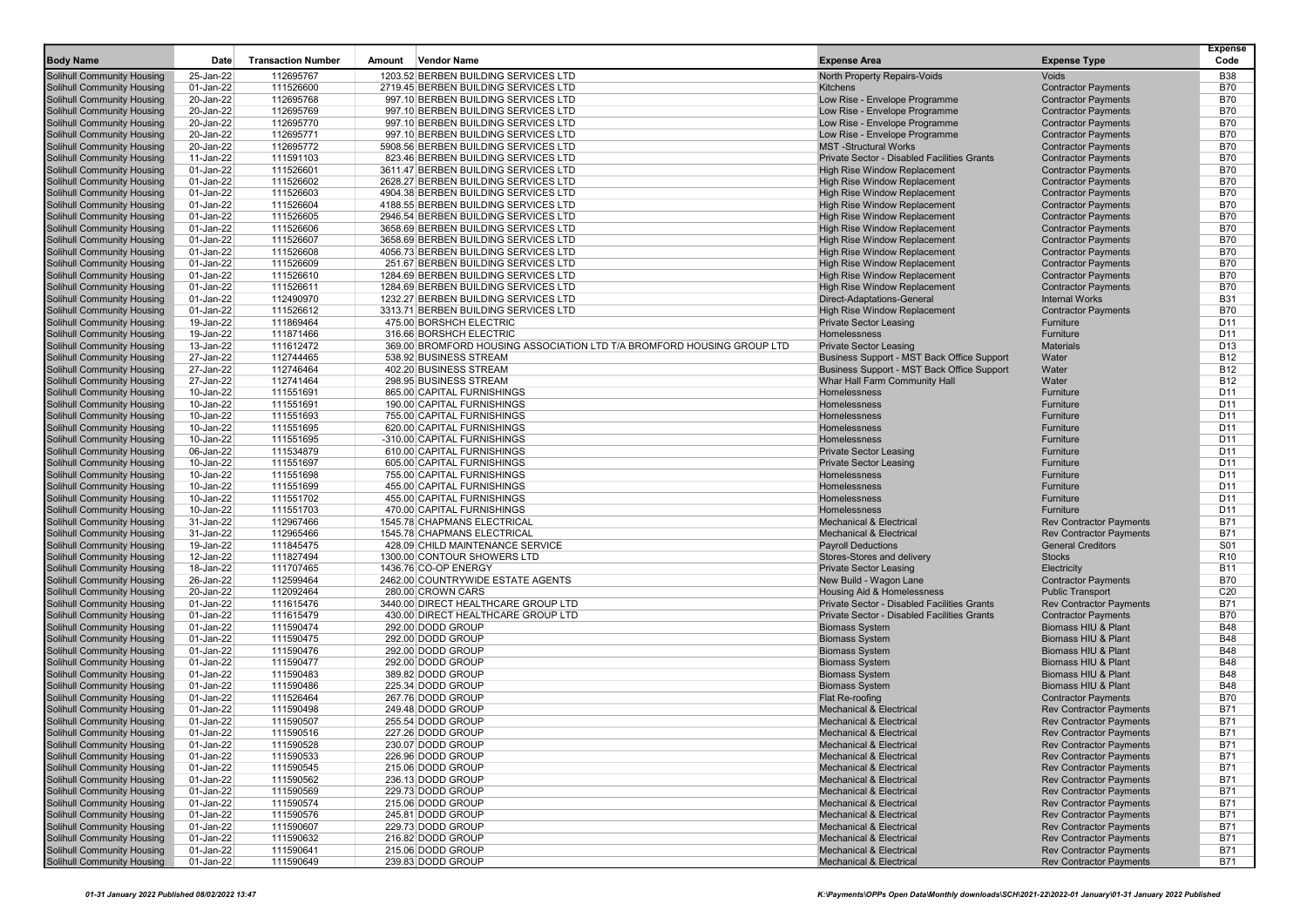| <b>Body Name</b>                                                       | Date                   | <b>Transaction Number</b> | Amount | <b>Vendor Name</b>                                        | <b>Expense Area</b>                                              | <b>Expense Type</b>                                 | <b>Expense</b><br>Code             |
|------------------------------------------------------------------------|------------------------|---------------------------|--------|-----------------------------------------------------------|------------------------------------------------------------------|-----------------------------------------------------|------------------------------------|
| <b>Solihull Community Housing</b>                                      | 01-Jan-22              | 111590738                 |        | 211.66 DODD GROUP                                         | <b>Electrical Improvement Works</b>                              | <b>Contractor Payments</b>                          | <b>B70</b>                         |
| <b>Solihull Community Housing</b>                                      | 21-Jan-22              | 112234464                 |        | 2522.09 DODD GROUP                                        | <b>Retro fitting Sprinklers</b>                                  | <b>Contractor Payments</b>                          | <b>B70</b>                         |
| <b>Solihull Community Housing</b>                                      | 21-Jan-22              | 112221464                 |        | 1614.15 DODD GROUP                                        | <b>Building Safety Works</b>                                     | <b>Contractor Payments</b>                          | <b>B70</b>                         |
| <b>Solihull Community Housing</b>                                      | 21-Jan-22              | 112222464                 |        | 759.60 DODD GROUP                                         | <b>Building Safety Works</b>                                     | <b>Contractor Payments</b>                          | <b>B70</b>                         |
| <b>Solihull Community Housing</b>                                      | 21-Jan-22              | 112228467                 |        | 84730.58 DODD GROUP                                       | <b>Retro fitting Sprinklers</b>                                  | <b>Contractor Payments</b>                          | <b>B70</b>                         |
| <b>Solihull Community Housing</b>                                      | 21-Jan-22              | 112230464                 |        | 215526.37 DODD GROUP                                      | <b>Retro fitting Sprinklers</b>                                  | <b>Contractor Payments</b>                          | <b>B70</b>                         |
| <b>Solihull Community Housing</b>                                      | 21-Jan-22              | 112232464                 |        | 134102.84 DODD GROUP                                      | <b>Retro fitting Sprinklers</b>                                  | <b>Contractor Payments</b>                          | <b>B70</b>                         |
| <b>Solihull Community Housing</b>                                      | 07-Jan-22              | 111827471                 |        | 103.80 DOORFIT PRODUCTS LTD                               | Stores-Stores and delivery                                       | <b>Stocks</b>                                       | R <sub>10</sub>                    |
| <b>Solihull Community Housing</b>                                      | 07-Jan-22              | 111827471                 |        | 41.80 DOORFIT PRODUCTS LTD                                | Stores-Stores and delivery                                       | <b>Stocks</b>                                       | R <sub>10</sub>                    |
| <b>Solihull Community Housing</b>                                      | 07-Jan-22              | 111827471<br>111827471    |        | 16.75 DOORFIT PRODUCTS LTD                                | Stores-Stores and delivery                                       | <b>Stocks</b><br><b>Stocks</b>                      | R <sub>10</sub><br>R <sub>10</sub> |
| <b>Solihull Community Housing</b><br>Solihull Community Housing        | 07-Jan-22              | 111827471                 |        | 20.00 DOORFIT PRODUCTS LTD                                | Stores-Stores and delivery                                       |                                                     | R <sub>10</sub>                    |
| <b>Solihull Community Housing</b>                                      | 07-Jan-22<br>10-Jan-22 | 111827473                 |        | 239.90 DOORFIT PRODUCTS LTD<br>13.00 DOORFIT PRODUCTS LTD | Stores-Stores and delivery<br>Stores-Stores and delivery         | <b>Stocks</b><br><b>Stocks</b>                      | R <sub>10</sub>                    |
| Solihull Community Housing                                             | 10-Jan-22              | 111827473                 |        | 193.85 DOORFIT PRODUCTS LTD                               | Stores-Stores and delivery                                       | <b>Stocks</b>                                       | R <sub>10</sub>                    |
| Solihull Community Housing                                             | 10-Jan-22              | 111827473                 |        | 27.00 DOORFIT PRODUCTS LTD                                | Stores-Stores and delivery                                       | <b>Stocks</b>                                       | R <sub>10</sub>                    |
| Solihull Community Housing                                             | 14-Jan-22              | 111827475                 |        | 387.70 DOORFIT PRODUCTS LTD                               | Stores-Stores and delivery                                       | <b>Stocks</b>                                       | R <sub>10</sub>                    |
| <b>Solihull Community Housing</b>                                      | 24-Jan-22              | 112761468                 |        | 92.00 DOORFIT PRODUCTS LTD                                | Stores-Stores and delivery                                       | <b>Stocks</b>                                       | R <sub>10</sub>                    |
| Solihull Community Housing                                             | 24-Jan-22              | 112761468                 |        | 55.20 DOORFIT PRODUCTS LTD                                | Stores-Stores and delivery                                       | <b>Stocks</b>                                       | R <sub>10</sub>                    |
| Solihull Community Housing                                             | 24-Jan-22              | 112761468                 |        | 23.30 DOORFIT PRODUCTS LTD                                | Stores-Stores and delivery                                       | <b>Stocks</b>                                       | R <sub>10</sub>                    |
| <b>Solihull Community Housing</b>                                      | 24-Jan-22              | 112761468                 |        | 24.50 DOORFIT PRODUCTS LTD                                | Stores-Stores and delivery                                       | <b>Stocks</b>                                       | R <sub>10</sub>                    |
| <b>Solihull Community Housing</b>                                      | 24-Jan-22              | 112761468                 |        | 44.20 DOORFIT PRODUCTS LTD                                | Stores-Stores and delivery                                       | <b>Stocks</b>                                       | R <sub>10</sub>                    |
| <b>Solihull Community Housing</b>                                      | 24-Jan-22              | 112761468                 |        | 98.20 DOORFIT PRODUCTS LTD                                | Stores-Stores and delivery                                       | <b>Stocks</b>                                       | R <sub>10</sub>                    |
| <b>Solihull Community Housing</b>                                      | 24-Jan-22              | 112761468                 |        | 239.90 DOORFIT PRODUCTS LTD                               | Stores-Stores and delivery                                       | <b>Stocks</b>                                       | R <sub>10</sub>                    |
| <b>Solihull Community Housing</b>                                      | 24-Jan-22              | 112761468                 |        | 50.00 DOORFIT PRODUCTS LTD                                | Stores-Stores and delivery                                       | <b>Stocks</b>                                       | R <sub>10</sub>                    |
| <b>Solihull Community Housing</b>                                      | 06-Jan-22              | 111529468                 |        | 9989.00 DORO CARE                                         | Safe and Sound Operational                                       | <b>Equipment Rental/Lease</b>                       | D <sub>18</sub>                    |
| <b>Solihull Community Housing</b>                                      | 11-Jan-22              | 111577465                 |        | 1468.00 DORO CARE                                         | Safe and Sound Operational                                       | <b>Equipment Rental/Lease</b>                       | D <sub>18</sub>                    |
| <b>Solihull Community Housing</b>                                      | 05-Jan-22              | 111698602                 |        | 316.00 DRAINTECH SERVICES (MIDLANDS) LTD                  | North Property Repairs-Day to day                                | <b>External Structures</b>                          | <b>B33</b>                         |
| <b>Solihull Community Housing</b>                                      | 12-Jan-22              | 112490924                 |        | 212.44 DRAINTECH SERVICES (MIDLANDS) LTD                  | North Property Repairs-Day to day                                | <b>Other Works</b>                                  | <b>B32</b>                         |
| <b>Solihull Community Housing</b>                                      | 05-Jan-22              | 111698604                 |        | 418.63 DRAINTECH SERVICES (MIDLANDS) LTD                  | North Property Repairs-Day to day                                | <b>Other Works</b>                                  | <b>B32</b>                         |
| Solihull Community Housing                                             | 05-Jan-22              | 111698605                 |        | 1600.00 DRAINTECH SERVICES (MIDLANDS) LTD                 | North Property Repairs-Day to day                                | <b>Other Works</b>                                  | <b>B32</b>                         |
| <b>Solihull Community Housing</b>                                      | 05-Jan-22              | 111698608                 |        | 212.44 DRAINTECH SERVICES (MIDLANDS) LTD                  | North Property Repairs-Day to day                                | <b>Other Works</b>                                  | <b>B32</b>                         |
| <b>Solihull Community Housing</b>                                      | 05-Jan-22              | 111698613                 |        | 212.44 DRAINTECH SERVICES (MIDLANDS) LTD                  | North Property Repairs-Day to day                                | <b>Other Works</b>                                  | <b>B32</b>                         |
| <b>Solihull Community Housing</b>                                      | 12-Jan-22              | 112490925                 |        | 212.44 DRAINTECH SERVICES (MIDLANDS) LTD                  | North Property Repairs-Day to day                                | <b>Other Works</b>                                  | <b>B32</b>                         |
| <b>Solihull Community Housing</b>                                      | 17-Jan-22              | 111662465                 |        | -1436.76 E.ON ENERGY                                      | <b>Private Sector Leasing</b>                                    | Electricity                                         | <b>B11</b>                         |
| <b>Solihull Community Housing</b>                                      | 06-Jan-22              | 111529466                 |        | 3809.22 ELDERCARE                                         | Safe and Sound Operational                                       | <b>Other Supplier/Services Costs</b>                | D90                                |
| <b>Solihull Community Housing</b>                                      | 21-Jan-22              | 112202464                 |        | 94000.00 ELLIOT MATHER LLP CLIENT ACCOUNT                 | <b>Property Acquisitions</b>                                     | <b>Contractor Payments</b>                          | <b>B70</b>                         |
| Solihull Community Housing                                             | 27-Jan-22              | 112800464                 |        | 20840.45 ENERGY BILLING LTD                               | <b>Biomass System</b>                                            | <b>Biomass Collection Agent</b>                     | <b>B47</b>                         |
| <b>Solihull Community Housing</b>                                      | 27-Jan-22              | 112801464                 |        | 23560.36 ENERGY BILLING LTD                               | <b>Biomass System</b>                                            | <b>Biomass Collection Agent</b>                     | <b>B47</b>                         |
| <b>Solihull Community Housing</b>                                      | 06-Jan-22              | 111965556                 |        | 252.54 ENVIROCALL LTD                                     | North Property Repairs-Day to day                                | <b>Internal Works</b>                               | <b>B31</b><br><b>B70</b>           |
| <b>Solihull Community Housing</b><br><b>Solihull Community Housing</b> | 07-Jan-22<br>13-Jan-22 | 111965558<br>111965560    |        | 280.60 ENVIROCALL LTD<br>217.16 ENVIROCALL LTD            | <b>MST-Structural Works</b><br>North Property Repairs-Day to day | <b>Contractor Payments</b><br><b>Internal Works</b> | <b>B31</b>                         |
| <b>Solihull Community Housing</b>                                      | 20-Jan-22              | 112491067                 |        | 209.30 ENVIROCALL LTD                                     | North Property Repairs-Day to day                                | <b>Internal Works</b>                               | <b>B31</b>                         |
| <b>Solihull Community Housing</b>                                      | 20-Jan-22              | 112491071                 |        | 223.72 ENVIROCALL LTD                                     | North Property Repairs-Day to day                                | <b>Internal Works</b>                               | <b>B31</b>                         |
| <b>Solihull Community Housing</b>                                      | 20-Jan-22              | 112491073                 |        | 223.72 ENVIROCALL LTD                                     | North Property Repairs-Day to day                                | <b>Internal Works</b>                               | <b>B31</b>                         |
| <b>Solihull Community Housing</b>                                      | 14-Jan-22              | 111633464                 |        | 16188.34 ENVIRONMENTAL CONTRACTS LTD                      | Stores-Stores and delivery                                       | <b>Waste Disposal</b>                               | E20                                |
| <b>Solihull Community Housing</b>                                      | 19-Jan-22              | 111921464                 |        | 342.00 EUROPEAN METAL RECYCLING LTD                       | Stores-Stores and delivery                                       | <b>Waste Disposal</b>                               | E20                                |
| <b>Solihull Community Housing</b>                                      | 17-Jan-22              | 111699464                 |        | 925.75 FAMILY CARE TRUST                                  | North Property Repairs-Voids                                     | Voids                                               | <b>B38</b>                         |
| <b>Solihull Community Housing</b>                                      | 17-Jan-22              | 111698573                 |        | 264.50 FAMILY CARE TRUST                                  | North Property Repairs-Voids                                     | Voids                                               | <b>B38</b>                         |
| <b>Solihull Community Housing</b>                                      | 17-Jan-22              | 111698574                 |        | 264.50 FAMILY CARE TRUST                                  | North Property Repairs-Voids                                     | Voids                                               | <b>B38</b>                         |
| <b>Solihull Community Housing</b>                                      | 17-Jan-22              | 111698576                 |        | 396.75 FAMILY CARE TRUST                                  | North Property Repairs-Voids                                     | Voids                                               | <b>B38</b>                         |
| <b>Solihull Community Housing</b>                                      | 17-Jan-22              | 111698578                 |        | 264.50 FAMILY CARE TRUST                                  | North Property Repairs-Voids                                     | Voids                                               | <b>B38</b>                         |
| <b>Solihull Community Housing</b>                                      | 17-Jan-22              | 111699465                 |        | 132.25 FAMILY CARE TRUST                                  | North Property Repairs-Day to day                                | <b>External Structures</b>                          | <b>B33</b>                         |
| Solihull Community Housing                                             | 17-Jan-22              | 111699465                 |        | 264.50 FAMILY CARE TRUST                                  | North Property Repairs-Voids                                     | <b>Voids</b>                                        | <b>B38</b>                         |
| <b>Solihull Community Housing</b>                                      | 17-Jan-22              | 111698579                 |        | 529.00 FAMILY CARE TRUST                                  | North Property Repairs-Day to day                                | <b>External Structures</b>                          | <b>B33</b>                         |
| <b>Solihull Community Housing</b>                                      | 17-Jan-22              | 111698580                 |        | 396.75 FAMILY CARE TRUST                                  | North Property Repairs-Day to day                                | <b>External Structures</b>                          | <b>B33</b>                         |
| <b>Solihull Community Housing</b>                                      | 17-Jan-22              | 111698581                 |        | 264.50 FAMILY CARE TRUST                                  | North Property Repairs-Day to day                                | <b>External Structures</b>                          | <b>B33</b>                         |
| <b>Solihull Community Housing</b>                                      | 17-Jan-22              | 111698582                 |        | 264.50 FAMILY CARE TRUST                                  | North Property Repairs-Day to day                                | <b>External Structures</b>                          | <b>B33</b>                         |
| <b>Solihull Community Housing</b>                                      | 19-Jan-22              | 111930465                 |        | 400.00 GABLES BED & BREAKFAST LTD                         | <b>Housing Aid &amp; Homelessness</b>                            | <b>B&amp;B Accommodation</b>                        | <b>B23</b>                         |
| <b>Solihull Community Housing</b>                                      | 26-Jan-22              | 112578465                 |        | 693.33 GABLES BED & BREAKFAST LTD                         | <b>Housing Aid &amp; Homelessness</b>                            | <b>B&amp;B Accommodation</b>                        | <b>B23</b>                         |
| <b>Solihull Community Housing</b>                                      | 04-Jan-22              | 111509464                 |        | 373.33 GABLES BED & BREAKFAST LTD                         | <b>Housing Aid &amp; Homelessness</b>                            | <b>B&amp;B Accommodation</b>                        | <b>B23</b>                         |
| <b>Solihull Community Housing</b>                                      | 10-Jan-22              | 111564465                 |        | 2833.34 GABLES BED & BREAKFAST LTD                        | <b>Housing Aid &amp; Homelessness</b>                            | <b>B&amp;B Accommodation</b>                        | <b>B23</b>                         |
| Solihull Community Housing                                             | 10-Jan-22              | 111564465                 |        | -1926.67 GABLES BED & BREAKFAST LTD                       | <b>Housing Aid &amp; Homelessness</b>                            | <b>B&amp;B Accommodation</b>                        | <b>B23</b>                         |
| Solihull Community Housing                                             | 01-Jan-22              | 111827491                 |        | 129.20 GENESIS DISPLAY LTD                                | Stores-Stores and delivery                                       | <b>Stocks</b>                                       | R <sub>10</sub>                    |
| <b>Solihull Community Housing</b>                                      | 01-Jan-22              | 111827491                 |        | 221.00 GENESIS DISPLAY LTD                                | Stores-Stores and delivery                                       | <b>Stocks</b>                                       | R <sub>10</sub>                    |
| <b>Solihull Community Housing</b>                                      | 06-Jan-22              | 111529471                 |        | 253.00 GRANGE REMOVAL CO LTD                              | <b>Kingshurst Project</b>                                        | <b>Relocation Costs</b>                             | <b>B82</b>                         |
| <b>Solihull Community Housing</b>                                      | 25-Jan-22              | 112498469                 |        | 250.00 GROVE WEST PROPERTY CONSULTANTS                    | North Property Repairs-Day to day                                | <b>Complaints Compensation</b>                      | D97                                |
| <b>Solihull Community Housing</b>                                      | 25-Jan-22              | 112498470                 |        | 250.00 GROVE WEST PROPERTY CONSULTANTS                    | North Property Repairs-Day to day                                | <b>Complaints Compensation</b>                      | D97                                |
| <b>Solihull Community Housing</b>                                      | 26-Jan-22              | 112577464                 |        | 250.00 GROVE WEST PROPERTY CONSULTANTS                    | North Property Repairs-Day to day                                | <b>Complaints Compensation</b>                      | D97                                |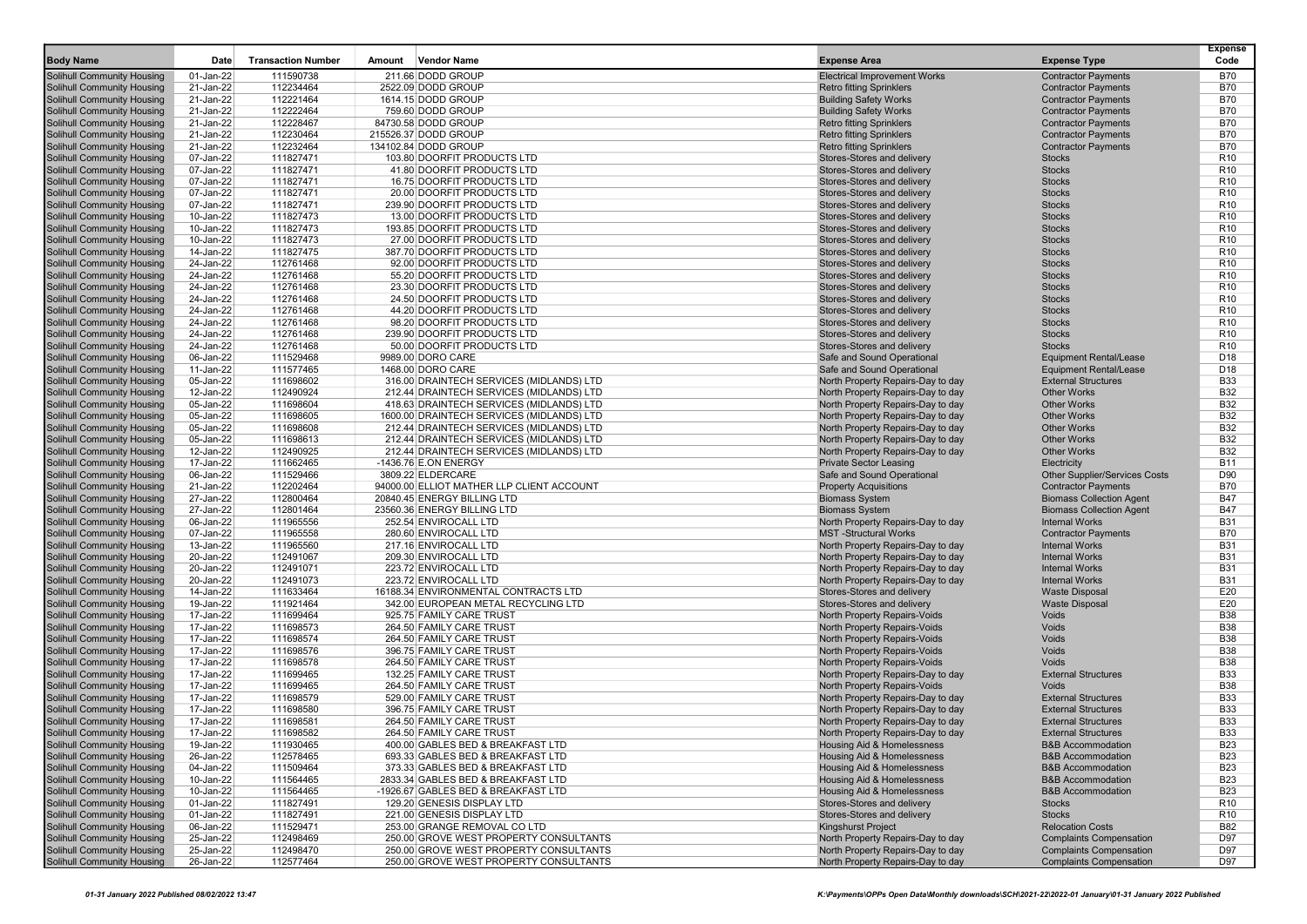| <b>Body Name</b>                                                | Date                   | <b>Transaction Number</b> | Amount | <b>Vendor Name</b>                                                                               | <b>Expense Area</b>                                                | <b>Expense Type</b>                                       | <b>Expense</b><br>Code             |
|-----------------------------------------------------------------|------------------------|---------------------------|--------|--------------------------------------------------------------------------------------------------|--------------------------------------------------------------------|-----------------------------------------------------------|------------------------------------|
| <b>Solihull Community Housing</b>                               | 01-Jan-22              | 111702464                 |        | 4568.00 HANDICARE ACCESSIBILITY LTD                                                              | Public Sector - Major Adaptations                                  | <b>Contractor Payments</b>                                | <b>B70</b>                         |
| Solihull Community Housing                                      | 01-Jan-22              | 111702465                 |        | 4627.00 HANDICARE ACCESSIBILITY LTD                                                              | Public Sector - Major Adaptations                                  | <b>Contractor Payments</b>                                | <b>B70</b>                         |
| Solihull Community Housing                                      | 04-Jan-22              | 111513464                 |        | 2881.79 HI-SPEC FACILITIES SERVICES PLC                                                          | <b>Endeavour House</b>                                             | Cleaning                                                  | <b>B50</b>                         |
| Solihull Community Housing                                      | 04-Jan-22              | 111513464                 |        | 1167.12 HI-SPEC FACILITIES SERVICES PLC                                                          | <b>Endeavour House</b>                                             | <b>Other Premises Costs</b>                               | <b>B90</b>                         |
| Solihull Community Housing                                      | 04-Jan-22              | 111513464                 |        | 183.39 HI-SPEC FACILITIES SERVICES PLC                                                           | <b>CCTV</b>                                                        | Cleaning                                                  | <b>B50</b>                         |
| <b>Solihull Community Housing</b>                               | 04-Jan-22              | 111513464                 |        | 198.26 HI-SPEC FACILITIES SERVICES PLC                                                           | <b>Auckland Hall</b>                                               | Cleaning                                                  | <b>B50</b>                         |
| Solihull Community Housing                                      | 04-Jan-22              | 111513464                 |        | 261.98 HI-SPEC FACILITIES SERVICES PLC                                                           | <b>Crabtree Hall</b>                                               | Cleaning                                                  | <b>B50</b>                         |
| Solihull Community Housing<br><b>Solihull Community Housing</b> | 04-Jan-22<br>04-Jan-22 | 111513464<br>111513464    |        | 198.26 HI-SPEC FACILITIES SERVICES PLC<br>183.39 HI-SPEC FACILITIES SERVICES PLC                 | Whar Hall Farm Community Hall<br><b>Kingshurst Office</b>          | Cleaning                                                  | <b>B50</b><br><b>B50</b>           |
| Solihull Community Housing                                      | 04-Jan-22              | 111513464                 |        | 1076.25 HI-SPEC FACILITIES SERVICES PLC                                                          | Business Support - MST Back Office Support                         | Cleaning<br>Cleaning                                      | <b>B50</b>                         |
| Solihull Community Housing                                      | 04-Jan-22              | 111513465                 |        | 2881.79 HI-SPEC FACILITIES SERVICES PLC                                                          | <b>Endeavour House</b>                                             | Cleaning                                                  | <b>B50</b>                         |
| <b>Solihull Community Housing</b>                               | 04-Jan-22              | 111513465                 |        | 1167.12 HI-SPEC FACILITIES SERVICES PLC                                                          | <b>Endeavour House</b>                                             | <b>Other Premises Costs</b>                               | <b>B90</b>                         |
| Solihull Community Housing                                      | 04-Jan-22              | 111513465                 |        | 183.39 HI-SPEC FACILITIES SERVICES PLC                                                           | <b>CCTV</b>                                                        | Cleaning                                                  | <b>B50</b>                         |
| <b>Solihull Community Housing</b>                               | 04-Jan-22              | 111513465                 |        | 198.26 HI-SPEC FACILITIES SERVICES PLC                                                           | <b>Auckland Hall</b>                                               | Cleaning                                                  | <b>B50</b>                         |
| Solihull Community Housing                                      | 04-Jan-22              | 111513465                 |        | 261.98 HI-SPEC FACILITIES SERVICES PLC                                                           | <b>Crabtree Hall</b>                                               | Cleaning                                                  | <b>B50</b>                         |
| <b>Solihull Community Housing</b>                               | 04-Jan-22              | 111513465                 |        | 198.26 HI-SPEC FACILITIES SERVICES PLC                                                           | Whar Hall Farm Community Hall                                      | Cleaning                                                  | <b>B50</b>                         |
| <b>Solihull Community Housing</b>                               | 04-Jan-22              | 111513465                 |        | 183.39 HI-SPEC FACILITIES SERVICES PLC                                                           | <b>Kingshurst Office</b>                                           | Cleaning                                                  | <b>B50</b>                         |
| Solihull Community Housing                                      | 04-Jan-22              | 111513465                 |        | 1076.25 HI-SPEC FACILITIES SERVICES PLC                                                          | Business Support - MST Back Office Support                         | Cleaning                                                  | <b>B50</b>                         |
| Solihull Community Housing                                      | 20-Jan-22              | 112124464                 |        | 3535.00 HM REVENUE & CUSTOMS                                                                     | <b>Central Administration</b>                                      | <b>Other Employee Costs</b>                               | A90                                |
| Solihull Community Housing                                      | 21-Jan-22              | 112205464                 |        | 2820.00 HM REVENUE & CUSTOMS                                                                     | <b>Property Acquisitions</b>                                       | <b>Contractor Payments</b>                                | <b>B70</b>                         |
| Solihull Community Housing                                      | 12-Jan-22              | 111601465                 |        | 11830.00 HOUSEMARK LTD                                                                           | <b>Central Administration</b>                                      | <b>Professional Fees</b>                                  | D <sub>50</sub>                    |
| Solihull Community Housing                                      | 18-Jan-22              | 111805464                 |        | 415.00 HOUSEMARK LTD                                                                             | <b>Completion of Star Survey</b>                                   | <b>Grants &amp; Subscriptions</b>                         | D92                                |
| Solihull Community Housing                                      | 24-Jan-22              | 112330464                 |        | 2198.00 HOUSING PARTNERS LTD                                                                     | <b>Completion of Star Survey</b>                                   | <b>Grants &amp; Subscriptions</b>                         | D92                                |
| <b>Solihull Community Housing</b>                               | 11-Jan-22              | 111577464                 |        | 5495.00 HOUSING PARTNERS LTD                                                                     | <b>Completion of Star Survey</b>                                   | <b>Grants &amp; Subscriptions</b>                         | D92                                |
| Solihull Community Housing                                      | 11-Jan-22              | 111578466                 |        | 528.00 HOUSING PARTNERS LTD                                                                      | <b>Completion of Star Survey</b>                                   | <b>Grants &amp; Subscriptions</b>                         | D92                                |
| Solihull Community Housing<br><b>Solihull Community Housing</b> | 05-Jan-22<br>01-Jan-22 | 111523509<br>112695638    |        | 410.00 HQN LTD<br>264.00 INTEGRATED WATER SERVICES LTD                                           | <b>Central Administration</b><br>Client ¿ H & S Water Risk         | <b>Professional Fees</b><br><b>Water risks</b>            | D <sub>50</sub><br><b>B13</b>      |
| Solihull Community Housing                                      | 04-Jan-22              | 111506471                 |        | 442.50 JAMES ANDREWS RECRUITMENT SOLUTIONS LTD                                                   | <b>Housing Aid &amp; Homelessness</b>                              | <b>Agency Staff (Funded Posts)</b>                        | A61                                |
| Solihull Community Housing                                      | $04$ -Jan-22           | 111506471                 |        | 667.50 JAMES ANDREWS RECRUITMENT SOLUTIONS LTD                                                   | <b>Housing Aid &amp; Homelessness</b>                              | <b>Agency Staff (Funded Posts)</b>                        | A61                                |
| Solihull Community Housing                                      | 06-Jan-22              | 111534631                 |        | 915.00 JAMES ANDREWS RECRUITMENT SOLUTIONS LTD                                                   | <b>Housing Aid &amp; Homelessness</b>                              | <b>Agency Staff (Funded Posts)</b>                        | A61                                |
| <b>Solihull Community Housing</b>                               | 06-Jan-22              | 111538466                 |        | 585.00 JAMES ANDREWS RECRUITMENT SOLUTIONS LTD                                                   | <b>Capital Programmes</b>                                          | <b>Agency Staff</b>                                       | A60                                |
| Solihull Community Housing                                      | 13-Jan-22              | 111625478                 |        | 1050.00 JAMES ANDREWS RECRUITMENT SOLUTIONS LTD                                                  | <b>Capital Programmes</b>                                          | <b>Agency Staff</b>                                       | A60                                |
| Solihull Community Housing                                      | 06-Jan-22              | 111534634                 |        | 427.50 JAMES ANDREWS RECRUITMENT SOLUTIONS LTD                                                   | <b>Housing Aid &amp; Homelessness</b>                              | Agency Staff (Funded Posts)                               | A61                                |
| Solihull Community Housing                                      | 06-Jan-22              | 111538467                 |        | 292.50 JAMES ANDREWS RECRUITMENT SOLUTIONS LTD                                                   | <b>Capital Programmes</b>                                          | <b>Agency Staff</b>                                       | A60                                |
| Solihull Community Housing                                      | 13-Jan-22              | 111625479                 |        | 594.75 JAMES ANDREWS RECRUITMENT SOLUTIONS LTD                                                   | Public Sector - Major Adaptations                                  | <b>Contractor Payments</b>                                | <b>B70</b>                         |
| <b>Solihull Community Housing</b>                               | 13-Jan-22              | 111622475                 |        | 415.00 JAMES ANDREWS RECRUITMENT SOLUTIONS LTD                                                   | <b>Housing Aid &amp; Homelessness</b>                              | Agency Staff (Funded Posts)                               | A61                                |
| <b>Solihull Community Housing</b>                               | 13-Jan-22              | 111622475                 |        | 265.00 JAMES ANDREWS RECRUITMENT SOLUTIONS LTD                                                   | <b>Housing Aid &amp; Homelessness</b>                              | Agency Staff (Funded Posts)                               | A61                                |
| Solihull Community Housing                                      | 13-Jan-22              | 111622475                 |        | 265.00 JAMES ANDREWS RECRUITMENT SOLUTIONS LTD                                                   | <b>Housing Aid &amp; Homelessness</b>                              | <b>Agency Staff (Funded Posts)</b>                        | A61                                |
| <b>Solihull Community Housing</b>                               | 13-Jan-22              | 111611467                 |        | 585.00 JAMES ANDREWS RECRUITMENT SOLUTIONS LTD                                                   | <b>Capital Programmes</b>                                          | <b>Agency Staff</b>                                       | A60                                |
| <b>Solihull Community Housing</b>                               | 19-Jan-22              | 111929464                 |        | 517.50 JAMES ANDREWS RECRUITMENT SOLUTIONS LTD                                                   | <b>Housing Aid &amp; Homelessness</b>                              | <b>Agency Staff (Funded Posts)</b>                        | A61                                |
| Solihull Community Housing<br><b>Solihull Community Housing</b> | 19-Jan-22<br>20-Jan-22 | 111929464<br>112000464    |        | 517.50 JAMES ANDREWS RECRUITMENT SOLUTIONS LTD                                                   | <b>Housing Aid &amp; Homelessness</b><br><b>Capital Programmes</b> | <b>Agency Staff (Funded Posts)</b>                        | A61<br>A60                         |
| Solihull Community Housing                                      | 26-Jan-22              | 112636464                 |        | 658.13 JAMES ANDREWS RECRUITMENT SOLUTIONS LTD<br>555.00 JAMES ANDREWS RECRUITMENT SOLUTIONS LTD | <b>Housing Aid &amp; Homelessness</b>                              | <b>Agency Staff</b><br><b>Agency Staff (Funded Posts)</b> | A61                                |
| Solihull Community Housing                                      | 26-Jan-22              | 112636464                 |        | 555.00 JAMES ANDREWS RECRUITMENT SOLUTIONS LTD                                                   | <b>Housing Aid &amp; Homelessness</b>                              | <b>Agency Staff (Funded Posts)</b>                        | A61                                |
| Solihull Community Housing                                      | 27-Jan-22              | 112773464                 |        | 721.50 JAMES ANDREWS RECRUITMENT SOLUTIONS LTD                                                   | <b>Capital Programmes</b>                                          | <b>Agency Staff</b>                                       | A60                                |
| <b>Solihull Community Housing</b>                               | 01-Jan-22              | 111533672                 |        | 240.45 JEWSON LTD                                                                                | Stores-Stores and delivery                                         | <b>Stocks</b>                                             | R <sub>10</sub>                    |
| Solihull Community Housing                                      | 01-Jan-22              | 111533672                 |        | 397.80 JEWSON LTD                                                                                | Stores-Stores and delivery                                         | <b>Stocks</b>                                             | R <sub>10</sub>                    |
| Solihull Community Housing                                      | 01-Jan-22              | 111533672                 |        | 202.04 JEWSON LTD                                                                                | Stores-Stores and delivery                                         | <b>Stocks</b>                                             | R <sub>10</sub>                    |
| Solihull Community Housing                                      | 01-Jan-22              | 111533672                 |        | 166.50 JEWSON LTD                                                                                | Stores-Stores and delivery                                         | <b>Stocks</b>                                             | R <sub>10</sub>                    |
| Solihull Community Housing                                      | 01-Jan-22              | 111533673                 |        | 41.60 JEWSON LTD                                                                                 | Stores-Stores and delivery                                         | <b>Stocks</b>                                             | R <sub>10</sub>                    |
| Solihull Community Housing                                      | 01-Jan-22              | 111533673                 |        | 29.00 JEWSON LTD                                                                                 | Stores-Stores and delivery                                         | <b>Stocks</b>                                             | R <sub>10</sub>                    |
| Solihull Community Housing                                      | 01-Jan-22              | 111533673                 |        | 7.20 JEWSON LTD                                                                                  | Stores-Stores and delivery                                         | <b>Stocks</b>                                             | R <sub>10</sub>                    |
| Solihull Community Housing                                      | 01-Jan-22              | 111533673                 |        | 554.50 JEWSON LTD                                                                                | Stores-Stores and delivery                                         | <b>Stocks</b>                                             | R <sub>10</sub>                    |
| <b>Solihull Community Housing</b>                               | 01-Jan-22              | 111533673                 |        | 57.50 JEWSON LTD                                                                                 | Stores-Stores and delivery                                         | <b>Stocks</b>                                             | R <sub>10</sub>                    |
| <b>Solihull Community Housing</b>                               | 01-Jan-22              | 111533673                 |        | 41.30 JEWSON LTD                                                                                 | Stores-Stores and delivery                                         | <b>Stocks</b>                                             | R <sub>10</sub>                    |
| <b>Solihull Community Housing</b>                               | 01-Jan-22              | 111533673                 |        | 22.80 JEWSON LTD                                                                                 | Stores-Stores and delivery                                         | <b>Stocks</b>                                             | R <sub>10</sub>                    |
| Solihull Community Housing                                      | 01-Jan-22<br>01-Jan-22 | 111533673<br>111533673    |        | 200.70 JEWSON LTD<br>22.75 JEWSON LTD                                                            | Stores-Stores and delivery<br>Stores-Stores and delivery           | <b>Stocks</b><br><b>Stocks</b>                            | R <sub>10</sub><br>R <sub>10</sub> |
| Solihull Community Housing<br>Solihull Community Housing        | 01-Jan-22              | 111533674                 |        | 80.64 JEWSON LTD                                                                                 | Stores-Stores and delivery                                         | <b>Stocks</b>                                             | R <sub>10</sub>                    |
| <b>Solihull Community Housing</b>                               | 01-Jan-22              | 111533674                 |        | 28.50 JEWSON LTD                                                                                 | Stores-Stores and delivery                                         | <b>Stocks</b>                                             | R <sub>10</sub>                    |
| <b>Solihull Community Housing</b>                               | 01-Jan-22              | 111533674                 |        | 18.00 JEWSON LTD                                                                                 | Stores-Stores and delivery                                         | <b>Stocks</b>                                             | R <sub>10</sub>                    |
| <b>Solihull Community Housing</b>                               | 01-Jan-22              | 111533674                 |        | 224.10 JEWSON LTD                                                                                | Stores-Stores and delivery                                         | <b>Stocks</b>                                             | R <sub>10</sub>                    |
| <b>Solihull Community Housing</b>                               | 01-Jan-22              | 111533674                 |        | 134.88 JEWSON LTD                                                                                | Stores-Stores and delivery                                         | <b>Stocks</b>                                             | R <sub>10</sub>                    |
| <b>Solihull Community Housing</b>                               | 01-Jan-22              | 111533674                 |        | 11.50 JEWSON LTD                                                                                 | Stores-Stores and delivery                                         | <b>Stocks</b>                                             | R <sub>10</sub>                    |
| <b>Solihull Community Housing</b>                               | 01-Jan-22              | 111533674                 |        | 720.72 JEWSON LTD                                                                                | Stores-Stores and delivery                                         | <b>Stocks</b>                                             | R <sub>10</sub>                    |
| <b>Solihull Community Housing</b>                               | 01-Jan-22              | 111533674                 |        | 960.00 JEWSON LTD                                                                                | Stores-Stores and delivery                                         | <b>Stocks</b>                                             | R <sub>10</sub>                    |
| <b>Solihull Community Housing</b>                               | 01-Jan-22              | 111533674                 |        | 205.40 JEWSON LTD                                                                                | Stores-Stores and delivery                                         | <b>Stocks</b>                                             | R <sub>10</sub>                    |
| Solihull Community Housing                                      | $01$ -Jan-22           | 111533674                 |        | 269.12 JEWSON LTD                                                                                | Stores-Stores and delivery                                         | <b>Stocks</b>                                             | R <sub>10</sub>                    |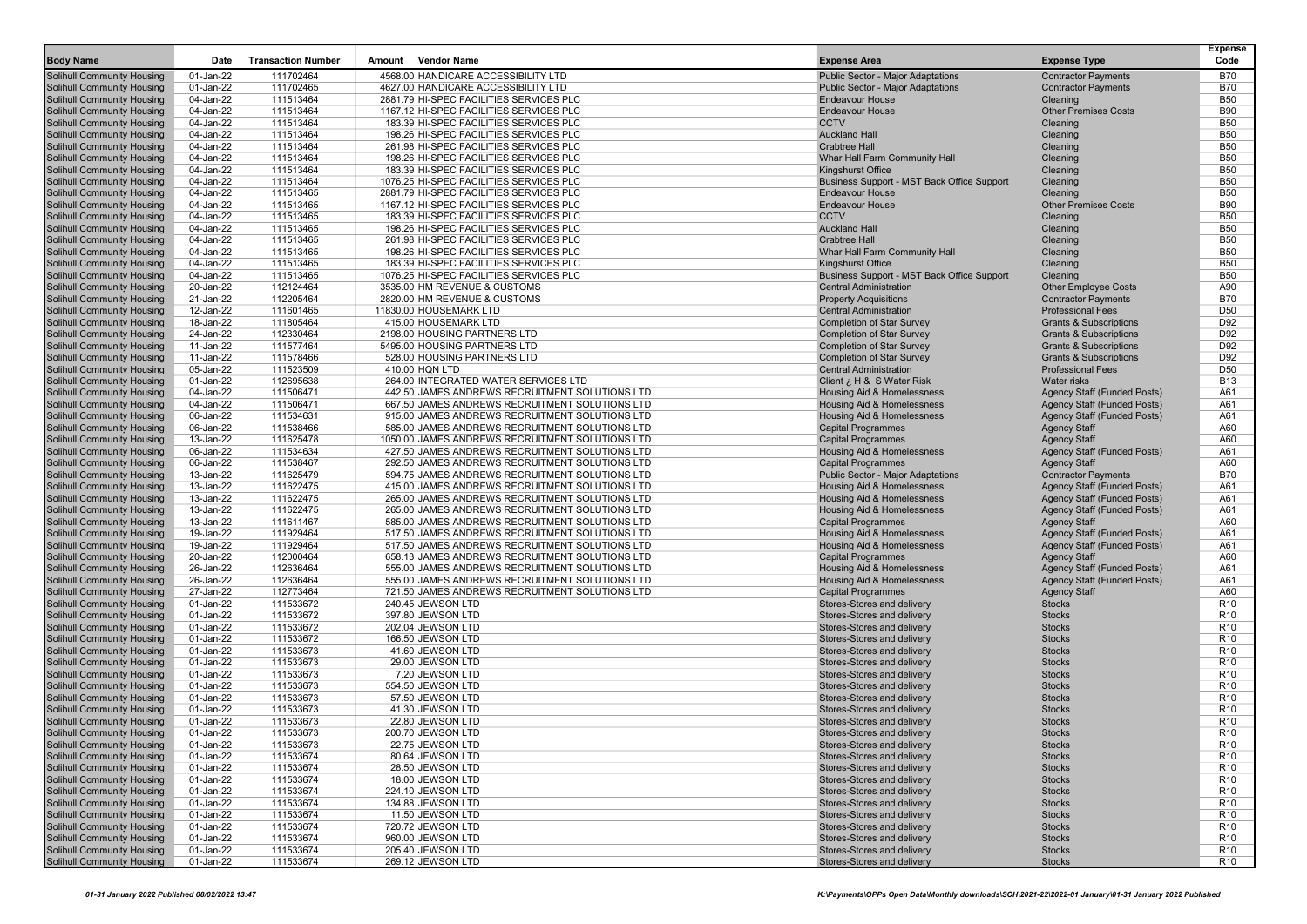| <b>Body Name</b>                                                | Date                   | <b>Transaction Number</b> | Amount | <b>Vendor Name</b>                   | <b>Expense Area</b>                                      | <b>Expense Type</b>            | <b>Expense</b><br>Code             |
|-----------------------------------------------------------------|------------------------|---------------------------|--------|--------------------------------------|----------------------------------------------------------|--------------------------------|------------------------------------|
| <b>Solihull Community Housing</b>                               | 01-Jan-22              | 111533674                 |        | 105.96 JEWSON LTD                    | Stores-Stores and delivery                               | <b>Stocks</b>                  | R <sub>10</sub>                    |
| <b>Solihull Community Housing</b>                               | 01-Jan-22              | 111533675                 |        | 95.16 JEWSON LTD                     | Stores-Stores and delivery                               | <b>Stocks</b>                  | R <sub>10</sub>                    |
| <b>Solihull Community Housing</b>                               | 01-Jan-22              | 111533675                 |        | 9.65 JEWSON LTD                      | Stores-Stores and delivery                               | <b>Stocks</b>                  | R <sub>10</sub>                    |
| <b>Solihull Community Housing</b>                               | 01-Jan-22              | 111533675                 |        | 8.40 JEWSON LTD                      | Stores-Stores and delivery                               | <b>Stocks</b>                  | R <sub>10</sub>                    |
| <b>Solihull Community Housing</b>                               | 01-Jan-22              | 111533675                 |        | 26.50 JEWSON LTD                     | Stores-Stores and delivery                               | <b>Stocks</b>                  | R <sub>10</sub>                    |
| Solihull Community Housing                                      | 01-Jan-22              | 111533675                 |        | 12.40 JEWSON LTD                     | Stores-Stores and delivery                               | <b>Stocks</b>                  | R <sub>10</sub>                    |
| <b>Solihull Community Housing</b>                               | 01-Jan-22              | 111533675                 |        | 135.00 JEWSON LTD                    | Stores-Stores and delivery                               | <b>Stocks</b>                  | R <sub>10</sub>                    |
| <b>Solihull Community Housing</b>                               | 01-Jan-22              | 111533675                 |        | 170.40 JEWSON LTD                    | Stores-Stores and delivery                               | <b>Stocks</b>                  | R <sub>10</sub>                    |
| <b>Solihull Community Housing</b>                               | 01-Jan-22              | 111533676                 |        | 2.80 JEWSON LTD                      | Stores-Stores and delivery                               | <b>Stocks</b>                  | R <sub>10</sub>                    |
| <b>Solihull Community Housing</b>                               | 01-Jan-22              | 111533676                 |        | 312.30 JEWSON LTD                    | Stores-Stores and delivery                               | <b>Stocks</b>                  | R <sub>10</sub>                    |
| <b>Solihull Community Housing</b>                               | 01-Jan-22              | 111533676                 |        | 437.00 JEWSON LTD                    | Stores-Stores and delivery                               | <b>Stocks</b>                  | R <sub>10</sub>                    |
| <b>Solihull Community Housing</b>                               | 01-Jan-22              | 111533676                 |        | 72.94 JEWSON LTD                     | Stores-Stores and delivery                               | <b>Stocks</b>                  | R <sub>10</sub>                    |
| <b>Solihull Community Housing</b>                               | 01-Jan-22              | 111533676                 |        | 9.80 JEWSON LTD                      | Stores-Stores and delivery                               | <b>Stocks</b>                  | R <sub>10</sub>                    |
| <b>Solihull Community Housing</b>                               | $01$ -Jan-22           | 111533676                 |        | 71.20 JEWSON LTD                     | Stores-Stores and delivery                               | <b>Stocks</b>                  | R <sub>10</sub>                    |
| <b>Solihull Community Housing</b>                               | 01-Jan-22              | 111533676                 |        | 24.30 JEWSON LTD                     | Stores-Stores and delivery                               | <b>Stocks</b>                  | R <sub>10</sub>                    |
| <b>Solihull Community Housing</b>                               | 01-Jan-22              | 111533676                 |        | 102.60 JEWSON LTD                    | Stores-Stores and delivery                               | <b>Stocks</b>                  | R <sub>10</sub>                    |
| <b>Solihull Community Housing</b>                               | 01-Jan-22              | 111533676                 |        | 5.70 JEWSON LTD                      | Stores-Stores and delivery                               | <b>Stocks</b>                  | R <sub>10</sub>                    |
| <b>Solihull Community Housing</b>                               | 01-Jan-22              | 111533676                 |        | 45.50 JEWSON LTD                     | Stores-Stores and delivery                               | <b>Stocks</b>                  | R <sub>10</sub>                    |
| <b>Solihull Community Housing</b>                               | 04-Jan-22              | 111827479                 |        | 30.08 JEWSON LTD                     | Stores-Stores and delivery                               | <b>Stocks</b>                  | R <sub>10</sub>                    |
| <b>Solihull Community Housing</b>                               | 04-Jan-22              | 111827479                 |        | 2.60 JEWSON LTD                      | Stores-Stores and delivery                               | <b>Stocks</b>                  | R <sub>10</sub>                    |
| <b>Solihull Community Housing</b>                               | 04-Jan-22              | 111827479                 |        | 27.40 JEWSON LTD                     | Stores-Stores and delivery                               | <b>Stocks</b>                  | R <sub>10</sub>                    |
| <b>Solihull Community Housing</b>                               | 04-Jan-22              | 111827479                 |        | 208.20 JEWSON LTD                    | Stores-Stores and delivery                               | <b>Stocks</b>                  | R <sub>10</sub>                    |
| <b>Solihull Community Housing</b>                               | 04-Jan-22              | 111827479                 |        | 40.56 JEWSON LTD                     | Stores-Stores and delivery                               | <b>Stocks</b>                  | R <sub>10</sub>                    |
| <b>Solihull Community Housing</b>                               | 04-Jan-22              | 111827479                 |        | 220.40 JEWSON LTD                    | Stores-Stores and delivery                               | <b>Stocks</b>                  | R <sub>10</sub>                    |
| <b>Solihull Community Housing</b>                               | 04-Jan-22              | 111827479                 |        | 13.50 JEWSON LTD                     | Stores-Stores and delivery                               | <b>Stocks</b>                  | R <sub>10</sub>                    |
| <b>Solihull Community Housing</b>                               | 04-Jan-22              | 111827479                 |        | 259.20 JEWSON LTD                    | Stores-Stores and delivery                               | <b>Stocks</b>                  | R <sub>10</sub>                    |
| <b>Solihull Community Housing</b>                               | 04-Jan-22              | 111827479                 |        | 683.00 JEWSON LTD                    | Stores-Stores and delivery                               | <b>Stocks</b>                  | R <sub>10</sub>                    |
| <b>Solihull Community Housing</b>                               | 04-Jan-22              | 111827479                 |        | 7.45 JEWSON LTD                      | Stores-Stores and delivery                               | <b>Stocks</b>                  | R <sub>10</sub><br>R <sub>10</sub> |
| <b>Solihull Community Housing</b><br>Solihull Community Housing | 04-Jan-22<br>04-Jan-22 | 111827479<br>111827479    |        | 34.32 JEWSON LTD<br>66.00 JEWSON LTD | Stores-Stores and delivery<br>Stores-Stores and delivery | <b>Stocks</b><br><b>Stocks</b> | R <sub>10</sub>                    |
| Solihull Community Housing                                      | 04-Jan-22              | 111827479                 |        | 39.00 JEWSON LTD                     | Stores-Stores and delivery                               | <b>Stocks</b>                  | R <sub>10</sub>                    |
| <b>Solihull Community Housing</b>                               | 04-Jan-22              | 111827479                 |        | 184.14 JEWSON LTD                    | Stores-Stores and delivery                               | <b>Stocks</b>                  | R <sub>10</sub>                    |
| Solihull Community Housing                                      | 04-Jan-22              | 111827479                 |        | 246.60 JEWSON LTD                    | Stores-Stores and delivery                               | <b>Stocks</b>                  | R <sub>10</sub>                    |
| <b>Solihull Community Housing</b>                               | 04-Jan-22              | 111827479                 |        | 69.60 JEWSON LTD                     | Stores-Stores and delivery                               | <b>Stocks</b>                  | R <sub>10</sub>                    |
| <b>Solihull Community Housing</b>                               | 04-Jan-22              | 111827479                 |        | 34.70 JEWSON LTD                     | Stores-Stores and delivery                               | <b>Stocks</b>                  | R <sub>10</sub>                    |
| <b>Solihull Community Housing</b>                               | 04-Jan-22              | 111827479                 |        | 45.40 JEWSON LTD                     | Stores-Stores and delivery                               | <b>Stocks</b>                  | R <sub>10</sub>                    |
| <b>Solihull Community Housing</b>                               | 04-Jan-22              | 111827479                 |        | 145.90 JEWSON LTD                    | Stores-Stores and delivery                               | <b>Stocks</b>                  | R <sub>10</sub>                    |
| <b>Solihull Community Housing</b>                               | 04-Jan-22              | 111827479                 |        | 24.00 JEWSON LTD                     | Stores-Stores and delivery                               | <b>Stocks</b>                  | R <sub>10</sub>                    |
| <b>Solihull Community Housing</b>                               | 04-Jan-22              | 111827479                 |        | 100.80 JEWSON LTD                    | Stores-Stores and delivery                               | <b>Stocks</b>                  | R <sub>10</sub>                    |
| <b>Solihull Community Housing</b>                               | 04-Jan-22              | 111827480                 |        | 35.40 JEWSON LTD                     | Stores-Stores and delivery                               | <b>Stocks</b>                  | R <sub>10</sub>                    |
| <b>Solihull Community Housing</b>                               | 04-Jan-22              | 111827480                 |        | 21.00 JEWSON LTD                     | Stores-Stores and delivery                               | <b>Stocks</b>                  | R <sub>10</sub>                    |
| <b>Solihull Community Housing</b>                               | 04-Jan-22              | 111827480                 |        | 7.20 JEWSON LTD                      | Stores-Stores and delivery                               | <b>Stocks</b>                  | R <sub>10</sub>                    |
| <b>Solihull Community Housing</b>                               | 04-Jan-22              | 111827480                 |        | 93.10 JEWSON LTD                     | Stores-Stores and delivery                               | <b>Stocks</b>                  | R <sub>10</sub>                    |
| <b>Solihull Community Housing</b>                               | 04-Jan-22              | 111827480                 |        | 88.60 JEWSON LTD                     | Stores-Stores and delivery                               | <b>Stocks</b>                  | R <sub>10</sub>                    |
| <b>Solihull Community Housing</b>                               | 04-Jan-22              | 111827480                 |        | 31.40 JEWSON LTD                     | Stores-Stores and delivery                               | <b>Stocks</b>                  | R <sub>10</sub>                    |
| <b>Solihull Community Housing</b>                               | 04-Jan-22              | 111827480                 |        | 221.40 JEWSON LTD                    | Stores-Stores and delivery                               | <b>Stocks</b>                  | R <sub>10</sub>                    |
| <b>Solihull Community Housing</b>                               | 06-Jan-22              | 111827481                 |        | 16.10 JEWSON LTD                     | Stores-Stores and delivery                               | <b>Stocks</b>                  | R <sub>10</sub>                    |
| <b>Solihull Community Housing</b>                               | 06-Jan-22              | 111827481                 |        | 31.23 JEWSON LTD                     | Stores-Stores and delivery                               | <b>Stocks</b>                  | R <sub>10</sub>                    |
| <b>Solihull Community Housing</b>                               | 06-Jan-22              | 111827481                 |        | 31.80 JEWSON LTD                     | Stores-Stores and delivery                               | <b>Stocks</b>                  | R <sub>10</sub>                    |
| Solihull Community Housing<br><b>Solihull Community Housing</b> | 06-Jan-22<br>06-Jan-22 | 111827481<br>111827481    |        | 14.00 JEWSON LTD<br>25.60 JEWSON LTD | Stores-Stores and delivery<br>Stores-Stores and delivery | <b>Stocks</b><br><b>Stocks</b> | R <sub>10</sub><br>R <sub>10</sub> |
| <b>Solihull Community Housing</b>                               | 06-Jan-22              | 111827481                 |        | 122.40 JEWSON LTD                    | Stores-Stores and delivery                               | <b>Stocks</b>                  | R <sub>10</sub>                    |
| <b>Solihull Community Housing</b>                               | 06-Jan-22              | 111827481                 |        | 12.00 JEWSON LTD                     | Stores-Stores and delivery                               | <b>Stocks</b>                  | R <sub>10</sub>                    |
| <b>Solihull Community Housing</b>                               | 06-Jan-22              | 111827481                 |        | 420.50 JEWSON LTD                    | Stores-Stores and delivery                               | <b>Stocks</b>                  | R <sub>10</sub>                    |
| Solihull Community Housing                                      | 06-Jan-22              | 111827481                 |        | 70.35 JEWSON LTD                     | Stores-Stores and delivery                               | <b>Stocks</b>                  | R <sub>10</sub>                    |
| <b>Solihull Community Housing</b>                               | 06-Jan-22              | 111827481                 |        | 82.68 JEWSON LTD                     | Stores-Stores and delivery                               | <b>Stocks</b>                  | R <sub>10</sub>                    |
| <b>Solihull Community Housing</b>                               | 06-Jan-22              | 111827481                 |        | 121.10 JEWSON LTD                    | Stores-Stores and delivery                               | <b>Stocks</b>                  | R <sub>10</sub>                    |
| <b>Solihull Community Housing</b>                               | 06-Jan-22              | 111827481                 |        | 7.20 JEWSON LTD                      | Stores-Stores and delivery                               | <b>Stocks</b>                  | R <sub>10</sub>                    |
| <b>Solihull Community Housing</b>                               | 06-Jan-22              | 111827481                 |        | 4.20 JEWSON LTD                      | Stores-Stores and delivery                               | <b>Stocks</b>                  | R <sub>10</sub>                    |
| <b>Solihull Community Housing</b>                               | 05-Jan-22              | 111827482                 |        | 16.30 JEWSON LTD                     | Stores-Stores and delivery                               | <b>Stocks</b>                  | R <sub>10</sub>                    |
| Solihull Community Housing                                      | 05-Jan-22              | 111827482                 |        | 140.01 JEWSON LTD                    | Stores-Stores and delivery                               | <b>Stocks</b>                  | R <sub>10</sub>                    |
| <b>Solihull Community Housing</b>                               | 05-Jan-22              | 111827482                 |        | 18.72 JEWSON LTD                     | Stores-Stores and delivery                               | <b>Stocks</b>                  | R <sub>10</sub>                    |
| <b>Solihull Community Housing</b>                               | 05-Jan-22              | 111827482                 |        | 53.10 JEWSON LTD                     | Stores-Stores and delivery                               | <b>Stocks</b>                  | R <sub>10</sub>                    |
| Solihull Community Housing                                      | 05-Jan-22              | 111827482                 |        | 121.60 JEWSON LTD                    | Stores-Stores and delivery                               | <b>Stocks</b>                  | R <sub>10</sub>                    |
| <b>Solihull Community Housing</b>                               | 05-Jan-22              | 111827482                 |        | 23.30 JEWSON LTD                     | Stores-Stores and delivery                               | <b>Stocks</b>                  | R <sub>10</sub>                    |
| <b>Solihull Community Housing</b>                               | 05-Jan-22              | 111827482                 |        | 33.60 JEWSON LTD                     | Stores-Stores and delivery                               | <b>Stocks</b>                  | R <sub>10</sub>                    |
| <b>Solihull Community Housing</b>                               | 05-Jan-22              | 111827482                 |        | 119.00 JEWSON LTD                    | Stores-Stores and delivery                               | <b>Stocks</b>                  | R <sub>10</sub>                    |
| Solihull Community Housing                                      | 05-Jan-22              | 111827482                 |        | 111.12 JEWSON LTD                    | Stores-Stores and delivery                               | Stocks                         | R <sub>10</sub>                    |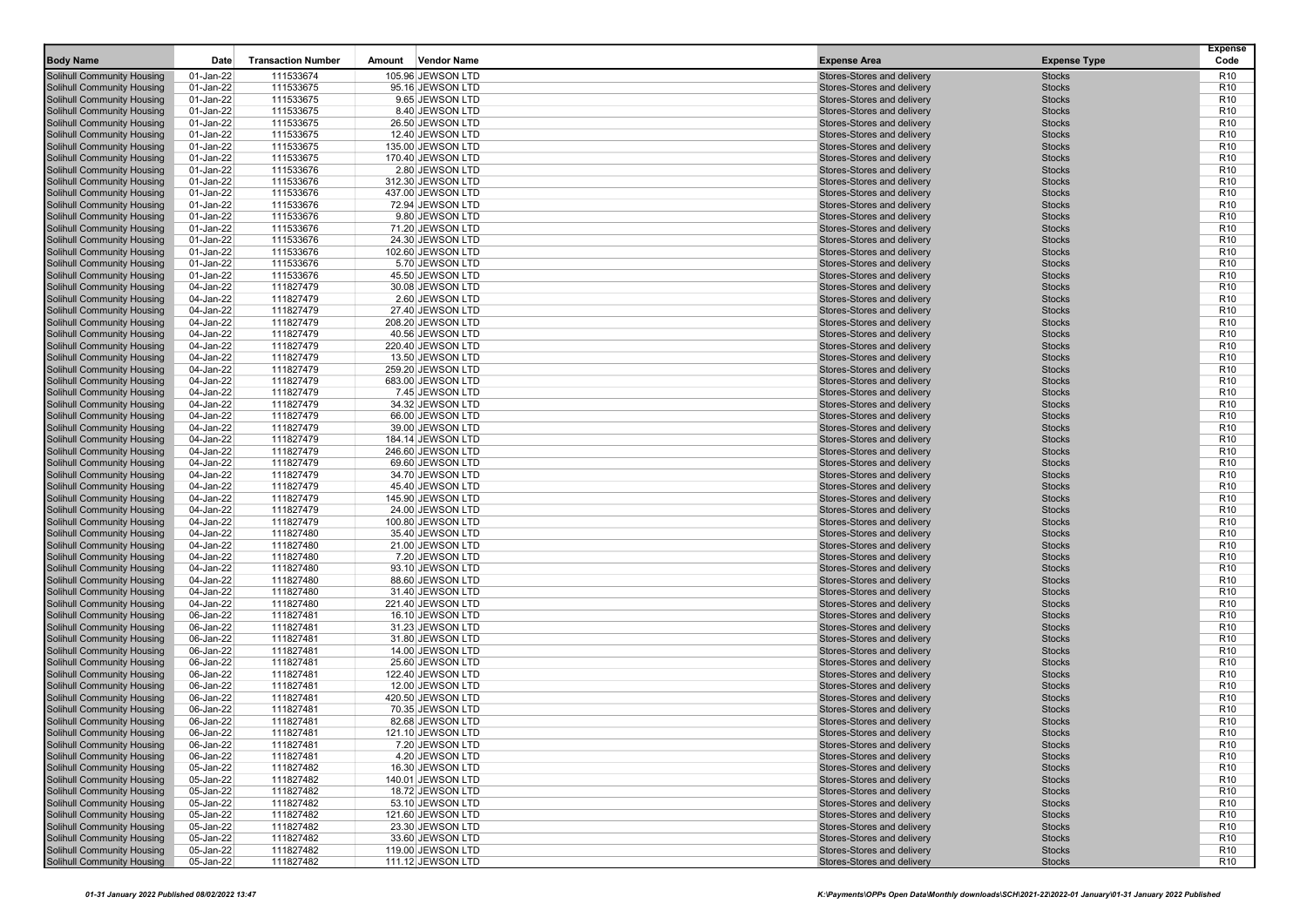| <b>Body Name</b>                                                       | Date                   | <b>Transaction Number</b> | Amount | <b>Vendor Name</b>                    | <b>Expense Area</b>                                      | <b>Expense Type</b>            | <b>Expense</b><br>Code             |
|------------------------------------------------------------------------|------------------------|---------------------------|--------|---------------------------------------|----------------------------------------------------------|--------------------------------|------------------------------------|
| <b>Solihull Community Housing</b>                                      | 05-Jan-22              | 111827482                 |        | 57.87 JEWSON LTD                      | Stores-Stores and delivery                               | <b>Stocks</b>                  | R <sub>10</sub>                    |
| <b>Solihull Community Housing</b>                                      | 05-Jan-22              | 111827482                 |        | 68.40 JEWSON LTD                      | Stores-Stores and delivery                               | <b>Stocks</b>                  | R <sub>10</sub>                    |
| <b>Solihull Community Housing</b>                                      | 05-Jan-22              | 111827482                 |        | 70.50 JEWSON LTD                      | Stores-Stores and delivery                               | <b>Stocks</b>                  | R <sub>10</sub>                    |
| <b>Solihull Community Housing</b>                                      | 10-Jan-22              | 111827483                 |        | 22.00 JEWSON LTD                      | Stores-Stores and delivery                               | <b>Stocks</b>                  | R <sub>10</sub>                    |
| <b>Solihull Community Housing</b>                                      | 10-Jan-22              | 111827483                 |        | 31.60 JEWSON LTD                      | Stores-Stores and delivery                               | <b>Stocks</b>                  | R <sub>10</sub>                    |
| <b>Solihull Community Housing</b>                                      | 10-Jan-22              | 111827483                 |        | 8.40 JEWSON LTD                       | Stores-Stores and delivery                               | <b>Stocks</b>                  | R <sub>10</sub>                    |
| Solihull Community Housing                                             | 10-Jan-22              | 111827483                 |        | 78.30 JEWSON LTD                      | Stores-Stores and delivery                               | <b>Stocks</b>                  | R <sub>10</sub>                    |
| <b>Solihull Community Housing</b>                                      | 10-Jan-22              | 111827483                 |        | 25.00 JEWSON LTD                      | Stores-Stores and delivery                               | <b>Stocks</b>                  | R <sub>10</sub>                    |
| <b>Solihull Community Housing</b>                                      | 10-Jan-22              | 111827483                 |        | 67.80 JEWSON LTD                      | Stores-Stores and delivery                               | <b>Stocks</b>                  | R <sub>10</sub>                    |
| <b>Solihull Community Housing</b>                                      | 10-Jan-22              | 111827483                 |        | 63.02 JEWSON LTD                      | Stores-Stores and delivery                               | <b>Stocks</b>                  | R <sub>10</sub>                    |
| <b>Solihull Community Housing</b>                                      | 10-Jan-22              | 111827483                 |        | 63.60 JEWSON LTD                      | Stores-Stores and delivery                               | <b>Stocks</b>                  | R <sub>10</sub>                    |
| <b>Solihull Community Housing</b>                                      | 10-Jan-22              | 111827483                 |        | 59.22 JEWSON LTD                      | Stores-Stores and delivery                               | <b>Stocks</b>                  | R <sub>10</sub>                    |
| <b>Solihull Community Housing</b>                                      | 10-Jan-22              | 111827483                 |        | 75.60 JEWSON LTD                      | Stores-Stores and delivery                               | <b>Stocks</b>                  | R <sub>10</sub>                    |
| <b>Solihull Community Housing</b>                                      | $01$ -Jan-22           | 111827484                 |        | 15.80 JEWSON LTD                      | Stores-Stores and delivery                               | <b>Stocks</b>                  | R <sub>10</sub>                    |
| <b>Solihull Community Housing</b>                                      | 01-Jan-22              | 111827484                 |        | 1.80 JEWSON LTD                       | Stores-Stores and delivery                               | <b>Stocks</b>                  | R <sub>10</sub>                    |
| <b>Solihull Community Housing</b>                                      | 01-Jan-22              | 111827484                 |        | 101.28 JEWSON LTD                     | Stores-Stores and delivery                               | <b>Stocks</b>                  | R <sub>10</sub>                    |
| <b>Solihull Community Housing</b>                                      | 01-Jan-22              | 111827484                 |        | 7.02 JEWSON LTD                       | Stores-Stores and delivery                               | <b>Stocks</b>                  | R <sub>10</sub>                    |
| <b>Solihull Community Housing</b>                                      | 01-Jan-22              | 111827484                 |        | 148.90 JEWSON LTD                     | Stores-Stores and delivery                               | <b>Stocks</b>                  | R <sub>10</sub>                    |
| <b>Solihull Community Housing</b>                                      | 01-Jan-22              | 111827484                 |        | 98.50 JEWSON LTD                      | Stores-Stores and delivery                               | <b>Stocks</b>                  | R <sub>10</sub>                    |
| <b>Solihull Community Housing</b>                                      | 01-Jan-22              | 111827484                 |        | 11.84 JEWSON LTD                      | Stores-Stores and delivery                               | <b>Stocks</b>                  | R <sub>10</sub>                    |
| <b>Solihull Community Housing</b>                                      | 01-Jan-22              | 111827484                 |        | 69.12 JEWSON LTD                      | Stores-Stores and delivery                               | <b>Stocks</b>                  | R <sub>10</sub>                    |
| <b>Solihull Community Housing</b>                                      | 01-Jan-22              | 111827484                 |        | 287.60 JEWSON LTD                     | Stores-Stores and delivery                               | <b>Stocks</b>                  | R <sub>10</sub>                    |
| <b>Solihull Community Housing</b>                                      | 01-Jan-22              | 111827484                 |        | 61.77 JEWSON LTD                      | Stores-Stores and delivery                               | <b>Stocks</b>                  | R <sub>10</sub>                    |
| <b>Solihull Community Housing</b>                                      | 01-Jan-22              | 111827484                 |        | 68.90 JEWSON LTD                      | Stores-Stores and delivery                               | <b>Stocks</b>                  | R <sub>10</sub>                    |
| <b>Solihull Community Housing</b>                                      | 01-Jan-22              | 111827484                 |        | 93.60 JEWSON LTD                      | Stores-Stores and delivery                               | <b>Stocks</b>                  | R <sub>10</sub>                    |
| <b>Solihull Community Housing</b>                                      | 01-Jan-22              | 111827484                 |        | 22.95 JEWSON LTD                      | Stores-Stores and delivery                               | <b>Stocks</b>                  | R <sub>10</sub>                    |
| Solihull Community Housing                                             | 01-Jan-22              | 111827484                 |        | 15.55 JEWSON LTD                      | Stores-Stores and delivery                               | <b>Stocks</b>                  | R <sub>10</sub>                    |
| <b>Solihull Community Housing</b>                                      | 10-Jan-22              | 111827485                 |        | 68.16 JEWSON LTD                      | Stores-Stores and delivery                               | <b>Stocks</b>                  | R <sub>10</sub>                    |
| <b>Solihull Community Housing</b><br>Solihull Community Housing        | 10-Jan-22<br>10-Jan-22 | 111827485<br>111827485    |        | 4.05 JEWSON LTD<br>423.60 JEWSON LTD  | Stores-Stores and delivery<br>Stores-Stores and delivery | <b>Stocks</b><br><b>Stocks</b> | R <sub>10</sub><br>R <sub>10</sub> |
| <b>Solihull Community Housing</b>                                      | 10-Jan-22              | 111827485                 |        |                                       | Stores-Stores and delivery                               | <b>Stocks</b>                  | R <sub>10</sub>                    |
| <b>Solihull Community Housing</b>                                      | 10-Jan-22              | 111827485                 |        | 23.20 JEWSON LTD<br>137.80 JEWSON LTD | Stores-Stores and delivery                               | <b>Stocks</b>                  | R <sub>10</sub>                    |
| <b>Solihull Community Housing</b>                                      | 10-Jan-22              | 111827485                 |        | 179.20 JEWSON LTD                     | Stores-Stores and delivery                               | <b>Stocks</b>                  | R <sub>10</sub>                    |
| <b>Solihull Community Housing</b>                                      | 10-Jan-22              | 111827485                 |        | 204.10 JEWSON LTD                     | Stores-Stores and delivery                               | <b>Stocks</b>                  | R <sub>10</sub>                    |
| <b>Solihull Community Housing</b>                                      | 10-Jan-22              | 111827485                 |        | 246.00 JEWSON LTD                     | Stores-Stores and delivery                               | <b>Stocks</b>                  | R <sub>10</sub>                    |
| <b>Solihull Community Housing</b>                                      | 10-Jan-22              | 111827485                 |        | 28.80 JEWSON LTD                      | Stores-Stores and delivery                               | <b>Stocks</b>                  | R <sub>10</sub>                    |
| <b>Solihull Community Housing</b>                                      | 10-Jan-22              | 111827485                 |        | 10.20 JEWSON LTD                      | Stores-Stores and delivery                               | <b>Stocks</b>                  | R <sub>10</sub>                    |
| <b>Solihull Community Housing</b>                                      | 10-Jan-22              | 111827485                 |        | 111.00 JEWSON LTD                     | Stores-Stores and delivery                               | <b>Stocks</b>                  | R <sub>10</sub>                    |
| <b>Solihull Community Housing</b>                                      | 10-Jan-22              | 111827486                 |        | 18.00 JEWSON LTD                      | Stores-Stores and delivery                               | <b>Stocks</b>                  | R <sub>10</sub>                    |
| <b>Solihull Community Housing</b>                                      | 10-Jan-22              | 111827486                 |        | 23.60 JEWSON LTD                      | Stores-Stores and delivery                               | <b>Stocks</b>                  | R <sub>10</sub>                    |
| <b>Solihull Community Housing</b>                                      | 10-Jan-22              | 111827486                 |        | 29.30 JEWSON LTD                      | Stores-Stores and delivery                               | <b>Stocks</b>                  | R <sub>10</sub>                    |
| <b>Solihull Community Housing</b>                                      | 10-Jan-22              | 111827486                 |        | 14.50 JEWSON LTD                      | Stores-Stores and delivery                               | <b>Stocks</b>                  | R <sub>10</sub>                    |
| <b>Solihull Community Housing</b>                                      | 10-Jan-22              | 111827486                 |        | 115.80 JEWSON LTD                     | Stores-Stores and delivery                               | <b>Stocks</b>                  | R <sub>10</sub>                    |
| <b>Solihull Community Housing</b>                                      | 10-Jan-22              | 111827486                 |        | 24.10 JEWSON LTD                      | Stores-Stores and delivery                               | <b>Stocks</b>                  | R <sub>10</sub>                    |
| <b>Solihull Community Housing</b>                                      | 10-Jan-22              | 111827486                 |        | 11.50 JEWSON LTD                      | Stores-Stores and delivery                               | <b>Stocks</b>                  | R <sub>10</sub>                    |
| <b>Solihull Community Housing</b>                                      | 10-Jan-22              | 111827486                 |        | 720.72 JEWSON LTD                     | Stores-Stores and delivery                               | <b>Stocks</b>                  | R <sub>10</sub>                    |
| <b>Solihull Community Housing</b>                                      | 10-Jan-22              | 111827486                 |        | 128.00 JEWSON LTD                     | Stores-Stores and delivery                               | <b>Stocks</b>                  | R <sub>10</sub>                    |
| <b>Solihull Community Housing</b>                                      | 10-Jan-22              | 111827486                 |        | 282.00 JEWSON LTD                     | Stores-Stores and delivery                               | <b>Stocks</b>                  | R <sub>10</sub>                    |
| <b>Solihull Community Housing</b>                                      | 10-Jan-22              | 111827486                 |        | 77.10 JEWSON LTD                      | Stores-Stores and delivery                               | <b>Stocks</b>                  | R <sub>10</sub>                    |
| <b>Solihull Community Housing</b>                                      | 10-Jan-22              | 111827486                 |        | 229.95 JEWSON LTD                     | Stores-Stores and delivery                               | <b>Stocks</b>                  | R <sub>10</sub>                    |
| <b>Solihull Community Housing</b>                                      | 10-Jan-22              | 111827486                 |        | 8.45 JEWSON LTD                       | Stores-Stores and delivery                               | <b>Stocks</b>                  | R <sub>10</sub>                    |
| <b>Solihull Community Housing</b>                                      | 10-Jan-22              | 111827486                 |        | 3.00 JEWSON LTD                       | Stores-Stores and delivery                               | <b>Stocks</b>                  | R <sub>10</sub>                    |
| <b>Solihull Community Housing</b>                                      | 10-Jan-22              | 111827486                 |        | 259.80 JEWSON LTD                     | Stores-Stores and delivery                               | <b>Stocks</b>                  | R <sub>10</sub>                    |
| <b>Solihull Community Housing</b>                                      | 11-Jan-22              | 111827487                 |        | 685.90 JEWSON LTD                     | Stores-Stores and delivery                               | <b>Stocks</b>                  | R <sub>10</sub>                    |
| Solihull Community Housing                                             | 11-Jan-22              | 111827487                 |        | 101.60 JEWSON LTD                     | Stores-Stores and delivery                               | <b>Stocks</b>                  | R <sub>10</sub>                    |
| <b>Solihull Community Housing</b>                                      | 11-Jan-22<br>11-Jan-22 | 111827487<br>111827487    |        | 225.60 JEWSON LTD                     | Stores-Stores and delivery<br>Stores-Stores and delivery | <b>Stocks</b><br><b>Stocks</b> | R <sub>10</sub><br>R <sub>10</sub> |
| <b>Solihull Community Housing</b><br><b>Solihull Community Housing</b> |                        | 111827487                 |        | 19.60 JEWSON LTD                      |                                                          | <b>Stocks</b>                  | R <sub>10</sub>                    |
| <b>Solihull Community Housing</b>                                      | 11-Jan-22<br>11-Jan-22 | 111827487                 |        | 28.59 JEWSON LTD<br>28.86 JEWSON LTD  | Stores-Stores and delivery<br>Stores-Stores and delivery | <b>Stocks</b>                  | R <sub>10</sub>                    |
| <b>Solihull Community Housing</b>                                      | 11-Jan-22              | 111827487                 |        | 12.63 JEWSON LTD                      | Stores-Stores and delivery                               | <b>Stocks</b>                  | R <sub>10</sub>                    |
| Solihull Community Housing                                             | 11-Jan-22              | 111827487                 |        | 6.40 JEWSON LTD                       | Stores-Stores and delivery                               | <b>Stocks</b>                  | R <sub>10</sub>                    |
| <b>Solihull Community Housing</b>                                      | 11-Jan-22              | 111827487                 |        | 19.83 JEWSON LTD                      | Stores-Stores and delivery                               | <b>Stocks</b>                  | R <sub>10</sub>                    |
| <b>Solihull Community Housing</b>                                      | 11-Jan-22              | 111827487                 |        | 393.37 JEWSON LTD                     | Stores-Stores and delivery                               | <b>Stocks</b>                  | R <sub>10</sub>                    |
| <b>Solihull Community Housing</b>                                      | 11-Jan-22              | 111827487                 |        | 205.00 JEWSON LTD                     | Stores-Stores and delivery                               | <b>Stocks</b>                  | R <sub>10</sub>                    |
| <b>Solihull Community Housing</b>                                      | 11-Jan-22              | 111827487                 |        | 392.40 JEWSON LTD                     | Stores-Stores and delivery                               | <b>Stocks</b>                  | R <sub>10</sub>                    |
| <b>Solihull Community Housing</b>                                      | 11-Jan-22              | 111827487                 |        | 2.00 JEWSON LTD                       | Stores-Stores and delivery                               | <b>Stocks</b>                  | R <sub>10</sub>                    |
| <b>Solihull Community Housing</b>                                      | 11-Jan-22              | 111827487                 |        | 8.00 JEWSON LTD                       | Stores-Stores and delivery                               | <b>Stocks</b>                  | R <sub>10</sub>                    |
| Solihull Community Housing                                             | 11-Jan-22              | 111827487                 |        | 154.40 JEWSON LTD                     | Stores-Stores and delivery                               | Stocks                         | R <sub>10</sub>                    |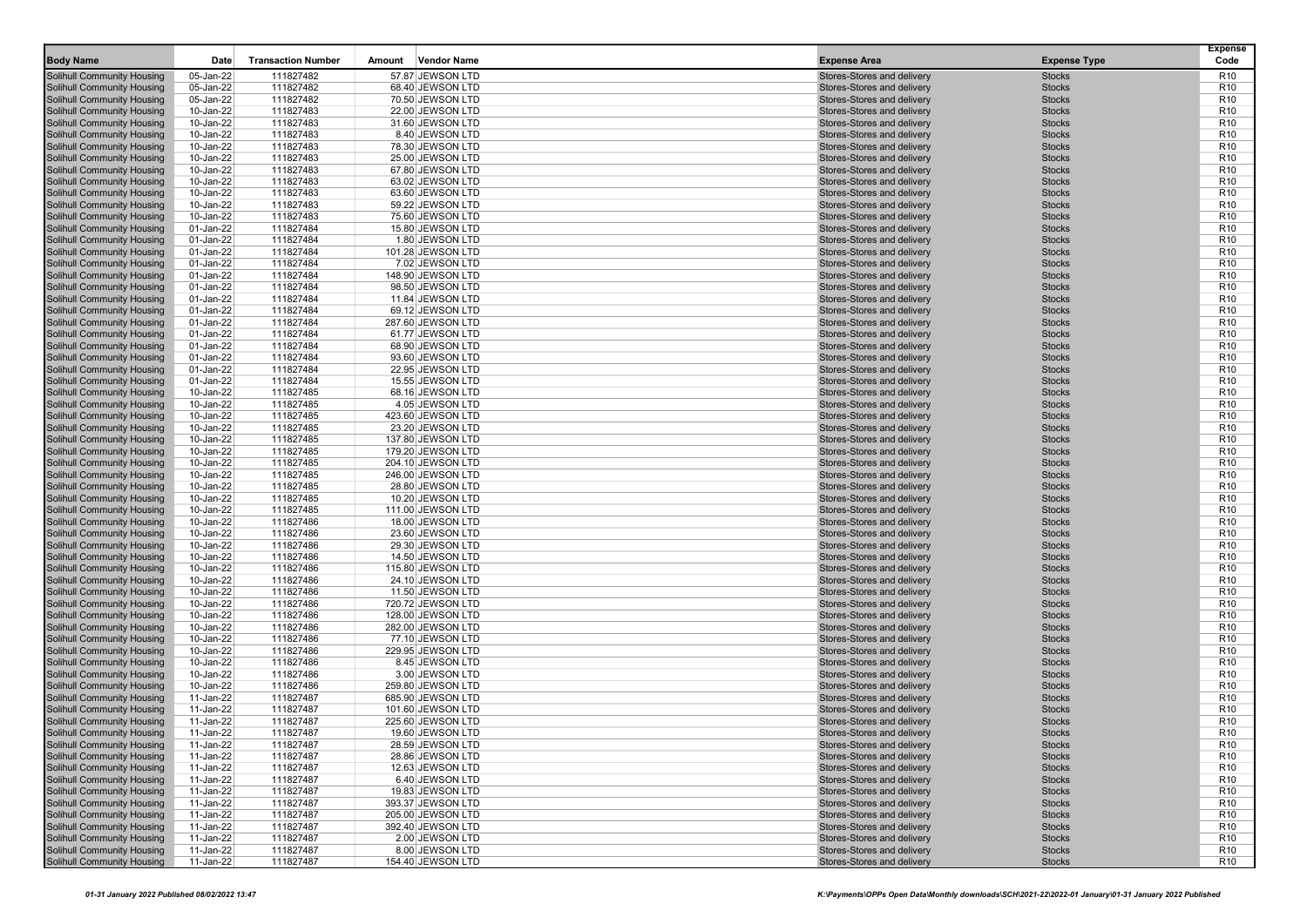| <b>Body Name</b>                                                       | Date                   | <b>Transaction Number</b> | Amount | <b>Vendor Name</b>                     | <b>Expense Area</b>                                      | <b>Expense Type</b>            | <b>Expense</b><br>Code             |
|------------------------------------------------------------------------|------------------------|---------------------------|--------|----------------------------------------|----------------------------------------------------------|--------------------------------|------------------------------------|
| <b>Solihull Community Housing</b>                                      | 11-Jan-22              | 111827487                 |        | 110.00 JEWSON LTD                      | Stores-Stores and delivery                               | <b>Stocks</b>                  | R <sub>10</sub>                    |
| <b>Solihull Community Housing</b>                                      | 11-Jan-22              | 111827487                 |        | 6.80 JEWSON LTD                        | Stores-Stores and delivery                               | <b>Stocks</b>                  | R <sub>10</sub>                    |
| <b>Solihull Community Housing</b>                                      | 11-Jan-22              | 111827487                 |        | 39.30 JEWSON LTD                       | Stores-Stores and delivery                               | <b>Stocks</b>                  | R <sub>10</sub>                    |
| <b>Solihull Community Housing</b>                                      | 11-Jan-22              | 111827487                 |        | 63.45 JEWSON LTD                       | Stores-Stores and delivery                               | <b>Stocks</b>                  | R <sub>10</sub>                    |
| Solihull Community Housing                                             | 17-Jan-22              | 112761470                 |        | 93.12 JEWSON LTD                       | Stores-Stores and delivery                               | <b>Stocks</b>                  | R <sub>10</sub>                    |
| <b>Solihull Community Housing</b>                                      | 17-Jan-22              | 112761470                 |        | 160.80 JEWSON LTD                      | Stores-Stores and delivery                               | <b>Stocks</b>                  | R <sub>10</sub>                    |
| Solihull Community Housing                                             | 17-Jan-22              | 112761470                 |        | 49.40 JEWSON LTD                       | Stores-Stores and delivery                               | <b>Stocks</b>                  | R <sub>10</sub>                    |
| <b>Solihull Community Housing</b>                                      | 17-Jan-22              | 112761470                 |        | 221.40 JEWSON LTD                      | Stores-Stores and delivery                               | <b>Stocks</b>                  | R <sub>10</sub>                    |
| <b>Solihull Community Housing</b>                                      | 17-Jan-22              | 112761470                 |        | 96.10 JEWSON LTD                       | Stores-Stores and delivery                               | <b>Stocks</b>                  | R <sub>10</sub>                    |
| <b>Solihull Community Housing</b>                                      | 14-Jan-22              | 112761471                 |        | 454.50 JEWSON LTD                      | Stores-Stores and delivery                               | <b>Stocks</b>                  | R <sub>10</sub>                    |
| <b>Solihull Community Housing</b>                                      | 14-Jan-22              | 112761471                 |        | 126.70 JEWSON LTD                      | Stores-Stores and delivery<br>Stores-Stores and delivery | <b>Stocks</b>                  | R <sub>10</sub>                    |
| <b>Solihull Community Housing</b>                                      | 14-Jan-22              | 112761471<br>112761471    |        | 156.30 JEWSON LTD                      |                                                          | <b>Stocks</b>                  | R <sub>10</sub><br>R <sub>10</sub> |
| <b>Solihull Community Housing</b><br><b>Solihull Community Housing</b> | 14-Jan-22<br>01-Jan-22 | 111533677                 |        | 170.00 JEWSON LTD<br>650.00 JEWSON LTD | Stores-Stores and delivery<br>Stores-Stores and delivery | <b>Stocks</b><br><b>Stocks</b> | R <sub>10</sub>                    |
| Solihull Community Housing                                             | 17-Jan-22              | 112761472                 |        | 650.00 JEWSON LTD                      | Stores-Stores and delivery                               | <b>Stocks</b>                  | R <sub>10</sub>                    |
| <b>Solihull Community Housing</b>                                      | 01-Jan-22              | 111533679                 |        | 0.50 JEWSON LTD                        | Stores-Stores and delivery                               | <b>Stocks</b>                  | R <sub>10</sub>                    |
| <b>Solihull Community Housing</b>                                      | 01-Jan-22              | 111533679                 |        | 15.45 JEWSON LTD                       | Stores-Stores and delivery                               | <b>Stocks</b>                  | R <sub>10</sub>                    |
| <b>Solihull Community Housing</b>                                      | 01-Jan-22              | 111533679                 |        | 9.36 JEWSON LTD                        | Stores-Stores and delivery                               | <b>Stocks</b>                  | R <sub>10</sub>                    |
| <b>Solihull Community Housing</b>                                      | 01-Jan-22              | 111533679                 |        | 20.85 JEWSON LTD                       | Stores-Stores and delivery                               | <b>Stocks</b>                  | R <sub>10</sub>                    |
| <b>Solihull Community Housing</b>                                      | 01-Jan-22              | 111533679                 |        | 27.90 JEWSON LTD                       | Stores-Stores and delivery                               | <b>Stocks</b>                  | R <sub>10</sub>                    |
| <b>Solihull Community Housing</b>                                      | 01-Jan-22              | 111533679                 |        | 205.40 JEWSON LTD                      | Stores-Stores and delivery                               | <b>Stocks</b>                  | R <sub>10</sub>                    |
| <b>Solihull Community Housing</b>                                      | 01-Jan-22              | 111533679                 |        | 41.49 JEWSON LTD                       | Stores-Stores and delivery                               | <b>Stocks</b>                  | R <sub>10</sub>                    |
| <b>Solihull Community Housing</b>                                      | 01-Jan-22              | 111533679                 |        | 29.00 JEWSON LTD                       | Stores-Stores and delivery                               | <b>Stocks</b>                  | R <sub>10</sub>                    |
| <b>Solihull Community Housing</b>                                      | 01-Jan-22              | 111533679                 |        | 27.00 JEWSON LTD                       | Stores-Stores and delivery                               | <b>Stocks</b>                  | R <sub>10</sub>                    |
| <b>Solihull Community Housing</b>                                      | 17-Jan-22              | 112761474                 |        | 320.10 JEWSON LTD                      | Stores-Stores and delivery                               | <b>Stocks</b>                  | R <sub>10</sub>                    |
| <b>Solihull Community Housing</b>                                      | 04-Jan-22              | 111827488                 |        | 41.60 JEWSON LTD                       | Stores-Stores and delivery                               | <b>Stocks</b>                  | R <sub>10</sub>                    |
| <b>Solihull Community Housing</b>                                      | 04-Jan-22              | 111827488                 |        | 148.90 JEWSON LTD                      | Stores-Stores and delivery                               | <b>Stocks</b>                  | R <sub>10</sub>                    |
| <b>Solihull Community Housing</b>                                      | 04-Jan-22              | 111827488                 |        | 18.40 JEWSON LTD                       | Stores-Stores and delivery                               | <b>Stocks</b>                  | R <sub>10</sub>                    |
| <b>Solihull Community Housing</b>                                      | 04-Jan-22              | 111827488                 |        | 15.00 JEWSON LTD                       | Stores-Stores and delivery                               | <b>Stocks</b>                  | R <sub>10</sub>                    |
| <b>Solihull Community Housing</b>                                      | 04-Jan-22              | 111827488                 |        | 4.70 JEWSON LTD                        | Stores-Stores and delivery                               | <b>Stocks</b>                  | R <sub>10</sub>                    |
| Solihull Community Housing                                             | 04-Jan-22              | 111827488                 |        | 7.20 JEWSON LTD                        | Stores-Stores and delivery                               | <b>Stocks</b>                  | R <sub>10</sub>                    |
| <b>Solihull Community Housing</b>                                      | 04-Jan-22              | 111827488                 |        | 11.00 JEWSON LTD                       | Stores-Stores and delivery                               | <b>Stocks</b>                  | R <sub>10</sub>                    |
| Solihull Community Housing                                             | 04-Jan-22              | 111827488                 |        | 221.40 JEWSON LTD                      | Stores-Stores and delivery                               | <b>Stocks</b>                  | R <sub>10</sub>                    |
| <b>Solihull Community Housing</b>                                      | 04-Jan-22              | 111827488<br>112761478    |        | 38.25 JEWSON LTD                       | Stores-Stores and delivery                               | <b>Stocks</b>                  | R <sub>10</sub><br>R <sub>10</sub> |
| <b>Solihull Community Housing</b><br>Solihull Community Housing        | 20-Jan-22<br>20-Jan-22 | 112761478                 |        | 59.71 JEWSON LTD<br>257.85 JEWSON LTD  | Stores-Stores and delivery<br>Stores-Stores and delivery | <b>Stocks</b><br><b>Stocks</b> | R <sub>10</sub>                    |
| Solihull Community Housing                                             | 17-Jan-22              | 112761479                 |        | 161.55 JEWSON LTD                      | Stores-Stores and delivery                               | <b>Stocks</b>                  | R <sub>10</sub>                    |
| Solihull Community Housing                                             | 17-Jan-22              | 112761479                 |        | 66.24 JEWSON LTD                       | Stores-Stores and delivery                               | <b>Stocks</b>                  | R <sub>10</sub>                    |
| <b>Solihull Community Housing</b>                                      | 17-Jan-22              | 112761481                 |        | 404.32 JEWSON LTD                      | Stores-Stores and delivery                               | <b>Stocks</b>                  | R <sub>10</sub>                    |
| <b>Solihull Community Housing</b>                                      | 17-Jan-22              | 112761487                 |        | 22.00 JEWSON LTD                       | Stores-Stores and delivery                               | <b>Stocks</b>                  | R <sub>10</sub>                    |
| <b>Solihull Community Housing</b>                                      | 17-Jan-22              | 112761487                 |        | 14.50 JEWSON LTD                       | Stores-Stores and delivery                               | <b>Stocks</b>                  | R <sub>10</sub>                    |
| <b>Solihull Community Housing</b>                                      | 17-Jan-22              | 112761487                 |        | 7.00 JEWSON LTD                        | Stores-Stores and delivery                               | <b>Stocks</b>                  | R <sub>10</sub>                    |
| <b>Solihull Community Housing</b>                                      | 17-Jan-22              | 112761487                 |        | 70.32 JEWSON LTD                       | Stores-Stores and delivery                               | <b>Stocks</b>                  | R <sub>10</sub>                    |
| <b>Solihull Community Housing</b>                                      | 17-Jan-22              | 112761487                 |        | 27.40 JEWSON LTD                       | Stores-Stores and delivery                               | <b>Stocks</b>                  | R <sub>10</sub>                    |
| <b>Solihull Community Housing</b>                                      | 17-Jan-22              | 112761487                 |        | 177.75 JEWSON LTD                      | Stores-Stores and delivery                               | <b>Stocks</b>                  | R <sub>10</sub>                    |
| <b>Solihull Community Housing</b>                                      | 17-Jan-22              | 112761487                 |        | 148.90 JEWSON LTD                      | Stores-Stores and delivery                               | <b>Stocks</b>                  | R <sub>10</sub>                    |
| <b>Solihull Community Housing</b>                                      | 17-Jan-22              | 112761487                 |        | 7.80 JEWSON LTD                        | Stores-Stores and delivery                               | <b>Stocks</b>                  | R <sub>10</sub>                    |
| <b>Solihull Community Housing</b>                                      | 17-Jan-22              | 112761487                 |        | 18.72 JEWSON LTD                       | Stores-Stores and delivery                               | <b>Stocks</b>                  | R <sub>10</sub>                    |
| <b>Solihull Community Housing</b>                                      | 17-Jan-22              | 112761487                 |        | 78.30 JEWSON LTD                       | Stores-Stores and delivery                               | <b>Stocks</b>                  | R <sub>10</sub>                    |
| <b>Solihull Community Housing</b>                                      | 17-Jan-22              | 112761487                 |        | 1580.64 JEWSON LTD                     | Stores-Stores and delivery                               | <b>Stocks</b>                  | R <sub>10</sub>                    |
| <b>Solihull Community Housing</b>                                      | 17-Jan-22              | 112761487                 |        | 57.50 JEWSON LTD                       | Stores-Stores and delivery                               | <b>Stocks</b>                  | R <sub>10</sub>                    |
| <b>Solihull Community Housing</b>                                      | 17-Jan-22              | 112761487                 |        | 221.40 JEWSON LTD                      | Stores-Stores and delivery                               | <b>Stocks</b>                  | R <sub>10</sub>                    |
| <b>Solihull Community Housing</b>                                      | 17-Jan-22              | 112761487                 |        | 4.20 JEWSON LTD                        | Stores-Stores and delivery                               | <b>Stocks</b>                  | R <sub>10</sub>                    |
| <b>Solihull Community Housing</b>                                      | 20-Jan-22              | 112761488                 |        | 18.87 JEWSON LTD                       | Stores-Stores and delivery                               | <b>Stocks</b>                  | R <sub>10</sub>                    |
| Solihull Community Housing                                             | 20-Jan-22              | 112761488                 |        | 448.76 JEWSON LTD                      | Stores-Stores and delivery                               | <b>Stocks</b>                  | R <sub>10</sub>                    |
| Solihull Community Housing<br><b>Solihull Community Housing</b>        | 20-Jan-22<br>20-Jan-22 | 112761488<br>112761501    |        | 19.38 JEWSON LTD<br>236.55 JEWSON LTD  | Stores-Stores and delivery<br>Stores-Stores and delivery | <b>Stocks</b><br><b>Stocks</b> | R <sub>10</sub><br>R <sub>10</sub> |
| <b>Solihull Community Housing</b>                                      | 20-Jan-22              | 112761504                 |        | 234.50 JEWSON LTD                      | Stores-Stores and delivery                               | <b>Stocks</b>                  | R <sub>10</sub>                    |
| Solihull Community Housing                                             | 20-Jan-22              | 112761505                 |        | 351.75 JEWSON LTD                      | Stores-Stores and delivery                               | <b>Stocks</b>                  | R <sub>10</sub>                    |
| Solihull Community Housing                                             | 10-Jan-22              | 111552465                 |        | 225.00 JLA TOTAL CARE LTD              | Saxon Court                                              | <b>Other Premises Costs</b>    | <b>B90</b>                         |
| <b>Solihull Community Housing</b>                                      | 11-Jan-22              | 111578464                 |        | 3047.73 JLA TOTAL CARE LTD             | <b>Laundry Service</b>                                   | <b>Equipment Rental/Lease</b>  | D <sub>18</sub>                    |
| <b>Solihull Community Housing</b>                                      | 11-Jan-22              | 111578465                 |        | 1158.83 JLA TOTAL CARE LTD             | <b>Laundry Service</b>                                   | <b>Equipment Rental/Lease</b>  | D <sub>18</sub>                    |
| Solihull Community Housing                                             | 07-Jan-22              | 111547708                 |        | 220.61 KILLGERM CHEMICALS LTD          | Anti Graffiti Team                                       | <b>Contractor Payments</b>     | B70                                |
| <b>Solihull Community Housing</b>                                      | 21-Jan-22              | 112187464                 |        | 9640.82 KIRONA SOLUTIONS LIMITED       | <b>IT Services</b>                                       | <b>ICT Software</b>            | D31                                |
| Solihull Community Housing                                             | 01-Jan-22              | 111702467                 |        | 320.00 L&M DOMESTIC SCAFFOLDING LTD    | North Property Repairs-Day to day                        | <b>External Structures</b>     | <b>B33</b>                         |
| <b>Solihull Community Housing</b>                                      | 01-Jan-22              | 111702468                 |        | 770.00 L&M DOMESTIC SCAFFOLDING LTD    | North Property Repairs-Day to day                        | <b>External Structures</b>     | <b>B33</b>                         |
| <b>Solihull Community Housing</b>                                      | 01-Jan-22              | 111702469                 |        | 840.00 L&M DOMESTIC SCAFFOLDING LTD    | North Property Repairs-Day to day                        | <b>External Structures</b>     | <b>B33</b>                         |
| Solihull Community Housing                                             | 01-Jan-22              | 111702470                 |        | 420.00 L&M DOMESTIC SCAFFOLDING LTD    | North Property Repairs-Day to day                        | <b>External Structures</b>     | <b>B33</b>                         |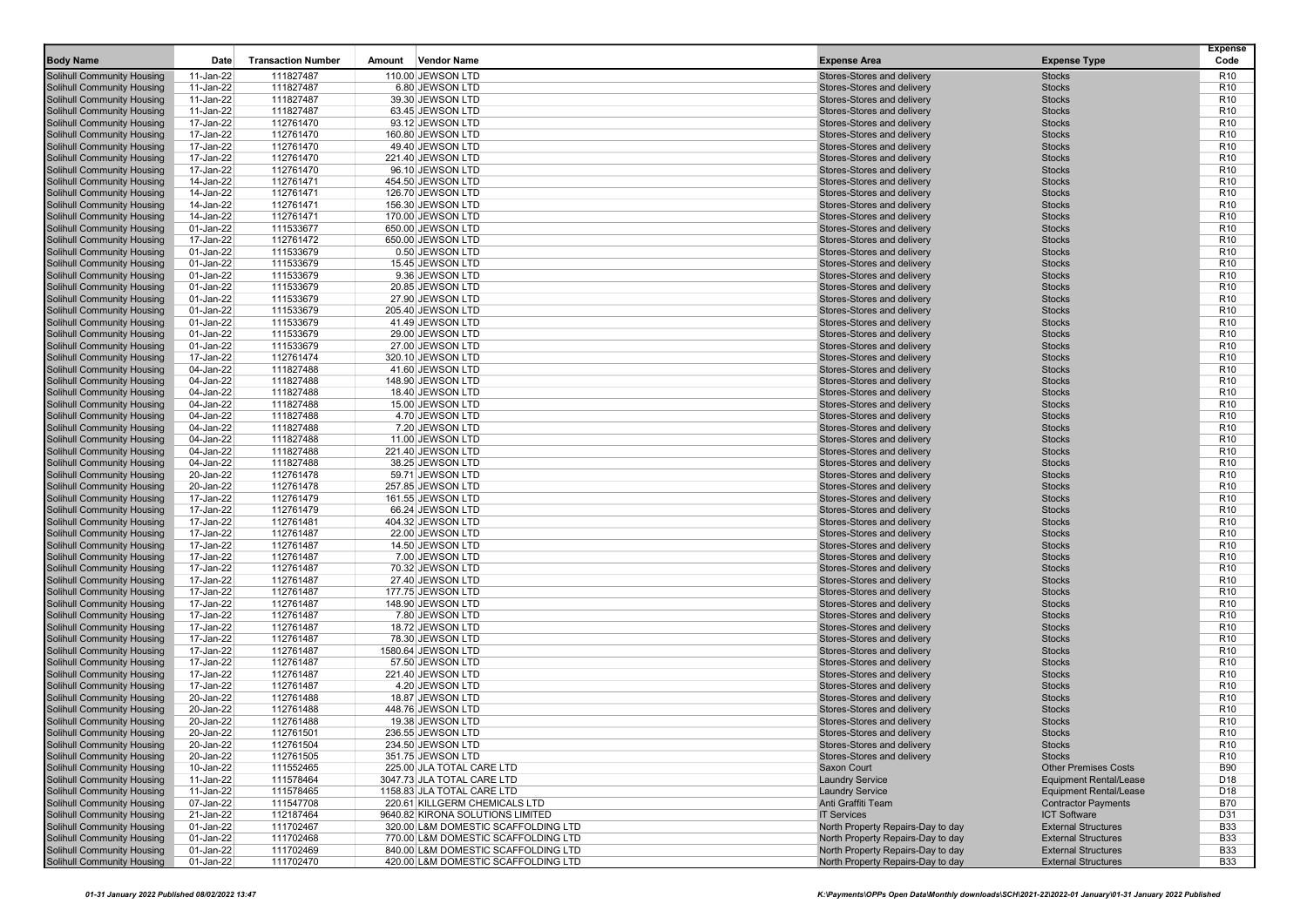| <b>Body Name</b>                                                       | Date                   | <b>Transaction Number</b> | <b>Vendor Name</b><br>Amount                                               | <b>Expense Area</b>                                                     | <b>Expense Type</b>                                      | <b>Expense</b><br>Code   |
|------------------------------------------------------------------------|------------------------|---------------------------|----------------------------------------------------------------------------|-------------------------------------------------------------------------|----------------------------------------------------------|--------------------------|
| <b>Solihull Community Housing</b>                                      | 01-Jan-22              | 111702471                 | 320.00 L&M DOMESTIC SCAFFOLDING LTD                                        | North Property Repairs-Day to day                                       | <b>External Structures</b>                               | <b>B33</b>               |
| Solihull Community Housing                                             | 01-Jan-22              | 111702472                 | 420.00 L&M DOMESTIC SCAFFOLDING LTD                                        | North Property Repairs-Day to day                                       | <b>External Structures</b>                               | <b>B33</b>               |
| <b>Solihull Community Housing</b>                                      | 01-Jan-22              | 111702473                 | 420.00 L&M DOMESTIC SCAFFOLDING LTD                                        | North Property Repairs-Day to day                                       | <b>External Structures</b>                               | <b>B33</b>               |
| <b>Solihull Community Housing</b>                                      | 01-Jan-22              | 111702474                 | 420.00 L&M DOMESTIC SCAFFOLDING LTD                                        | North Property Repairs-Day to day                                       | <b>External Structures</b>                               | <b>B33</b>               |
| <b>Solihull Community Housing</b>                                      | 01-Jan-22              | 111702475                 | 420.00 L&M DOMESTIC SCAFFOLDING LTD                                        | North Property Repairs-Day to day                                       | <b>External Structures</b>                               | <b>B33</b>               |
| <b>Solihull Community Housing</b>                                      | 01-Jan-22              | 111702476                 | 420.00 L&M DOMESTIC SCAFFOLDING LTD                                        | North Property Repairs-Day to day                                       | <b>External Structures</b>                               | <b>B33</b>               |
| Solihull Community Housing                                             | 01-Jan-22              | 111702477                 | 320.00 L&M DOMESTIC SCAFFOLDING LTD                                        | North Property Repairs-Day to day                                       | <b>External Structures</b>                               | <b>B33</b>               |
| <b>Solihull Community Housing</b>                                      | 01-Jan-22              | 111702478<br>111702479    | 420.00 L&M DOMESTIC SCAFFOLDING LTD                                        | North Property Repairs-Day to day                                       | <b>External Structures</b><br><b>External Structures</b> | <b>B33</b><br><b>B33</b> |
| <b>Solihull Community Housing</b><br><b>Solihull Community Housing</b> | 01-Jan-22<br>01-Jan-22 | 111702480                 | 840.00 L&M DOMESTIC SCAFFOLDING LTD<br>420.00 L&M DOMESTIC SCAFFOLDING LTD | North Property Repairs-Day to day<br>North Property Repairs-Day to day  | <b>External Structures</b>                               | <b>B33</b>               |
| Solihull Community Housing                                             | 01-Jan-22              | 111702481                 | 420.00 L&M DOMESTIC SCAFFOLDING LTD                                        | North Property Repairs-Day to day                                       | <b>External Structures</b>                               | <b>B33</b>               |
| <b>Solihull Community Housing</b>                                      | 01-Jan-22              | 111702483                 | 420.00 L&M DOMESTIC SCAFFOLDING LTD                                        | North Property Repairs-Day to day                                       | <b>External Structures</b>                               | <b>B33</b>               |
| <b>Solihull Community Housing</b>                                      | 01-Jan-22              | 111702484                 | 420.00 L&M DOMESTIC SCAFFOLDING LTD                                        | North Property Repairs-Day to day                                       | <b>External Structures</b>                               | <b>B33</b>               |
| <b>Solihull Community Housing</b>                                      | 01-Jan-22              | 111702485                 | 420.00 L&M DOMESTIC SCAFFOLDING LTD                                        | North Property Repairs-Day to day                                       | <b>External Structures</b>                               | <b>B33</b>               |
| Solihull Community Housing                                             | 01-Jan-22              | 111702486                 | 420.00 L&M DOMESTIC SCAFFOLDING LTD                                        | North Property Repairs-Day to day                                       | <b>External Structures</b>                               | <b>B33</b>               |
| <b>Solihull Community Housing</b>                                      | 05-Jan-22              | 111523520                 | 565.75 LEX AUTOLEASE LTD                                                   | <b>Client - Fleet Management</b>                                        | <b>Vehicle Hire</b>                                      | C30                      |
| <b>Solihull Community Housing</b>                                      | 31-Jan-22              | 112958467                 | 565.75 LEX AUTOLEASE LTD                                                   | <b>Client - Fleet Management</b>                                        | <b>Vehicle Hire</b>                                      | C30                      |
| Solihull Community Housing                                             | 07-Jan-22              | 111547711                 | -1751.37 LEX AUTOLEASE LTD                                                 | <b>Client - Fleet Management</b>                                        | <b>Vehicle Hire</b>                                      | C30                      |
| Solihull Community Housing                                             | 17-Jan-22              | 111664466                 | 27982.56 LEX AUTOLEASE LTD                                                 | <b>Client - Fleet Management</b>                                        | <b>Vehicle Hire</b>                                      | C30                      |
| Solihull Community Housing                                             | 12-Jan-22              | 111603466                 | 250.73 LEX AUTOLEASE LTD                                                   | <b>Client - Fleet Management</b>                                        | Vehicle service and repairs                              | C60                      |
| <b>Solihull Community Housing</b>                                      | 27-Jan-22              | 112775467                 | 280.00 LISSON GROVE BENEFITS PROGRAMME LTD                                 | <b>IT Services</b>                                                      | <b>ICT Software</b>                                      | D31                      |
| Solihull Community Housing                                             | 04-Jan-22              | 111513467                 | 292.70 LYRECO UK LTD                                                       | <b>Endeavour House</b>                                                  | Stationery                                               | D <sub>25</sub>          |
| <b>Solihull Community Housing</b>                                      | 04-Jan-22              | 111513466                 | 338.53 LYRECO UK LTD                                                       | <b>Endeavour House</b>                                                  | Stationery                                               | D <sub>25</sub>          |
| <b>Solihull Community Housing</b>                                      | 11-Jan-22              | 111577466                 | 22790.90 MAN COMMERCIAL PROTECTION LTD                                     | <b>CCTV</b>                                                             | Security                                                 | <b>B43</b>               |
| <b>Solihull Community Housing</b>                                      | 04-Jan-22              | 111506472                 | 1583.33 MAXKING LTD                                                        | <b>Biomass System</b>                                                   | Biomass Plant Room Management Sy                         | <b>B46</b>               |
| <b>Solihull Community Housing</b>                                      | 14-Jan-22              | 111628472                 | 936.00 MAXKING LTD                                                         | <b>Biomass System</b>                                                   | Biomass Plant Room Management Sy                         | <b>B46</b>               |
| <b>Solihull Community Housing</b>                                      | 14-Jan-22              | 112503504                 | 1315.95 MITIE PROPERTY SERVICES (UK) LTD                                   | <b>Planned Maintenance</b>                                              | <b>Planned Works</b>                                     | <b>B36</b>               |
| <b>Solihull Community Housing</b>                                      | 14-Jan-22              | 112503505                 | 1046.65 MITIE PROPERTY SERVICES (UK) LTD                                   | <b>Planned Maintenance</b>                                              | <b>Planned Works</b>                                     | <b>B36</b><br><b>B34</b> |
| <b>Solihull Community Housing</b><br><b>Solihull Community Housing</b> | 10-Jan-22<br>01-Jan-22 | 111562489<br>111505465    | 912.00 MORGAN LAMBERT LTD<br>504.84 N-CAP FLOORING LTD                     | <b>Mechanical &amp; Electrical</b><br>North Property Repairs-Day to day | <b>Utility Related Works</b><br><b>Internal Works</b>    | <b>B31</b>               |
| <b>Solihull Community Housing</b>                                      | 01-Jan-22              | 111505466                 | 288.48 N-CAP FLOORING LTD                                                  | North Property Repairs-Voids                                            | Voids                                                    | <b>B38</b>               |
| <b>Solihull Community Housing</b>                                      | 01-Jan-22              | 111505467                 | 360.60 N-CAP FLOORING LTD                                                  | North Property Repairs-Voids                                            | Voids                                                    | <b>B38</b>               |
| <b>Solihull Community Housing</b>                                      | 01-Jan-22              | 111615464                 | 360.60 N-CAP FLOORING LTD                                                  | North Property Repairs-Voids                                            | Voids                                                    | <b>B38</b>               |
| Solihull Community Housing                                             | 01-Jan-22              | 111615465                 | 525.00 N-CAP FLOORING LTD                                                  | North Property Repairs-Day to day                                       | <b>Internal Works</b>                                    | <b>B31</b>               |
| <b>Solihull Community Housing</b>                                      | 01-Jan-22              | 111505468                 | 324.54 N-CAP FLOORING LTD                                                  | North Property Repairs-Voids                                            | Voids                                                    | <b>B38</b>               |
| <b>Solihull Community Housing</b>                                      | 01-Jan-22              | 111505469                 | 439.68 N-CAP FLOORING LTD                                                  | North Property Repairs-Voids                                            | Voids                                                    | <b>B38</b>               |
| <b>Solihull Community Housing</b>                                      | 01-Jan-22              | 111505470                 | 1374.00 N-CAP FLOORING LTD                                                 | North Property Repairs-Voids                                            | Voids                                                    | <b>B38</b>               |
| <b>Solihull Community Housing</b>                                      | 01-Jan-22              | 111505471                 | 361.35 N-CAP FLOORING LTD                                                  | North Property Repairs-Day to day                                       | <b>Internal Works</b>                                    | <b>B31</b>               |
| <b>Solihull Community Housing</b>                                      | 01-Jan-22              | 111505472                 | 516.70 N-CAP FLOORING LTD                                                  | North Property Repairs-Day to day                                       | <b>Internal Works</b>                                    | <b>B31</b>               |
| <b>Solihull Community Housing</b>                                      | 01-Jan-22              | 111505473                 | 288.48 N-CAP FLOORING LTD                                                  | North Property Repairs-Day to day                                       | <b>Internal Works</b>                                    | <b>B31</b>               |
| Solihull Community Housing                                             | 01-Jan-22              | 111505474                 | 310.80 N-CAP FLOORING LTD                                                  | North Property Repairs-Day to day                                       | <b>Internal Works</b>                                    | <b>B31</b>               |
| Solihull Community Housing                                             | 01-Jan-22              | 111505475                 | 466.20 N-CAP FLOORING LTD                                                  | North Property Repairs-Day to day                                       | <b>Internal Works</b>                                    | <b>B31</b>               |
| Solihull Community Housing                                             | 04-Jan-22              | 111615467                 | 288.48 N-CAP FLOORING LTD                                                  | North Property Repairs-Voids                                            | Voids                                                    | <b>B38</b>               |
| <b>Solihull Community Housing</b>                                      | 05-Jan-22              | 111615470                 | 412.52 N-CAP FLOORING LTD                                                  | North Property Repairs-Day to day                                       | <b>Internal Works</b>                                    | <b>B31</b>               |
| Solihull Community Housing                                             | 05-Jan-22              | 111615471                 | 270.45 N-CAP FLOORING LTD                                                  | North Property Repairs-Day to day                                       | <b>Internal Works</b>                                    | <b>B31</b><br><b>B31</b> |
| <b>Solihull Community Housing</b>                                      | 06-Jan-22<br>11-Jan-22 | 111615472<br>111615473    | 310.80 N-CAP FLOORING LTD<br>288.48 N-CAP FLOORING LTD                     | North Property Repairs-Day to day                                       | <b>Internal Works</b><br><b>Internal Works</b>           | <b>B31</b>               |
| Solihull Community Housing<br><b>Solihull Community Housing</b>        | $11$ -Jan-22           | 111615475                 | 233.67 N-CAP FLOORING LTD                                                  | North Property Repairs-Day to day<br>North Property Repairs-Day to day  | <b>Internal Works</b>                                    | <b>B31</b>               |
| Solihull Community Housing                                             | 12-Jan-22              | 112503498                 | 210.24 N-CAP FLOORING LTD                                                  | North Property Repairs-Day to day                                       | <b>Internal Works</b>                                    | <b>B31</b>               |
| <b>Solihull Community Housing</b>                                      | 18-Jan-22              | 112503500                 | 259.63 N-CAP FLOORING LTD                                                  | North Property Repairs-Day to day                                       | <b>Internal Works</b>                                    | <b>B31</b>               |
| <b>Solihull Community Housing</b>                                      | 18-Jan-22              | 112503501                 | 216.36 N-CAP FLOORING LTD                                                  | North Property Repairs-Day to day                                       | <b>Internal Works</b>                                    | <b>B31</b>               |
| <b>Solihull Community Housing</b>                                      | 19-Jan-22              | 112503502                 | 380.80 N-CAP FLOORING LTD                                                  | North Property Repairs-Day to day                                       | <b>Internal Works</b>                                    | <b>B31</b>               |
| <b>Solihull Community Housing</b>                                      | 19-Jan-22              | 112503503                 | 213.53 N-CAP FLOORING LTD                                                  | North Property Repairs-Day to day                                       | <b>Internal Works</b>                                    | <b>B31</b>               |
| <b>Solihull Community Housing</b>                                      | 01-Jan-22              | 112490971                 | 229.47 NERG LTD                                                            | <b>Biomass System</b>                                                   | <b>Biomass Boilers</b>                                   | <b>B45</b>               |
| Solihull Community Housing                                             | 01-Jan-22              | 112490972                 | 379.16 NERG LTD                                                            | <b>Biomass System</b>                                                   | <b>Biomass Boilers</b>                                   | <b>B45</b>               |
| <b>Solihull Community Housing</b>                                      | 01-Jan-22              | 112490973                 | 260.00 NERG LTD                                                            | <b>Biomass System</b>                                                   | <b>Biomass Boilers</b>                                   | <b>B45</b>               |
| Solihull Community Housing                                             | 01-Jan-22              | 112490974                 | 816.37 NERG LTD                                                            | <b>Biomass System</b>                                                   | <b>Biomass Boilers</b>                                   | <b>B45</b>               |
| Solihull Community Housing<br>Solihull Community Housing               | 01-Jan-22              | 112490975                 | 1115.08 NERG LTD                                                           | <b>Biomass System</b>                                                   | <b>Biomass Boilers</b>                                   | <b>B45</b>               |
|                                                                        | 01-Jan-22              | 112490976                 | 2196.00 NERG LTD                                                           | <b>Biomass System</b>                                                   | <b>Biomass Boilers</b>                                   | <b>B45</b>               |
| <b>Solihull Community Housing</b>                                      | 01-Jan-22              | 112490977                 | 2352.16 NERG LTD                                                           | <b>Biomass System</b>                                                   | <b>Biomass Boilers</b>                                   | <b>B45</b>               |
| <b>Solihull Community Housing</b>                                      | 01-Jan-22              | 112490978                 | 2928.00 NERG LTD                                                           | <b>Biomass System</b>                                                   | <b>Biomass Boilers</b>                                   | <b>B45</b>               |
| <b>Solihull Community Housing</b>                                      | 01-Jan-22              | 112490979                 | 1488.40 NERG LTD                                                           | <b>Biomass System</b>                                                   | <b>Biomass Boilers</b>                                   | <b>B45</b>               |
| <b>Solihull Community Housing</b>                                      | 01-Jan-22              | 112490980                 | 1464.00 NERG LTD                                                           | <b>Biomass System</b>                                                   | <b>Biomass Boilers</b>                                   | <b>B45</b>               |
| <b>Solihull Community Housing</b>                                      | $01$ -Jan-22           | 112490981                 | 1400.56 NERG LTD                                                           | <b>Biomass System</b>                                                   | <b>Biomass Boilers</b>                                   | <b>B45</b>               |
| <b>Solihull Community Housing</b><br><b>Solihull Community Housing</b> | 01-Jan-22              | 112490982<br>112490983    | 4401.76 NERG LTD<br>2730.36 NERG LTD                                       | <b>Biomass System</b><br><b>Biomass System</b>                          | <b>Biomass Boilers</b><br><b>Biomass Boilers</b>         | <b>B45</b><br><b>B45</b> |
| <b>Solihull Community Housing</b>                                      | 01-Jan-22<br>01-Jan-22 | 112490984                 | 995.52 NERG LTD                                                            | <b>Biomass System</b>                                                   | <b>Biomass Boilers</b>                                   | <b>B45</b>               |
| Solihull Community Housing                                             | $01$ -Jan-22           | 112490985                 | 130.00 NERG LTD                                                            | <b>Biomass System</b>                                                   | <b>Biomass Boilers</b>                                   | <b>B45</b>               |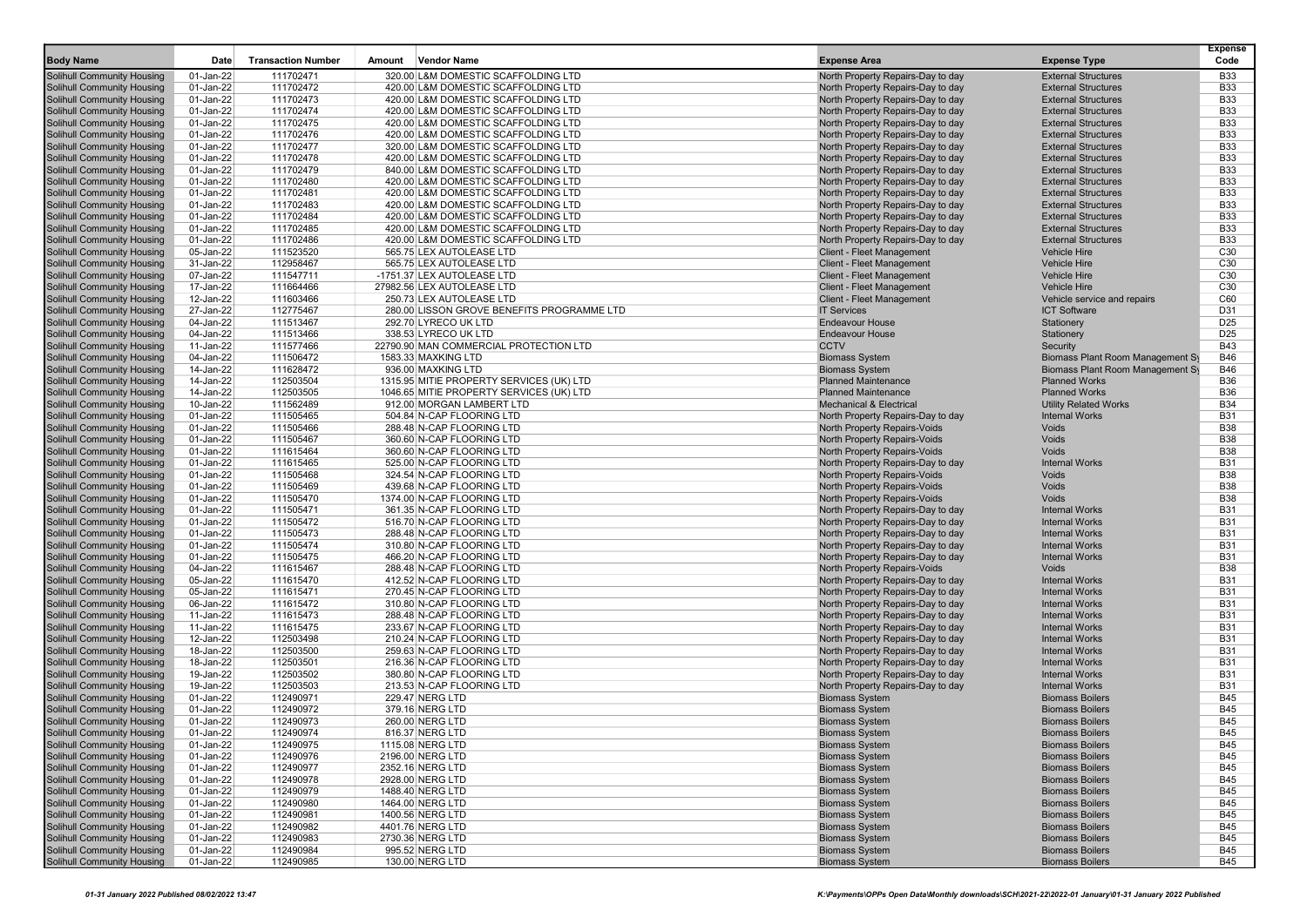| <b>Body Name</b>                                                       | Date                   | <b>Transaction Number</b> | <b>Vendor Name</b><br>Amount                   | <b>Expense Area</b>                                                  | <b>Expense Type</b>                              | <b>Expense</b><br>Code   |
|------------------------------------------------------------------------|------------------------|---------------------------|------------------------------------------------|----------------------------------------------------------------------|--------------------------------------------------|--------------------------|
| <b>Solihull Community Housing</b>                                      | 01-Jan-22              | 112490985                 | 130.00 NERG LTD                                | <b>Biomass System</b>                                                | <b>Biomass Boilers</b>                           | <b>B45</b>               |
| Solihull Community Housing                                             | 01-Jan-22              | 112490985                 | 130.00 NERG LTD                                | <b>Biomass System</b>                                                | <b>Biomass Boilers</b>                           | <b>B45</b>               |
| Solihull Community Housing                                             | 01-Jan-22              | 112490985                 | 130.00 NERG LTD                                | <b>Biomass System</b>                                                | <b>Biomass Boilers</b>                           | <b>B45</b>               |
| <b>Solihull Community Housing</b>                                      | 01-Jan-22              | 112490985                 | 130.00 NERG LTD                                | <b>Biomass System</b>                                                | <b>Biomass Boilers</b>                           | <b>B45</b>               |
| Solihull Community Housing                                             | 01-Jan-22              | 112490985                 | 130.00 NERG LTD                                | <b>Biomass System</b>                                                | <b>Biomass Boilers</b>                           | <b>B45</b>               |
| <b>Solihull Community Housing</b>                                      | 01-Jan-22              | 112490985                 | 130.00 NERG LTD                                | <b>Biomass System</b>                                                | <b>Biomass Boilers</b>                           | <b>B45</b>               |
| <b>Solihull Community Housing</b>                                      | 01-Jan-22              | 112490985                 | 130.00 NERG LTD                                | <b>Biomass System</b>                                                | <b>Biomass Boilers</b>                           | <b>B45</b>               |
| Solihull Community Housing                                             | 01-Jan-22              | 112490985                 | 130.00 NERG LTD                                | <b>Biomass System</b>                                                | <b>Biomass Boilers</b>                           | <b>B45</b>               |
| <b>Solihull Community Housing</b>                                      | 01-Jan-22              | 112490985                 | 130.00 NERG LTD                                | <b>Biomass System</b>                                                | <b>Biomass Boilers</b>                           | <b>B45</b>               |
| <b>Solihull Community Housing</b>                                      | 01-Jan-22              | 112490985                 | 130.00 NERG LTD                                | <b>Biomass System</b>                                                | <b>Biomass Boilers</b>                           | <b>B45</b><br><b>B45</b> |
| <b>Solihull Community Housing</b>                                      | 01-Jan-22              | 112490985                 | 130.00 NERG LTD                                | <b>Biomass System</b><br><b>Biomass System</b>                       | <b>Biomass Boilers</b>                           | <b>B45</b>               |
| Solihull Community Housing<br><b>Solihull Community Housing</b>        | 01-Jan-22<br>01-Jan-22 | 112490985<br>112490986    | 130.00 NERG LTD<br>893.04 NERG LTD             | <b>Biomass System</b>                                                | <b>Biomass Boilers</b><br><b>Biomass Boilers</b> | <b>B45</b>               |
| Solihull Community Housing                                             | 01-Jan-22              | 112490987                 | 1149.24 NERG LTD                               | <b>Biomass System</b>                                                | <b>Biomass Boilers</b>                           | <b>B45</b>               |
| Solihull Community Housing                                             | 01-Jan-22              | 112490988                 | 1661.64 NERG LTD                               | <b>Biomass System</b>                                                | <b>Biomass Boilers</b>                           | <b>B45</b>               |
| Solihull Community Housing                                             | 01-Jan-22              | 112490989                 | 2010.56 NERG LTD                               | <b>Biomass System</b>                                                | <b>Biomass Boilers</b>                           | <b>B45</b>               |
| <b>Solihull Community Housing</b>                                      | 01-Jan-22              | 112490990                 | 2327.76 NERG LTD                               | <b>Biomass System</b>                                                | <b>Biomass Boilers</b>                           | <b>B45</b>               |
| <b>Solihull Community Housing</b>                                      | 01-Jan-22              | 112490991                 | 2110.60 NERG LTD                               | <b>Biomass System</b>                                                | <b>Biomass Boilers</b>                           | <b>B45</b>               |
| Solihull Community Housing                                             | 01-Jan-22              | 112490992                 | 1947.12 NERG LTD                               | <b>Biomass System</b>                                                | <b>Biomass Boilers</b>                           | <b>B45</b>               |
| Solihull Community Housing                                             | 01-Jan-22              | 112490993                 | 427.00 NERG LTD                                | <b>Biomass System</b>                                                | <b>Biomass Boilers</b>                           | <b>B45</b>               |
| <b>Solihull Community Housing</b>                                      | 01-Jan-22              | 112490994                 | 1688.48 NERG LTD                               | <b>Biomass System</b>                                                | <b>Biomass Boilers</b>                           | <b>B45</b>               |
| Solihull Community Housing                                             | 01-Jan-22              | 112490995                 | 1717.76 NERG LTD                               | <b>Biomass System</b>                                                | <b>Biomass Boilers</b>                           | <b>B45</b>               |
| <b>Solihull Community Housing</b>                                      | 10-Jan-22              | 111827464                 | 392.40 NICHOLLS & CLARKE BUILDING PRODUCTS LTD | Stores-Stores and delivery                                           | <b>Stocks</b>                                    | R <sub>10</sub>          |
| Solihull Community Housing                                             | 05-Jan-22              | 111520487                 | 971.93 NIYAA PEOPLE                            | Development Team / M & E                                             | <b>Agency Staff</b>                              | A60                      |
| <b>Solihull Community Housing</b>                                      | 12-Jan-22              | 111601473                 | 558.00 NIYAA PEOPLE                            | Stores-Stores and delivery                                           | <b>Agency Staff</b>                              | A60                      |
| <b>Solihull Community Housing</b>                                      | 20-Jan-22              | 112163464                 | 870.48 NIYAA PEOPLE                            | North Property Repairs-Day to day                                    | <b>Agency Staff</b>                              | A60                      |
| <b>Solihull Community Housing</b>                                      | 25-Jan-22              | 112498474                 | 758.63 NIYAA PEOPLE                            | North Property Repairs-Day to day                                    | Pay: APT & C                                     | A10                      |
| Solihull Community Housing                                             | 12-Jan-22              | 111601486                 | 718.92 NIYAA PEOPLE                            | North Property Repairs-Day to day                                    | <b>Agency Staff</b>                              | A60                      |
| <b>Solihull Community Housing</b>                                      | 12-Jan-22              | 111601484                 | 609.39 NIYAA PEOPLE                            | North Property Repairs-Day to day                                    | <b>Agency Staff</b>                              | A60                      |
| <b>Solihull Community Housing</b>                                      | 21-Jan-22              | 112286466                 | 1428.00 NIYAA PEOPLE                           | <b>MST Management</b>                                                | <b>Agency Staff</b>                              | A60                      |
| <b>Solihull Community Housing</b>                                      | 12-Jan-22              | 111601482                 | 811.50 NIYAA PEOPLE                            | North Property Repairs-Day to day                                    | <b>Agency Staff</b>                              | A60                      |
| Solihull Community Housing                                             | 21-Jan-22<br>12-Jan-22 | 112288464<br>111601506    | 1645.02 NIYAA PEOPLE<br>753.87 NIYAA PEOPLE    | <b>Retro fitting Sprinklers</b><br>North Property Repairs-Day to day | <b>Agency Staff</b><br><b>Agency Staff</b>       | A60<br>A60               |
| <b>Solihull Community Housing</b><br>Solihull Community Housing        | 05-Jan-22              | 111520564                 | 1285.20 NIYAA PEOPLE                           | Development Team / M & E                                             | <b>Agency Staff</b>                              | A60                      |
| <b>Solihull Community Housing</b>                                      | 07-Jan-22              | 111544470                 | 837.00 NIYAA PEOPLE                            | North Property Repairs-Day to day                                    | <b>Agency Staff</b>                              | A60                      |
| <b>Solihull Community Housing</b>                                      | 07-Jan-22              | 111544499                 | 748.88 NIYAA PEOPLE                            | North Property Repairs-Day to day                                    | <b>Agency Staff</b>                              | A60                      |
| <b>Solihull Community Housing</b>                                      | 21-Jan-22              | 112289465                 | 1428.00 NIYAA PEOPLE                           | <b>MST Management</b>                                                | <b>Agency Staff</b>                              | A60                      |
| Solihull Community Housing                                             | 21-Jan-22              | 112290465                 | 1645.02 NIYAA PEOPLE                           | <b>Retro fitting Sprinklers</b>                                      | <b>Agency Staff</b>                              | A60                      |
| Solihull Community Housing                                             | 21-Jan-22              | 112291464                 | 1368.50 NIYAA PEOPLE                           | North Property Repairs-Day to day                                    | Pay: APT & C                                     | A10                      |
| <b>Solihull Community Housing</b>                                      | 24-Jan-22              | 112365464                 | 121.39 NIYAA PEOPLE                            | <b>MST Management</b>                                                | <b>Agency Staff</b>                              | A60                      |
| Solihull Community Housing                                             | 24-Jan-22              | 112365464                 | 717.56 NIYAA PEOPLE                            | <b>MST Management</b>                                                | <b>Agency Staff</b>                              | A60                      |
| Solihull Community Housing                                             | 20-Jan-22              | 112031466                 | 525.60 NIYAA PEOPLE                            | Stores-Stores and delivery                                           | <b>Agency Staff</b>                              | A60                      |
| Solihull Community Housing                                             | 07-Jan-22              | 111547661                 | 608.65 NIYAA PEOPLE                            | Anti Graffiti Team                                                   | <b>Agency Staff</b>                              | A60                      |
| <b>Solihull Community Housing</b>                                      | 07-Jan-22              | 111547651                 | 748.88 NIYAA PEOPLE                            | North Property Repairs-Day to day                                    | <b>Agency Staff</b>                              | A60                      |
| Solihull Community Housing                                             | 07-Jan-22              | 111547648                 | 748.88 NIYAA PEOPLE                            | North Property Repairs-Day to day                                    | <b>Agency Staff</b>                              | A60                      |
| <b>Solihull Community Housing</b>                                      | 07-Jan-22              | 111544500                 | 669.60 NIYAA PEOPLE                            | North Property Repairs-Day to day                                    | <b>Agency Staff</b>                              | A60                      |
| <b>Solihull Community Housing</b>                                      | 07-Jan-22              | 111547646                 | 811.50 NIYAA PEOPLE                            | North Property Repairs-Day to day                                    | <b>Agency Staff</b>                              | A60                      |
| <b>Solihull Community Housing</b>                                      | 07-Jan-22              | 111547645                 | 749.25 NIYAA PEOPLE                            | North Property Repairs-Day to day                                    | <b>Agency Staff</b>                              | A60                      |
| Solihull Community Housing                                             | 07-Jan-22<br>20-Jan-22 | 111547652<br>112032465    | 811.50 NIYAA PEOPLE                            | North Property Repairs-Day to day                                    | <b>Agency Staff</b><br><b>Agency Staff</b>       | A60<br>A60               |
| <b>Solihull Community Housing</b><br>Solihull Community Housing        | 07-Jan-22              | 111547653                 | 567.60 NIYAA PEOPLE<br>749.25 NIYAA PEOPLE     | Stores-Stores and delivery<br>North Property Repairs-Day to day      | <b>Agency Staff</b>                              | A60                      |
| <b>Solihull Community Housing</b>                                      | 21-Jan-22              | 112293464                 | 1428.00 NIYAA PEOPLE                           | <b>MST Management</b>                                                | <b>Agency Staff</b>                              | A60                      |
| <b>Solihull Community Housing</b>                                      | 07-Jan-22              | 111547655                 | 718.92 NIYAA PEOPLE                            | North Property Repairs-Day to day                                    | <b>Agency Staff</b>                              | A60                      |
| <b>Solihull Community Housing</b>                                      | 07-Jan-22              | 111547662                 | 608.65 NIYAA PEOPLE                            | Anti Graffiti Team                                                   | <b>Agency Staff</b>                              | A60                      |
| Solihull Community Housing                                             | 07-Jan-22              | 111547656                 | 748.88 NIYAA PEOPLE                            | North Property Repairs-Day to day                                    | <b>Agency Staff</b>                              | A60                      |
| <b>Solihull Community Housing</b>                                      | 12-Jan-22              | 111601475                 | 558.00 NIYAA PEOPLE                            | Stores-Stores and delivery                                           | <b>Agency Staff</b>                              | A60                      |
| <b>Solihull Community Housing</b>                                      | 21-Jan-22              | 112294465                 | 1867.32 NIYAA PEOPLE                           | <b>Retro fitting Sprinklers</b>                                      | <b>Agency Staff</b>                              | A60                      |
| <b>Solihull Community Housing</b>                                      | 07-Jan-22              | 111547657                 | 748.88 NIYAA PEOPLE                            | North Property Repairs-Day to day                                    | <b>Agency Staff</b>                              | A60                      |
| Solihull Community Housing                                             | 07-Jan-22              | 111547664                 | 723.80 NIYAA PEOPLE                            | Anti Graffiti Team                                                   | <b>Agency Staff</b>                              | A60                      |
| Solihull Community Housing                                             | 21-Jan-22              | 112297464                 | 1428.00 NIYAA PEOPLE                           | <b>MST Management</b>                                                | <b>Agency Staff</b>                              | A60                      |
| <b>Solihull Community Housing</b>                                      | 21-Jan-22              | 112284465                 | 1368.50 NIYAA PEOPLE                           | North Property Repairs-Day to day                                    | Pay: APT & C                                     | A10                      |
| Solihull Community Housing                                             | 07-Jan-22              | 111544479                 | 698.95 NIYAA PEOPLE                            | North Property Repairs-Day to day                                    | <b>Agency Staff</b>                              | A60                      |
| Solihull Community Housing                                             | 07-Jan-22              | 111547685                 | 608.65 NIYAA PEOPLE                            | Anti Graffiti Team                                                   | <b>Agency Staff</b>                              | A60                      |
| <b>Solihull Community Housing</b>                                      | 11-Jan-22              | 111580464                 | 558.00 NIYAA PEOPLE                            | North Property Repairs-Day to day                                    | <b>Agency Staff</b>                              | A60                      |
| <b>Solihull Community Housing</b>                                      | 07-Jan-22              | 111544483                 | 811.50 NIYAA PEOPLE                            | North Property Repairs-Day to day                                    | <b>Agency Staff</b>                              | A60                      |
| <b>Solihull Community Housing</b><br><b>Solihull Community Housing</b> | 21-Jan-22<br>21-Jan-22 | 112209464<br>112208464    | 1368.50 NIYAA PEOPLE<br>1867.32 NIYAA PEOPLE   | North Property Repairs-Day to day<br><b>Retro fitting Sprinklers</b> | Pay: APT & C                                     | A10                      |
| Solihull Community Housing                                             | 07-Jan-22              | 111544480                 | 814.68 NIYAA PEOPLE                            | North Property Repairs-Day to day                                    | <b>Agency Staff</b><br><b>Agency Staff</b>       | A60<br>A60               |
|                                                                        |                        |                           |                                                |                                                                      |                                                  |                          |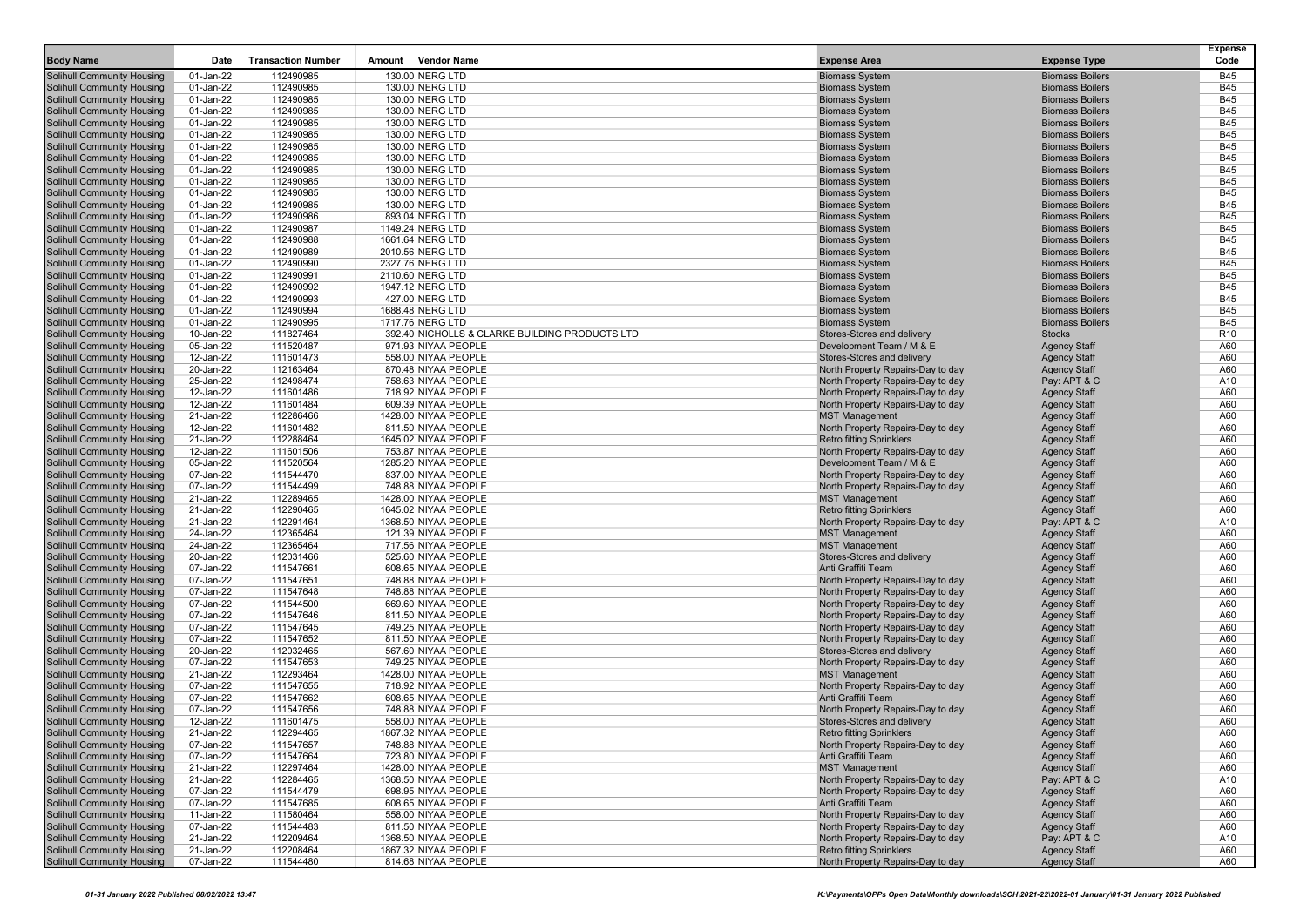| <b>Body Name</b>                                                       | Date                   | <b>Transaction Number</b> | <b>Vendor Name</b><br>Amount               | <b>Expense Area</b>                                                    | <b>Expense Type</b>                        | <b>Expense</b><br>Code |
|------------------------------------------------------------------------|------------------------|---------------------------|--------------------------------------------|------------------------------------------------------------------------|--------------------------------------------|------------------------|
| <b>Solihull Community Housing</b>                                      | 07-Jan-22              | 111544482                 | 449.33 NIYAA PEOPLE                        | North Property Repairs-Day to day                                      | <b>Agency Staff</b>                        | A60                    |
| <b>Solihull Community Housing</b>                                      | 07-Jan-22              | 111544485                 | 739.26 NIYAA PEOPLE                        | North Property Repairs-Day to day                                      | <b>Agency Staff</b>                        | A60                    |
| <b>Solihull Community Housing</b>                                      | 28-Jan-22              | 112902464                 | 714.00 NIYAA PEOPLE                        | North Property Repairs-Day to day                                      | Pay: APT & C                               | A10                    |
| <b>Solihull Community Housing</b>                                      | 20-Jan-22              | 112151465                 | 643.06 NIYAA PEOPLE                        | Business Support - MST Back Office Support                             | <b>Agency Staff</b>                        | A60                    |
| Solihull Community Housing                                             | 10-Jan-22              | 111552039                 | 936.10 NIYAA PEOPLE                        | <b>Capital Programmes</b>                                              | <b>Agency Staff</b>                        | A60                    |
| <b>Solihull Community Housing</b>                                      | 07-Jan-22              | 111544489                 | 768.22 NIYAA PEOPLE                        | North Property Repairs-Day to day                                      | <b>Agency Staff</b>                        | A60                    |
| <b>Solihull Community Housing</b>                                      | 28-Jan-22              | 112902465                 | 833.00 NIYAA PEOPLE                        | North Property Repairs-Day to day                                      | Pay: APT & C                               | A10                    |
| <b>Solihull Community Housing</b>                                      | 07-Jan-22              | 111544498                 | 502.20 NIYAA PEOPLE                        | North Property Repairs-Day to day                                      | <b>Agency Staff</b>                        | A60                    |
| <b>Solihull Community Housing</b>                                      | 07-Jan-22              | 111544496                 | 669.60 NIYAA PEOPLE                        | North Property Repairs-Day to day                                      | <b>Agency Staff</b>                        | A60                    |
| <b>Solihull Community Housing</b>                                      | 07-Jan-22              | 111544497                 | 876.06 NIYAA PEOPLE                        | North Property Repairs-Day to day                                      | <b>Agency Staff</b>                        | A60                    |
| <b>Solihull Community Housing</b>                                      | 07-Jan-22              | 111544495                 | 748.88 NIYAA PEOPLE                        | North Property Repairs-Day to day                                      | <b>Agency Staff</b>                        | A60                    |
| <b>Solihull Community Housing</b>                                      | 07-Jan-22              | 111544490                 | 749.25 NIYAA PEOPLE<br>500.40 NIYAA PEOPLE | North Property Repairs-Day to day                                      | <b>Agency Staff</b>                        | A60<br>A60             |
| <b>Solihull Community Housing</b><br><b>Solihull Community Housing</b> | 12-Jan-22              | 111601479                 |                                            | Stores-Stores and delivery<br>Anti Graffiti Team                       | <b>Agency Staff</b>                        | A60                    |
| Solihull Community Housing                                             | 07-Jan-22<br>07-Jan-22 | 111547687<br>111544492    | 608.65 NIYAA PEOPLE<br>728.91 NIYAA PEOPLE | North Property Repairs-Day to day                                      | <b>Agency Staff</b><br><b>Agency Staff</b> | A60                    |
| Solihull Community Housing                                             | 20-Jan-22              | 111998464                 | 502.20 NIYAA PEOPLE                        | North Property Repairs-Day to day                                      | <b>Agency Staff</b>                        | A60                    |
| <b>Solihull Community Housing</b>                                      | 04-Jan-22              | 111506467                 | 569.25 NIYAA PEOPLE                        | <b>Capital Programmes</b>                                              | <b>Agency Staff</b>                        | A60                    |
| <b>Solihull Community Housing</b>                                      | 05-Jan-22              | 111520600                 | 722.93 NIYAA PEOPLE                        | Development Team / M & E                                               | <b>Agency Staff</b>                        | A60                    |
| <b>Solihull Community Housing</b>                                      | 07-Jan-22              | 111544473                 | 669.60 NIYAA PEOPLE                        | North Property Repairs-Day to day                                      | <b>Agency Staff</b>                        | A60                    |
| <b>Solihull Community Housing</b>                                      | 04-Jan-22              | 111506482                 | 599.10 NIYAA PEOPLE                        | North Property Repairs-Day to day                                      | <b>Agency Staff</b>                        | A60                    |
| <b>Solihull Community Housing</b>                                      | 07-Jan-22              | 111544472                 | 669.60 NIYAA PEOPLE                        | North Property Repairs-Day to day                                      | <b>Agency Staff</b>                        | A60                    |
| Solihull Community Housing                                             | 28-Jan-22              | 112903464                 | 714.00 NIYAA PEOPLE                        | North Property Repairs-Day to day                                      | Pay: APT & C                               | A10                    |
| Solihull Community Housing                                             | 07-Jan-22              | 111547659                 | 493.50 NIYAA PEOPLE                        | Anti Graffiti Team                                                     | <b>Agency Staff</b>                        | A60                    |
| Solihull Community Housing                                             | 04-Jan-22              | 111506480                 | 450.00 NIYAA PEOPLE                        | Stores-Stores and delivery                                             | <b>Agency Staff</b>                        | A60                    |
| <b>Solihull Community Housing</b>                                      | 04-Jan-22              | 111506468                 | 391.05 NIYAA PEOPLE                        | Business Support - MST Back Office Support                             | <b>Agency Staff</b>                        | A60                    |
| Solihull Community Housing                                             | 04-Jan-22              | 111506477                 | 649.20 NIYAA PEOPLE                        | North Property Repairs-Day to day                                      | <b>Agency Staff</b>                        | A60                    |
| Solihull Community Housing                                             | 04-Jan-22              | 111506483                 | 599.10 NIYAA PEOPLE                        | North Property Repairs-Day to day                                      | <b>Agency Staff</b>                        | A60                    |
| Solihull Community Housing                                             | 04-Jan-22              | 111506476                 | 449.55 NIYAA PEOPLE                        | North Property Repairs-Day to day                                      | <b>Agency Staff</b>                        | A60                    |
| <b>Solihull Community Housing</b>                                      | 07-Jan-22              | 111544475                 | 334.80 NIYAA PEOPLE                        | North Property Repairs-Day to day                                      | <b>Agency Staff</b>                        | A60                    |
| Solihull Community Housing                                             | 06-Jan-22              | 111534472                 | 1428.00 NIYAA PEOPLE                       | <b>MST Management</b>                                                  | <b>Agency Staff</b>                        | A60                    |
| <b>Solihull Community Housing</b>                                      | 06-Jan-22              | 111534471                 | 1511.64 NIYAA PEOPLE                       | <b>Retro fitting Sprinklers</b>                                        | <b>Agency Staff</b>                        | A60                    |
| <b>Solihull Community Housing</b>                                      | 21-Jan-22              | 112210464                 | 299.70 NIYAA PEOPLE                        | North Property Repairs-Day to day                                      | <b>Agency Staff</b>                        | A60                    |
| <b>Solihull Community Housing</b>                                      | 06-Jan-22              | 111536495                 | 246.75 NIYAA PEOPLE                        | Anti Graffiti Team                                                     | <b>Agency Staff</b>                        | A60                    |
| <b>Solihull Community Housing</b>                                      | 21-Jan-22              | 112211464                 | 230.40 NIYAA PEOPLE<br>324.60 NIYAA PEOPLE | North Property Repairs-Day to day                                      | <b>Agency Staff</b>                        | A60<br>A60             |
| <b>Solihull Community Housing</b><br><b>Solihull Community Housing</b> | 21-Jan-22<br>21-Jan-22 | 112211466<br>112213464    | 334.80 NIYAA PEOPLE                        | North Property Repairs-Day to day<br>North Property Repairs-Day to day | <b>Agency Staff</b><br><b>Agency Staff</b> | A60                    |
| <b>Solihull Community Housing</b>                                      | 11-Jan-22              | 111581466                 | 669.60 NIYAA PEOPLE                        | North Property Repairs-Day to day                                      | <b>Agency Staff</b>                        | A60                    |
| Solihull Community Housing                                             | 11-Jan-22              | 111594049                 | 1166.20 NIYAA PEOPLE                       | North Property Repairs-Day to day                                      | Pay: APT & C                               | A10                    |
| Solihull Community Housing                                             | 11-Jan-22              | 111580465                 | 599.40 NIYAA PEOPLE                        | North Property Repairs-Day to day                                      | <b>Agency Staff</b>                        | A60                    |
| <b>Solihull Community Housing</b>                                      | 11-Jan-22              | 111581470                 | 599.10 NIYAA PEOPLE                        | North Property Repairs-Day to day                                      | <b>Agency Staff</b>                        | A60                    |
| <b>Solihull Community Housing</b>                                      | 19-Jan-22              | 111848464                 | 521.40 NIYAA PEOPLE                        | Business Support - MST Back Office Support                             | <b>Agency Staff</b>                        | A60                    |
| Solihull Community Housing                                             | 11-Jan-22              | 111581473                 | 691.92 NIYAA PEOPLE                        | North Property Repairs-Day to day                                      | <b>Agency Staff</b>                        | A60                    |
| <b>Solihull Community Housing</b>                                      | 11-Jan-22              | 111581474                 | 714.24 NIYAA PEOPLE                        | North Property Repairs-Day to day                                      | <b>Agency Staff</b>                        | A60                    |
| <b>Solihull Community Housing</b>                                      | 11-Jan-22              | 111581468                 | 599.10 NIYAA PEOPLE                        | North Property Repairs-Day to day                                      | <b>Agency Staff</b>                        | A60                    |
| <b>Solihull Community Housing</b>                                      | 28-Jan-22              | 112900464                 | 714.00 NIYAA PEOPLE                        | North Property Repairs-Day to day                                      | Pay: APT & C                               | A10                    |
| Solihull Community Housing                                             | 11-Jan-22              | 111587472                 | 759.00 NIYAA PEOPLE                        | <b>Capital Programmes</b>                                              | <b>Agency Staff</b>                        | A60                    |
| <b>Solihull Community Housing</b>                                      | 11-Jan-22              | 111594047                 | 1428.00 NIYAA PEOPLE                       | <b>MST Management</b>                                                  | <b>Agency Staff</b>                        | A60                    |
| <b>Solihull Community Housing</b>                                      | 12-Jan-22              | 111601478                 | 446.40 NIYAA PEOPLE                        | Stores-Stores and delivery                                             | <b>Agency Staff</b>                        | A60                    |
| <b>Solihull Community Housing</b>                                      | 11-Jan-22              | 111580467                 | 649.20 NIYAA PEOPLE                        | North Property Repairs-Day to day                                      | <b>Agency Staff</b>                        | A60                    |
| Solihull Community Housing                                             | 11-Jan-22              | 111594054                 | 1289.34 NIYAA PEOPLE                       | <b>Retro fitting Sprinklers</b>                                        | <b>Agency Staff</b>                        | A60                    |
| <b>Solihull Community Housing</b>                                      | 26-Jan-22              | 112639464                 | 657.99 NIYAA PEOPLE                        | <b>Housing Aid &amp; Homelessness</b>                                  | <b>Agency Staff</b>                        | A60                    |
| <b>Solihull Community Housing</b><br>Solihull Community Housing        | 18-Jan-22<br>18-Jan-22 | 111727464<br>111776464    | 803.52 NIYAA PEOPLE<br>757.44 NIYAA PEOPLE | North Property Repairs-Day to day<br>North Property Repairs-Day to day | <b>Agency Staff</b><br><b>Agency Staff</b> | A60<br>A60             |
| <b>Solihull Community Housing</b>                                      | 18-Jan-22              | 111709465                 | 1404.20 NIYAA PEOPLE                       | North Property Repairs-Day to day                                      | Pay: APT & C                               | A10                    |
| <b>Solihull Community Housing</b>                                      | 18-Jan-22              | 111710464                 | 1428.00 NIYAA PEOPLE                       | <b>MST Management</b>                                                  | <b>Agency Staff</b>                        | A60                    |
| <b>Solihull Community Housing</b>                                      | 19-Jan-22              | 111857464                 | 936.10 NIYAA PEOPLE                        | <b>Capital Programmes</b>                                              | <b>Agency Staff</b>                        | A60                    |
| <b>Solihull Community Housing</b>                                      | 18-Jan-22              | 111729464                 | 825.84 NIYAA PEOPLE                        | North Property Repairs-Day to day                                      | <b>Agency Staff</b>                        | A60                    |
| <b>Solihull Community Housing</b>                                      | 18-Jan-22              | 111775464                 | 550.80 NIYAA PEOPLE                        | Stores-Stores and delivery                                             | <b>Agency Staff</b>                        | A60                    |
| Solihull Community Housing                                             | 28-Jan-22              | 112901464                 | 655.36 NIYAA PEOPLE                        | North Property Repairs-Day to day                                      | Pay: APT & C                               | A10                    |
| Solihull Community Housing                                             | 28-Jan-22              | 112901464                 | 153.84 NIYAA PEOPLE                        | North Property Repairs-Day to day                                      | <b>Agency Staff</b>                        | A60                    |
| <b>Solihull Community Housing</b>                                      | 19-Jan-22              | 111887464                 | 1196.84 NIYAA PEOPLE                       | Development Team / M & E                                               | <b>Agency Staff</b>                        | A60                    |
| <b>Solihull Community Housing</b>                                      | 18-Jan-22              | 111776466                 | 738.89 NIYAA PEOPLE                        | North Property Repairs-Day to day                                      | <b>Agency Staff</b>                        | A60                    |
| <b>Solihull Community Housing</b>                                      | 18-Jan-22              | 111777465                 | 738.89 NIYAA PEOPLE                        | North Property Repairs-Day to day                                      | <b>Agency Staff</b>                        | A60                    |
| <b>Solihull Community Housing</b>                                      | 18-Jan-22              | 111712464                 | 1867.32 NIYAA PEOPLE                       | <b>Retro fitting Sprinklers</b>                                        | <b>Agency Staff</b>                        | A60                    |
| <b>Solihull Community Housing</b>                                      | 18-Jan-22              | 111777807                 | 837.00 NIYAA PEOPLE                        | North Property Repairs-Day to day                                      | <b>Agency Staff</b>                        | A60                    |
| <b>Solihull Community Housing</b>                                      | 26-Jan-22              | 112640464                 | 528.83 NIYAA PEOPLE                        | <b>Housing Aid &amp; Homelessness</b>                                  | <b>Agency Staff</b>                        | A60                    |
| <b>Solihull Community Housing</b>                                      | 27-Jan-22              | 112682464                 | 1188.81 NIYAA PEOPLE                       | Development Team / M & E                                               | <b>Agency Staff</b>                        | A60                    |
| <b>Solihull Community Housing</b>                                      | 25-Jan-22              | 112531465                 | 738.89 NIYAA PEOPLE                        | North Property Repairs-Day to day                                      | <b>Agency Staff</b>                        | A60                    |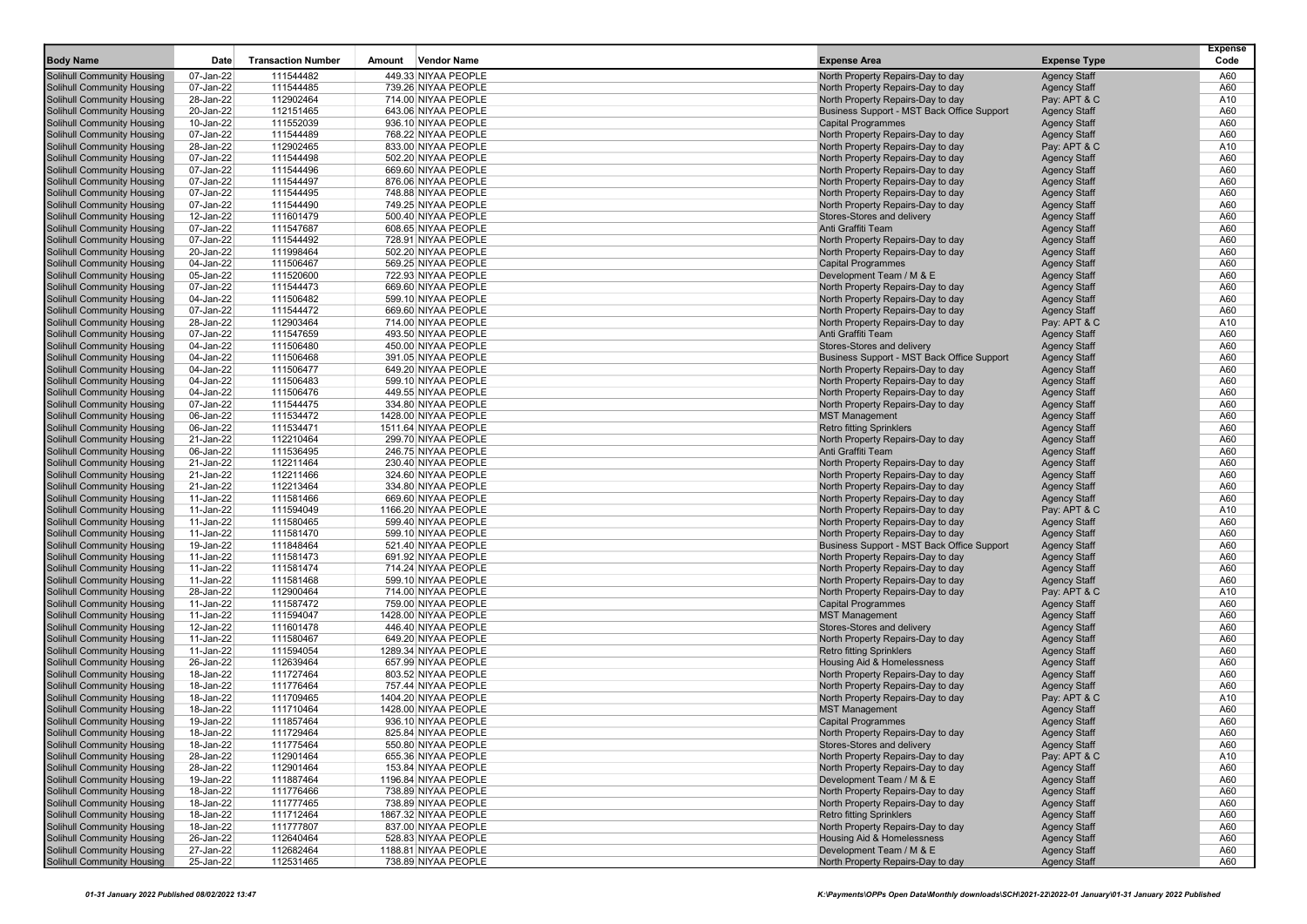| <b>Body Name</b>                                                       | Date                   | <b>Transaction Number</b> | Amount | <b>Vendor Name</b>                                                                 | <b>Expense Area</b>                                                | <b>Expense Type</b>                                      | <b>Expense</b><br>Code   |
|------------------------------------------------------------------------|------------------------|---------------------------|--------|------------------------------------------------------------------------------------|--------------------------------------------------------------------|----------------------------------------------------------|--------------------------|
| <b>Solihull Community Housing</b>                                      | 25-Jan-22              | 112536464                 |        | 363.60 NIYAA PEOPLE                                                                | Stores-Stores and delivery                                         | <b>Agency Staff</b>                                      | A60                      |
| <b>Solihull Community Housing</b>                                      | 25-Jan-22              | 112531468                 |        | 825.84 NIYAA PEOPLE                                                                | North Property Repairs-Day to day                                  | <b>Agency Staff</b>                                      | A60                      |
| <b>Solihull Community Housing</b>                                      | 25-Jan-22              | 112527465                 |        | 892.50 NIYAA PEOPLE                                                                | North Property Repairs-Day to day                                  | Pay: APT & C                                             | A10                      |
| <b>Solihull Community Housing</b>                                      | 25-Jan-22              | 112487464                 |        | 1428.00 NIYAA PEOPLE                                                               | <b>MST Management</b>                                              | <b>Agency Staff</b>                                      | A60                      |
| <b>Solihull Community Housing</b>                                      | 24-Jan-22              | 112436464                 |        | 936.10 NIYAA PEOPLE                                                                | <b>Capital Programmes</b>                                          | <b>Agency Staff</b>                                      | A60                      |
| Solihull Community Housing                                             | 25-Jan-22              | 112535464                 |        | 436.37 NIYAA PEOPLE                                                                | North Property Repairs-Day to day                                  | <b>Agency Staff</b>                                      | A60                      |
| Solihull Community Housing                                             | 25-Jan-22              | 112487465                 |        | 1867.32 NIYAA PEOPLE                                                               | <b>Retro fitting Sprinklers</b>                                    | <b>Agency Staff</b>                                      | A60                      |
| Solihull Community Housing                                             | 25-Jan-22              | 112488465                 |        | 1395.28 NIYAA PEOPLE                                                               | North Property Repairs-Day to day                                  | Pay: APT & C                                             | A10                      |
| <b>Solihull Community Housing</b>                                      | 25-Jan-22              | 112535466                 |        | 811.50 NIYAA PEOPLE                                                                | North Property Repairs-Day to day                                  | <b>Agency Staff</b>                                      | A60                      |
| <b>Solihull Community Housing</b>                                      | 25-Jan-22              | 112535467                 |        | 811.50 NIYAA PEOPLE                                                                | North Property Repairs-Day to day                                  | <b>Agency Staff</b>                                      | A60                      |
| <b>Solihull Community Housing</b>                                      | 25-Jan-22              | 112531470                 |        | 825.84 NIYAA PEOPLE                                                                | North Property Repairs-Day to day                                  | <b>Agency Staff</b>                                      | A60                      |
| Solihull Community Housing                                             | 25-Jan-22              | 112531469                 |        | 825.84 NIYAA PEOPLE                                                                | North Property Repairs-Day to day                                  | <b>Agency Staff</b>                                      | A60                      |
| <b>Solihull Community Housing</b>                                      | 25-Jan-22              | 112531466                 |        | 738.89 NIYAA PEOPLE                                                                | North Property Repairs-Day to day                                  | <b>Agency Staff</b>                                      | A60                      |
| <b>Solihull Community Housing</b>                                      | 26-Jan-22              | 112641464                 |        | 921.19 NIYAA PEOPLE                                                                | <b>Housing Aid &amp; Homelessness</b>                              | <b>Agency Staff</b>                                      | A60                      |
| <b>Solihull Community Housing</b>                                      | 01-Jan-22              | 111590976                 |        | 2638.94 OAKLEAF COMMERCIAL SERVICES LTD                                            | <b>High Rise Window Replacement</b>                                | <b>Contractor Payments</b>                               | <b>B70</b>               |
| Solihull Community Housing                                             | 01-Jan-22              | 111590976                 |        | 2638.94 OAKLEAF COMMERCIAL SERVICES LTD                                            | High Rise Window Replacement                                       | <b>Contractor Payments</b>                               | <b>B70</b>               |
| <b>Solihull Community Housing</b>                                      | 01-Jan-22              | 111590976                 |        | 2638.94 OAKLEAF COMMERCIAL SERVICES LTD                                            | <b>High Rise Window Replacement</b>                                | <b>Contractor Payments</b>                               | <b>B70</b>               |
| <b>Solihull Community Housing</b>                                      | 01-Jan-22              | 111590976<br>111590976    |        | 2638.94 OAKLEAF COMMERCIAL SERVICES LTD<br>2473.03 OAKLEAF COMMERCIAL SERVICES LTD | <b>High Rise Window Replacement</b>                                | <b>Contractor Payments</b>                               | <b>B70</b><br><b>B70</b> |
| <b>Solihull Community Housing</b><br><b>Solihull Community Housing</b> | 01-Jan-22<br>01-Jan-22 | 111590976                 |        | 4770.82 OAKLEAF COMMERCIAL SERVICES LTD                                            | <b>High Rise Window Replacement</b><br>Low Rise window Replacement | <b>Contractor Payments</b><br><b>Contractor Payments</b> | <b>B70</b>               |
| <b>Solihull Community Housing</b>                                      | 01-Jan-22              | 111590976                 |        | 1607.01 OAKLEAF COMMERCIAL SERVICES LTD                                            | Low Rise window Replacement                                        | <b>Contractor Payments</b>                               | <b>B70</b>               |
| <b>Solihull Community Housing</b>                                      | 01-Jan-22              | 111590976                 |        | 2008.52 OAKLEAF COMMERCIAL SERVICES LTD                                            | Low Rise window Replacement                                        | <b>Contractor Payments</b>                               | <b>B70</b>               |
| <b>Solihull Community Housing</b>                                      | 01-Jan-22              | 111590976                 |        | 4634.55 OAKLEAF COMMERCIAL SERVICES LTD                                            | Low Rise window Replacement                                        | <b>Contractor Payments</b>                               | <b>B70</b>               |
| <b>Solihull Community Housing</b>                                      | 01-Jan-22              | 111590976                 |        | 3516.98 OAKLEAF COMMERCIAL SERVICES LTD                                            | Low Rise window Replacement                                        | <b>Contractor Payments</b>                               | <b>B70</b>               |
| <b>Solihull Community Housing</b>                                      | 18-Jan-22              | 112490928                 |        | 291.03 OAKLEAF COMMERCIAL SERVICES LTD                                             | North Property Repairs-Day to day                                  | <b>Internal Works</b>                                    | <b>B31</b>               |
| <b>Solihull Community Housing</b>                                      | 18-Jan-22              | 112490929                 |        | 291.03 OAKLEAF COMMERCIAL SERVICES LTD                                             | North Property Repairs-Day to day                                  | <b>External Structures</b>                               | <b>B33</b>               |
| <b>Solihull Community Housing</b>                                      | 18-Jan-22              | 112490930                 |        | 405.00 OAKLEAF COMMERCIAL SERVICES LTD                                             | North Property Repairs-Day to day                                  | <b>Internal Works</b>                                    | <b>B31</b>               |
| <b>Solihull Community Housing</b>                                      | 18-Jan-22              | 112695695                 |        | 291.03 OAKLEAF COMMERCIAL SERVICES LTD                                             | North Property Repairs-Day to day                                  | <b>External Structures</b>                               | <b>B33</b>               |
| <b>Solihull Community Housing</b>                                      | 18-Jan-22              | 112490933                 |        | 213.09 OAKLEAF COMMERCIAL SERVICES LTD                                             | North Property Repairs-Day to day                                  | <b>Internal Works</b>                                    | <b>B31</b>               |
| <b>Solihull Community Housing</b>                                      | 18-Jan-22              | 112490934                 |        | 706.55 OAKLEAF COMMERCIAL SERVICES LTD                                             | North Property Repairs-Day to day                                  | <b>Internal Works</b>                                    | <b>B31</b>               |
| Solihull Community Housing                                             | 18-Jan-22              | 112490939                 |        | 488.62 OAKLEAF COMMERCIAL SERVICES LTD                                             | North Property Repairs-Day to day                                  | <b>Internal Works</b>                                    | <b>B31</b>               |
| Solihull Community Housing                                             | 18-Jan-22              | 112490941                 |        | 325.04 OAKLEAF COMMERCIAL SERVICES LTD                                             | Low Rise window Replacement                                        | <b>Contractor Payments</b>                               | <b>B70</b>               |
| <b>Solihull Community Housing</b>                                      | 18-Jan-22              | 112490945                 |        | 693.79 OAKLEAF COMMERCIAL SERVICES LTD                                             | Low Rise window Replacement                                        | <b>Contractor Payments</b>                               | <b>B70</b>               |
| <b>Solihull Community Housing</b>                                      | 18-Jan-22              | 112490946                 |        | 648.71 OAKLEAF COMMERCIAL SERVICES LTD                                             | Low Rise window Replacement                                        | <b>Contractor Payments</b>                               | <b>B70</b>               |
| <b>Solihull Community Housing</b>                                      | 18-Jan-22              | 112490949                 |        | 1574.66 OAKLEAF COMMERCIAL SERVICES LTD                                            | Low Rise window Replacement                                        | <b>Contractor Payments</b>                               | <b>B70</b>               |
| <b>Solihull Community Housing</b>                                      | 18-Jan-22              | 112490950                 |        | 889.08 OAKLEAF COMMERCIAL SERVICES LTD                                             | Low Rise window Replacement                                        | <b>Contractor Payments</b>                               | <b>B70</b>               |
| Solihull Community Housing<br>Solihull Community Housing               | 18-Jan-22<br>18-Jan-22 | 112490951<br>112490952    |        | 648.71 OAKLEAF COMMERCIAL SERVICES LTD<br>1208.66 OAKLEAF COMMERCIAL SERVICES LTD  | Low Rise window Replacement                                        | <b>Contractor Payments</b><br><b>Contractor Payments</b> | <b>B70</b><br><b>B70</b> |
| <b>Solihull Community Housing</b>                                      | 18-Jan-22              | 112490954                 |        | 737.76 OAKLEAF COMMERCIAL SERVICES LTD                                             | Low Rise window Replacement<br>North Property Repairs-Day to day   | <b>Internal Works</b>                                    | <b>B31</b>               |
| <b>Solihull Community Housing</b>                                      | 18-Jan-22              | 112490955                 |        | 1249.62 OAKLEAF COMMERCIAL SERVICES LTD                                            | Low Rise window Replacement                                        | <b>Contractor Payments</b>                               | <b>B70</b>               |
| <b>Solihull Community Housing</b>                                      | 18-Jan-22              | 112490956                 |        | 1727.51 OAKLEAF COMMERCIAL SERVICES LTD                                            | Low Rise window Replacement                                        | <b>Contractor Payments</b>                               | <b>B70</b>               |
| <b>Solihull Community Housing</b>                                      | 18-Jan-22              | 112490957                 |        | 889.08 OAKLEAF COMMERCIAL SERVICES LTD                                             | Low Rise window Replacement                                        | <b>Contractor Payments</b>                               | <b>B70</b>               |
| <b>Solihull Community Housing</b>                                      | 18-Jan-22              | 112490958                 |        | 648.71 OAKLEAF COMMERCIAL SERVICES LTD                                             | Low Rise window Replacement                                        | <b>Contractor Payments</b>                               | <b>B70</b>               |
| <b>Solihull Community Housing</b>                                      | 18-Jan-22              | 112490959                 |        | 648.71 OAKLEAF COMMERCIAL SERVICES LTD                                             | Low Rise window Replacement                                        | <b>Contractor Payments</b>                               | <b>B70</b>               |
| <b>Solihull Community Housing</b>                                      | 18-Jan-22              | 112490960                 |        | 409.71 OAKLEAF COMMERCIAL SERVICES LTD                                             | Low Rise window Replacement                                        | <b>Contractor Payments</b>                               | <b>B70</b>               |
| <b>Solihull Community Housing</b>                                      | 18-Jan-22              | 112490961                 |        | 964.20 OAKLEAF COMMERCIAL SERVICES LTD                                             | Low Rise window Replacement                                        | <b>Contractor Payments</b>                               | <b>B70</b>               |
| <b>Solihull Community Housing</b>                                      | 18-Jan-22              | 112490962                 |        | 600.91 OAKLEAF COMMERCIAL SERVICES LTD                                             | Low Rise window Replacement                                        | <b>Contractor Payments</b>                               | <b>B70</b>               |
| <b>Solihull Community Housing</b>                                      | 24-Jan-22              | 112695696                 |        | 213.09 OAKLEAF COMMERCIAL SERVICES LTD                                             | North Property Repairs-Day to day                                  | <b>Internal Works</b>                                    | <b>B31</b>               |
| <b>Solihull Community Housing</b>                                      | 24-Jan-22              | 112695699                 |        | 220.52 OAKLEAF COMMERCIAL SERVICES LTD                                             | North Property Repairs-Day to day                                  | <b>Internal Works</b>                                    | <b>B31</b>               |
| <b>Solihull Community Housing</b>                                      | 24-Jan-22              | 112695706                 |        | 213.09 OAKLEAF COMMERCIAL SERVICES LTD                                             | North Property Repairs-Voids                                       | Voids                                                    | <b>B38</b>               |
| <b>Solihull Community Housing</b>                                      | 24-Jan-22              | 112695707                 |        | 350.86 OAKLEAF COMMERCIAL SERVICES LTD                                             | North Property Repairs-Day to day                                  | <b>Internal Works</b>                                    | <b>B31</b>               |
| <b>Solihull Community Housing</b>                                      | 24-Jan-22              | 112695708                 |        | 426.19 OAKLEAF COMMERCIAL SERVICES LTD                                             | North Property Repairs-Day to day                                  | <b>Internal Works</b>                                    | <b>B31</b>               |
| <b>Solihull Community Housing</b>                                      | 24-Jan-22              | 112695709                 |        | 213.09 OAKLEAF COMMERCIAL SERVICES LTD                                             | North Property Repairs-Day to day                                  | <b>Internal Works</b>                                    | <b>B31</b>               |
| <b>Solihull Community Housing</b>                                      | 24-Jan-22              | 112695710                 |        | 244.31 OAKLEAF COMMERCIAL SERVICES LTD                                             | North Property Repairs-Voids                                       | Voids                                                    | <b>B38</b>               |
| Solihull Community Housing                                             | 24-Jan-22              | 112695712                 |        | 504.12 OAKLEAF COMMERCIAL SERVICES LTD                                             | North Property Repairs-Day to day                                  | <b>Internal Works</b>                                    | <b>B31</b>               |
| <b>Solihull Community Housing</b><br><b>Solihull Community Housing</b> | 24-Jan-22<br>24-Jan-22 | 112695713<br>112695714    |        | 1208.66 OAKLEAF COMMERCIAL SERVICES LTD<br>1509.11 OAKLEAF COMMERCIAL SERVICES LTD | Low Rise window Replacement<br>Low Rise window Replacement         | <b>Contractor Payments</b>                               | <b>B70</b><br><b>B70</b> |
| <b>Solihull Community Housing</b>                                      | 24-Jan-22              | 112695716                 |        | 1181.35 OAKLEAF COMMERCIAL SERVICES LTD                                            | North Property Repairs-Day to day                                  | <b>Contractor Payments</b><br><b>Internal Works</b>      | <b>B31</b>               |
| <b>Solihull Community Housing</b>                                      | 24-Jan-22              | 112695721                 |        | 426.19 OAKLEAF COMMERCIAL SERVICES LTD                                             | North Property Repairs-Day to day                                  | <b>Internal Works</b>                                    | <b>B31</b>               |
| <b>Solihull Community Housing</b>                                      | 24-Jan-22              | 112695722                 |        | 279.07 OAKLEAF COMMERCIAL SERVICES LTD                                             | North Property Repairs-Day to day                                  | <b>Internal Works</b>                                    | <b>B31</b>               |
| <b>Solihull Community Housing</b>                                      | 24-Jan-22              | 112695723                 |        | 213.09 OAKLEAF COMMERCIAL SERVICES LTD                                             | North Property Repairs-Voids                                       | Voids                                                    | <b>B38</b>               |
| <b>Solihull Community Housing</b>                                      | 21-Jan-22              | 112490964                 |        | 4269.75 OAKLEAF COMMERCIAL SERVICES LTD                                            | High Rise Window Replacement                                       | <b>Contractor Payments</b>                               | <b>B70</b>               |
| <b>Solihull Community Housing</b>                                      | 21-Jan-22              | 112490965                 |        | 1904.08 OAKLEAF COMMERCIAL SERVICES LTD                                            | Low Rise window Replacement                                        | <b>Contractor Payments</b>                               | <b>B70</b>               |
| <b>Solihull Community Housing</b>                                      | 21-Jan-22              | 112490966                 |        | 648.71 OAKLEAF COMMERCIAL SERVICES LTD                                             | Low Rise window Replacement                                        | <b>Contractor Payments</b>                               | <b>B70</b>               |
| <b>Solihull Community Housing</b>                                      | 21-Jan-22              | 112490967                 |        | 1927.81 OAKLEAF COMMERCIAL SERVICES LTD                                            | <b>High Rise Window Replacement</b>                                | <b>Contractor Payments</b>                               | <b>B70</b>               |
| <b>Solihull Community Housing</b>                                      | 21-Jan-22              | 112695729                 |        | 5699.19 OAKLEAF COMMERCIAL SERVICES LTD                                            | Low Rise window Replacement                                        | <b>Contractor Payments</b>                               | <b>B70</b>               |
| <b>Solihull Community Housing</b>                                      | 21-Jan-22              | 112695730                 |        | 6063.72 OAKLEAF COMMERCIAL SERVICES LTD                                            | High Rise Window Replacement                                       | <b>Contractor Payments</b>                               | <b>B70</b>               |
| <b>Solihull Community Housing</b>                                      | 21-Jan-22              | 112490968                 |        | 3270.46 OAKLEAF COMMERCIAL SERVICES LTD                                            | Low Rise window Replacement                                        | <b>Contractor Payments</b>                               | <b>B70</b>               |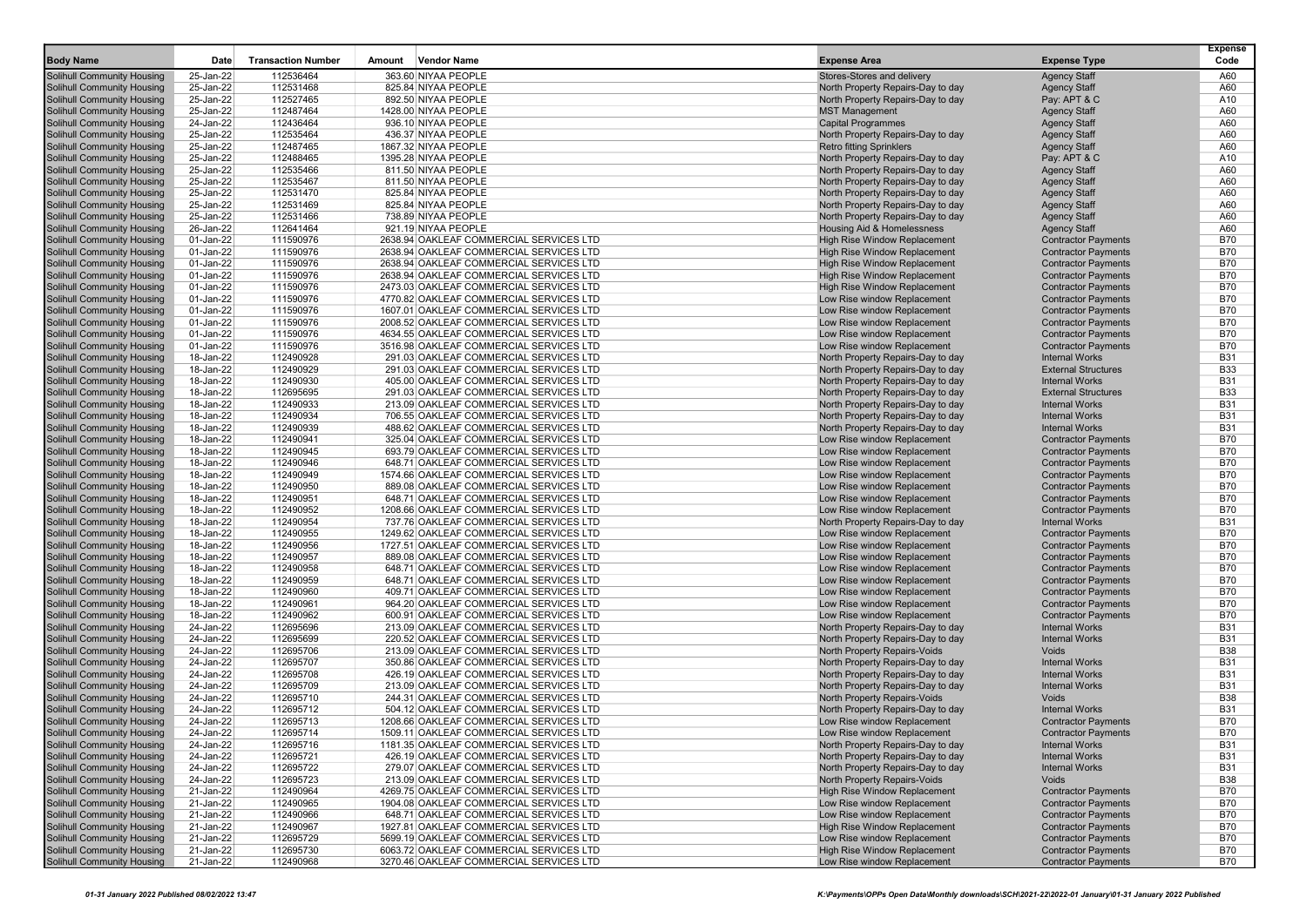| <b>Body Name</b>                  | Date      | <b>Transaction Number</b> | Amount       | <b>Vendor Name</b>                             | <b>Expense Area</b>                         | <b>Expense Type</b>            | <b>Expense</b><br>Code |
|-----------------------------------|-----------|---------------------------|--------------|------------------------------------------------|---------------------------------------------|--------------------------------|------------------------|
| <b>Solihull Community Housing</b> | 21-Jan-22 | 112490969                 |              | 3012.62 OAKLEAF COMMERCIAL SERVICES LTD        | Low Rise window Replacement                 | <b>Contractor Payments</b>     | <b>B70</b>             |
| <b>Solihull Community Housing</b> | 07-Jan-22 | 111547702                 |              | 213.91 OASIS UK LTD                            | <b>Endeavour House</b>                      | <b>File Storage</b>            | D <sub>26</sub>        |
| <b>Solihull Community Housing</b> | 01-Jan-22 | 111590979                 |              | 427.05 ORBIS PROTECT LIMITED                   | North Property Repairs-Voids                | Voids                          | <b>B38</b>             |
| <b>Solihull Community Housing</b> | 01-Jan-22 | 111590995                 |              | 307.41 ORBIS PROTECT LIMITED                   | North Property Repairs-Voids                | Voids                          | <b>B38</b>             |
| <b>Solihull Community Housing</b> | 01-Jan-22 | 111590998                 |              | 451.14 ORBIS PROTECT LIMITED                   | North Property Repairs-Voids                | Voids                          | <b>B38</b>             |
| Solihull Community Housing        | 01-Jan-22 | 111590999                 |              | 452.37 ORBIS PROTECT LIMITED                   | North Property Repairs-Day to day           | <b>Internal Works</b>          | <b>B31</b>             |
| Solihull Community Housing        | 01-Jan-22 | 111591015                 |              | 302.70 ORBIS PROTECT LIMITED                   | North Property Repairs-Voids                | Voids                          | <b>B38</b>             |
| Solihull Community Housing        | 01-Jan-22 | 111591017                 |              | 435.01 ORBIS PROTECT LIMITED                   | North Property Repairs-Voids                | Voids                          | <b>B38</b>             |
| Solihull Community Housing        | 01-Jan-22 | 111591018                 |              | 524.86 ORBIS PROTECT LIMITED                   | North Property Repairs-Voids                | Voids                          | <b>B38</b>             |
| <b>Solihull Community Housing</b> | 01-Jan-22 | 111591028                 |              | 291.01 ORBIS PROTECT LIMITED                   | North Property Repairs-Voids                | Voids                          | <b>B38</b>             |
| <b>Solihull Community Housing</b> | 01-Jan-22 | 111591040                 |              | 240.42 ORBIS PROTECT LIMITED                   | North Property Repairs-Voids                | Voids                          | <b>B38</b>             |
| <b>Solihull Community Housing</b> | 01-Jan-22 | 111591048                 |              | 296.77 ORBIS PROTECT LIMITED                   | North Property Repairs-Voids                | Voids                          | <b>B38</b>             |
| Solihull Community Housing        | 01-Jan-22 | 111591058                 |              | 297.61 ORBIS PROTECT LIMITED                   | North Property Repairs-Voids                | Voids                          | <b>B38</b>             |
| <b>Solihull Community Housing</b> | 01-Jan-22 | 111591059                 |              | 326.71 ORBIS PROTECT LIMITED                   | North Property Repairs-Voids                | Voids                          | <b>B38</b>             |
| Solihull Community Housing        | 01-Jan-22 | 111591066                 |              | 241.65 ORBIS PROTECT LIMITED                   | North Property Repairs-Voids                | Voids                          | <b>B38</b>             |
| <b>Solihull Community Housing</b> | 10-Jan-22 | 111566495                 |              | 856.15 ORBIS PROTECT LIMITED                   | Ipswich House                               | Cleaning                       | <b>B50</b>             |
| <b>Solihull Community Housing</b> | 01-Jan-22 | 111965521                 |              | 380.31 ORBIS PROTECT LIMITED                   | North Property Repairs-Voids                | Voids                          | <b>B38</b>             |
| <b>Solihull Community Housing</b> | 01-Jan-22 | 111965523                 |              | 524.86 ORBIS PROTECT LIMITED                   | North Property Repairs-Voids                | Voids                          | <b>B38</b>             |
| <b>Solihull Community Housing</b> | 01-Jan-22 | 111965524                 |              | 884.26 ORBIS PROTECT LIMITED                   | North Property Repairs-Voids                | Voids                          | <b>B38</b>             |
| <b>Solihull Community Housing</b> | 01-Jan-22 | 111965537                 |              | 310.26 ORBIS PROTECT LIMITED                   | North Property Repairs-Voids                | Voids                          | <b>B38</b>             |
| <b>Solihull Community Housing</b> | 01-Jan-22 | 111965540                 |              | 974.11 ORBIS PROTECT LIMITED                   | North Property Repairs-Voids                | Voids                          | <b>B38</b>             |
| <b>Solihull Community Housing</b> | 01-Jan-22 | 111965541                 |              | 578.77 ORBIS PROTECT LIMITED                   | North Property Repairs-Voids                | Voids                          | <b>B38</b>             |
| <b>Solihull Community Housing</b> | 13-Jan-22 | 111611474                 |              | 4400.00 ORBIS PROTECT LIMITED                  | <b>Call Centre</b>                          | Other Fees & Charges           | D <sub>59</sub>        |
| <b>Solihull Community Housing</b> | 05-Jan-22 | 111547730                 |              | 5668.00 PACE PETROLEUM LTD                     | Stores-Stores and delivery                  | <b>Stocks</b>                  | R <sub>10</sub>        |
| <b>Solihull Community Housing</b> | 10-Jan-22 | 111562492                 |              | 895.00 PARTRIDGE HOMES                         | <b>Syrian Family Properties</b>             | Rents                          | <b>B22</b>             |
| <b>Solihull Community Housing</b> | 17-Jan-22 | 111659466                 |              | 250.00 PLAIN ENGLISH CAMPAIGN LTD              | Customer, Communication & Information Team  | <b>Professional Fees</b>       | D <sub>50</sub>        |
| <b>Solihull Community Housing</b> | 31-Jan-22 | 112973464                 |              | 350.00 PLAIN ENGLISH CAMPAIGN LTD              | Customer, Communication & Information Team  | <b>Professional Fees</b>       | D <sub>50</sub>        |
| <b>Solihull Community Housing</b> | 01-Jan-22 | 111855464                 |              | 5203.54 R S MILLER ROOFING(WOLVERHAMPTON) LTD  | <b>Pitched Re-roofing</b>                   | <b>Contractor Payments</b>     | <b>B70</b>             |
| <b>Solihull Community Housing</b> | 01-Jan-22 | 111855464                 |              | 10324.60 R S MILLER ROOFING(WOLVERHAMPTON) LTD | Pitched Re-roofing                          | <b>Contractor Payments</b>     | <b>B70</b>             |
| <b>Solihull Community Housing</b> | 04-Jan-22 | 111507515                 |              | 250.00 RAPIDE COMMUNICATION LIMITED            | North Property Repairs-Day to day           | <b>Materials</b>               | D <sub>13</sub>        |
| Solihull Community Housing        | 04-Jan-22 | 111509470                 |              | 1203.81 REDACTED PERSONAL INFORMATION          | <b>Housing Aid &amp; Homelessness</b>       | <b>Tenant Medicals</b>         | D63                    |
| Solihull Community Housing        | 10-Jan-22 | 111562490                 |              | 4038.84 REDACTED PERSONAL INFORMATION          | <b>Private Sector Leasing</b>               | Rents                          | <b>B22</b>             |
| Solihull Community Housing        | 31-Jan-22 | 112976469                 |              | 5235.62 REDACTED PERSONAL INFORMATION          | <b>Private Sector Leasing</b>               | Rents                          | <b>B22</b>             |
| <b>Solihull Community Housing</b> | 25-Jan-22 | 112510466                 |              | 6293.58 REDACTED PERSONAL INFORMATION          | <b>Kingshurst Project</b>                   | <b>Relocation Costs</b>        | <b>B82</b>             |
| <b>Solihull Community Housing</b> | 24-Jan-22 | 112460464                 |              | 581.10 REDACTED PERSONAL INFORMATION           | Movement Incentive Scheme                   | <b>Other Building Costs</b>    | <b>B39</b>             |
| <b>Solihull Community Housing</b> | 18-Jan-22 | 111818464                 |              | 4038.84 REDACTED PERSONAL INFORMATION          | <b>Private Sector Leasing</b>               | Rents                          | <b>B22</b>             |
| Solihull Community Housing        | 05-Jan-22 | 111520590                 |              | 4338.10 REDACTED PERSONAL INFORMATION          | <b>Private Sector Leasing</b>               | Rents                          | <b>B22</b>             |
| Solihull Community Housing        | 14-Jan-22 | 111634475                 |              | 10000.00 REDACTED PERSONAL INFORMATION         | Private Sector - Disabled Facilities Grants | <b>Contractor Payments</b>     | <b>B70</b>             |
| <b>Solihull Community Housing</b> | 17-Jan-22 | 111645464                 |              | 1597.37 REDACTED PERSONAL INFORMATION          | <b>Movement Incentive Scheme</b>            | <b>Other Building Costs</b>    | <b>B39</b>             |
| <b>Solihull Community Housing</b> | 27-Jan-22 | 112758464                 |              | 1000.00 REDACTED PERSONAL INFORMATION          | <b>Kingshurst Project</b>                   | <b>Relocation Costs</b>        | <b>B82</b>             |
| <b>Solihull Community Housing</b> | 21-Jan-22 | 112277464                 |              | 770.00 RESOURCE PRINT SOLUTIONS                | <b>Endeavour House</b>                      | Postages                       | D <sub>21</sub>        |
| <b>Solihull Community Housing</b> | 05-Jan-22 | 111523519                 | 4000.00 RG+P |                                                | <b>Feasibility Works</b>                    | <b>Contractor Payments</b>     | <b>B70</b>             |
| <b>Solihull Community Housing</b> | 05-Jan-22 | 111523514                 | 400.00 RG+P  |                                                | New Build - Wagon Lane                      | <b>Contractor Payments</b>     | <b>B70</b>             |
| <b>Solihull Community Housing</b> | 05-Jan-22 | 111523513                 | 900.00 RG+P  |                                                | New Build - Halifax Road                    | <b>Contractor Payments</b>     | <b>B70</b>             |
| <b>Solihull Community Housing</b> | 25-Jan-22 | 112528464                 |              | 3882.83 ROYAL MAIL                             | <b>Endeavour House</b>                      | Postages                       | D <sub>21</sub>        |
| <b>Solihull Community Housing</b> | 25-Jan-22 | 112528464                 |              | -2588.42 ROYAL MAIL                            | <b>Endeavour House</b>                      | Postages                       | D <sub>21</sub>        |
| <b>Solihull Community Housing</b> | 10-Jan-22 | 111554494                 |              | 2180.51 ROYAL MAIL                             | <b>Endeavour House</b>                      | Postages                       | D <sub>21</sub>        |
| <b>Solihull Community Housing</b> | 25-Jan-22 | 112498472                 |              | 1308.75 ROYAL MAIL                             | <b>Endeavour House</b>                      | Postages                       | D <sub>21</sub>        |
| <b>Solihull Community Housing</b> | 06-Jan-22 | 111535480                 |              | 1625.00 RSM UK TAX & ACCOUNTING LTD            | <b>SMBC Support Services</b>                | <b>Audit Fees</b>              | D <sub>51</sub>        |
| <b>Solihull Community Housing</b> | 21-Jan-22 | 112207464                 |              | 120372.06 S V WADSWORTH SOLICITORS             | <b>Property Acquisitions</b>                | <b>Contractor Payments</b>     | <b>B70</b>             |
| <b>Solihull Community Housing</b> | 26-Jan-22 | 112644464                 |              | 1471.88 SATCHELL MORAN                         | North Property Repairs-Day to day           | <b>Complaints Compensation</b> | D97                    |
| <b>Solihull Community Housing</b> | 05-Jan-22 | 111514465                 |              | 5235.62 SF PROPERTIES                          | <b>Private Sector Leasing</b>               | Rents                          | <b>B22</b>             |
| <b>Solihull Community Housing</b> | 26-Jan-22 | 112638464                 |              | 28730.00 SOLIHULL MBC                          | Home Improvement Agency                     | Head Office: Charges           | H <sub>10</sub>        |
| <b>Solihull Community Housing</b> | 13-Jan-22 | 111617473                 |              | 1152.00 SOLIHULL MBC                           | Area Office                                 | <b>General Building Costs</b>  | <b>B30</b>             |
| Solihull Community Housing        | 24-Jan-22 | 112461464                 |              | 418.90 SOLIHULL MBC                            | Movement Incentive Scheme                   | <b>Other Building Costs</b>    | <b>B39</b>             |
| <b>Solihull Community Housing</b> | 17-Jan-22 | 111646464                 |              | 402.63 SOLIHULL MBC                            | <b>Movement Incentive Scheme</b>            | <b>Other Building Costs</b>    | <b>B39</b>             |
| <b>Solihull Community Housing</b> | 05-Jan-22 | 111519466                 |              | 278.78 SOLIHULL MBC (COUNCIL TAX)              | North Property Repairs-Voids                | <b>Council Tax</b>             | <b>B21</b>             |
| <b>Solihull Community Housing</b> | 05-Jan-22 | 111519483                 |              | 984.72 SOLIHULL MBC (COUNCIL TAX)              | North Property Repairs-Voids                | <b>Council Tax</b>             | <b>B21</b>             |
| Solihull Community Housing        | 05-Jan-22 | 111519560                 |              | 598.01 SOLIHULL MBC (COUNCIL TAX)              | North Property Repairs-Voids                | <b>Council Tax</b>             | <b>B21</b>             |
| Solihull Community Housing        | 05-Jan-22 | 111519498                 |              | 417.99 SOLIHULL MBC (COUNCIL TAX)              | North Property Repairs-Voids                | <b>Council Tax</b>             | <b>B21</b>             |
| <b>Solihull Community Housing</b> | 05-Jan-22 | 111519571                 |              | 708.05 SOLIHULL MBC (COUNCIL TAX)              | North Property Repairs-Voids                | <b>Council Tax</b>             | <b>B21</b>             |
| <b>Solihull Community Housing</b> | 05-Jan-22 | 111519511                 |              | 318.99 SOLIHULL MBC (COUNCIL TAX)              | North Property Repairs-Voids                | <b>Council Tax</b>             | <b>B21</b>             |
| Solihull Community Housing        | 05-Jan-22 | 111519532                 |              | 500.57 SOLIHULL MBC (COUNCIL TAX)              | North Property Repairs-Voids                | <b>Council Tax</b>             | <b>B21</b>             |
| Solihull Community Housing        | 05-Jan-22 | 111519487                 |              | 369.75 SOLIHULL MBC (COUNCIL TAX)              | North Property Repairs-Voids                | <b>Council Tax</b>             | <b>B21</b>             |
| <b>Solihull Community Housing</b> | 05-Jan-22 | 111519552                 |              | 431.37 SOLIHULL MBC (COUNCIL TAX)              | North Property Repairs-Voids                | <b>Council Tax</b>             | <b>B21</b>             |
| <b>Solihull Community Housing</b> | 05-Jan-22 | 111519519                 |              | 465.18 SOLIHULL MBC (COUNCIL TAX)              | North Property Repairs-Voids                | <b>Council Tax</b>             | <b>B21</b>             |
| <b>Solihull Community Housing</b> | 05-Jan-22 | 111519567                 |              | 334.90 SOLIHULL MBC (COUNCIL TAX)              | North Property Repairs-Voids                | <b>Council Tax</b>             | <b>B21</b>             |
| Solihull Community Housing        | 05-Jan-22 | 111519510                 |              | 300.15 SOLIHULL MBC (COUNCIL TAX)              | North Property Repairs-Voids                | <b>Council Tax</b>             | <b>B21</b>             |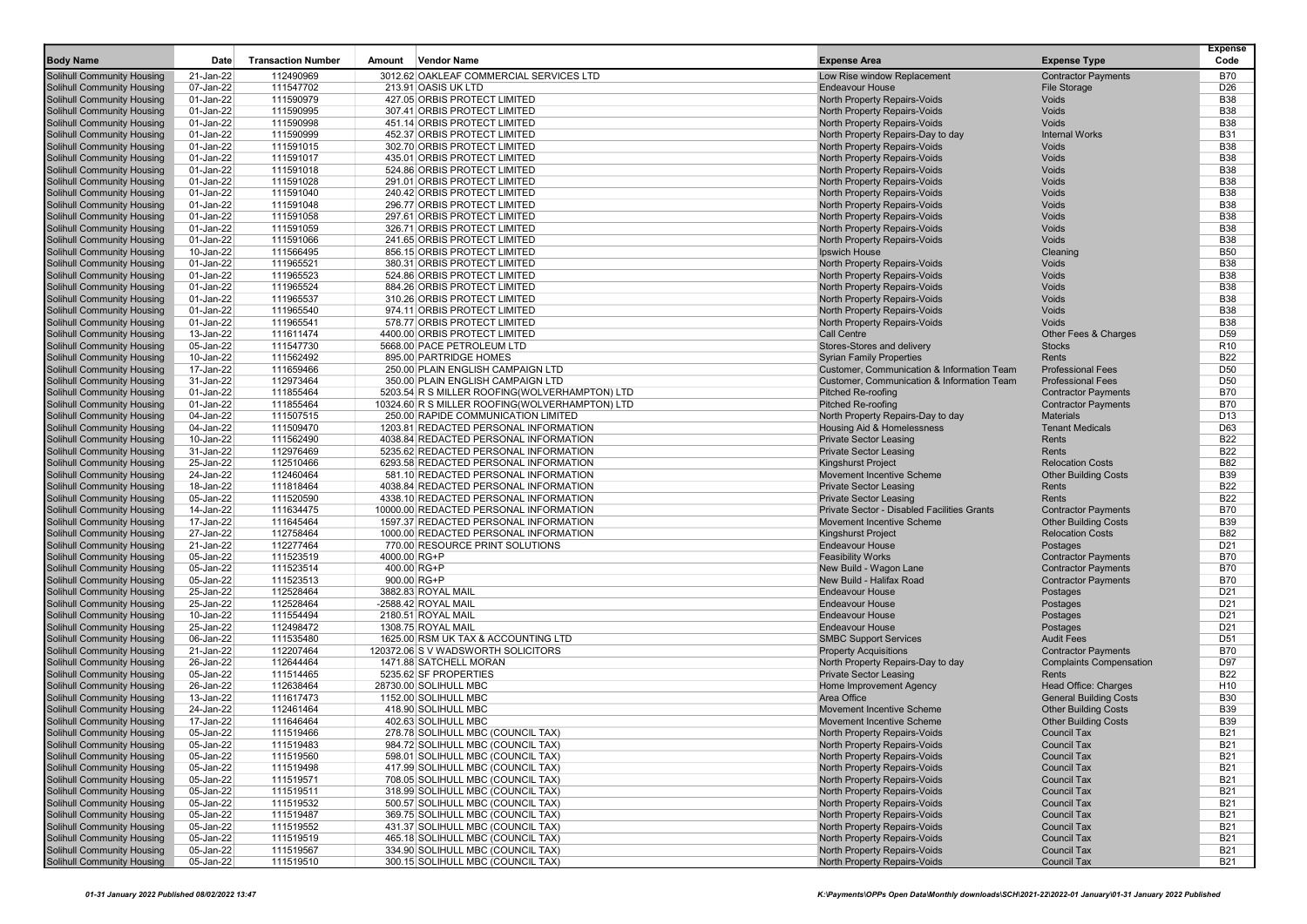| <b>Body Name</b>                                                       | Date                   | <b>Transaction Number</b> | <b>Vendor Name</b><br>Amount                                               | <b>Expense Area</b>                                                                     | <b>Expense Type</b>                                      | <b>Expense</b><br>Code   |
|------------------------------------------------------------------------|------------------------|---------------------------|----------------------------------------------------------------------------|-----------------------------------------------------------------------------------------|----------------------------------------------------------|--------------------------|
| <b>Solihull Community Housing</b>                                      | 05-Jan-22              | 111519494                 | 275.44 SOLIHULL MBC (COUNCIL TAX)                                          | North Property Repairs-Voids                                                            | <b>Council Tax</b>                                       | <b>B21</b>               |
| Solihull Community Housing                                             | 05-Jan-22              | 111519509                 | 282.69 SOLIHULL MBC (COUNCIL TAX)                                          | North Property Repairs-Voids                                                            | <b>Council Tax</b>                                       | <b>B21</b>               |
| Solihull Community Housing                                             | 05-Jan-22              | 111519523                 | 277.78 SOLIHULL MBC (COUNCIL TAX)                                          | North Property Repairs-Voids                                                            | <b>Council Tax</b>                                       | <b>B21</b>               |
| <b>Solihull Community Housing</b>                                      | 05-Jan-22              | 111519559                 | 379.55 SOLIHULL MBC (COUNCIL TAX)                                          | North Property Repairs-Voids                                                            | <b>Council Tax</b>                                       | <b>B21</b>               |
| Solihull Community Housing                                             | 05-Jan-22              | 111519558                 | 357.23 SOLIHULL MBC (COUNCIL TAX)                                          | North Property Repairs-Voids                                                            | <b>Council Tax</b>                                       | <b>B21</b>               |
| <b>Solihull Community Housing</b>                                      | 05-Jan-22              | 111519551                 | 320.26 SOLIHULL MBC (COUNCIL TAX)                                          | North Property Repairs-Voids                                                            | <b>Council Tax</b>                                       | <b>B21</b>               |
| <b>Solihull Community Housing</b>                                      | 05-Jan-22              | 111519653                 | 481.51 SOLIHULL MBC (COUNCIL TAX)                                          | <b>North Property Repairs-Voids</b>                                                     | <b>Council Tax</b>                                       | <b>B21</b>               |
| <b>Solihull Community Housing</b>                                      | 05-Jan-22              | 111519616                 | 343.13 SOLIHULL MBC (COUNCIL TAX)                                          | North Property Repairs-Voids                                                            | <b>Council Tax</b>                                       | <b>B21</b>               |
| <b>Solihull Community Housing</b>                                      | 05-Jan-22              | 111519680                 | 507.40 SOLIHULL MBC (COUNCIL TAX)                                          | North Property Repairs-Voids                                                            | <b>Council Tax</b><br><b>Council Tax</b>                 | <b>B21</b><br><b>B21</b> |
| <b>Solihull Community Housing</b><br><b>Solihull Community Housing</b> | 05-Jan-22<br>05-Jan-22 | 111519654<br>111519648    | 521.90 SOLIHULL MBC (COUNCIL TAX)<br>251.63 SOLIHULL MBC (COUNCIL TAX)     | North Property Repairs-Voids<br>North Property Repairs-Voids                            | <b>Council Tax</b>                                       | <b>B21</b>               |
| Solihull Community Housing                                             | 05-Jan-22              | 111519568                 | 371.46 SOLIHULL MBC (COUNCIL TAX)                                          | North Property Repairs-Voids                                                            | <b>Council Tax</b>                                       | <b>B21</b>               |
| <b>Solihull Community Housing</b>                                      | 05-Jan-22              | 111519651                 | 401.96 SOLIHULL MBC (COUNCIL TAX)                                          | <b>North Property Repairs-Voids</b>                                                     | <b>Council Tax</b>                                       | <b>B21</b>               |
| <b>Solihull Community Housing</b>                                      | 05-Jan-22              | 111519637                 | 362.74 SOLIHULL MBC (COUNCIL TAX)                                          | North Property Repairs-Voids                                                            | <b>Council Tax</b>                                       | <b>B21</b>               |
| <b>Solihull Community Housing</b>                                      | 05-Jan-22              | 111519605                 | 264.80 SOLIHULL MBC (COUNCIL TAX)                                          | North Property Repairs-Voids                                                            | <b>Council Tax</b>                                       | <b>B21</b>               |
| <b>Solihull Community Housing</b>                                      | 05-Jan-22              | 111519669                 | 411.76 SOLIHULL MBC (COUNCIL TAX)                                          | North Property Repairs-Voids                                                            | <b>Council Tax</b>                                       | <b>B21</b>               |
| <b>Solihull Community Housing</b>                                      | 05-Jan-22              | 111519566                 | 274.51 SOLIHULL MBC (COUNCIL TAX)                                          | North Property Repairs-Voids                                                            | <b>Council Tax</b>                                       | <b>B21</b>               |
| <b>Solihull Community Housing</b>                                      | 05-Jan-22              | 111519652                 | 405.92 SOLIHULL MBC (COUNCIL TAX)                                          | North Property Repairs-Voids                                                            | <b>Council Tax</b>                                       | <b>B21</b>               |
| <b>Solihull Community Housing</b>                                      | 05-Jan-22              | 111519606                 | 304.44 SOLIHULL MBC (COUNCIL TAX)                                          | <b>North Property Repairs-Voids</b>                                                     | <b>Council Tax</b>                                       | <b>B21</b>               |
| <b>Solihull Community Housing</b>                                      | 05-Jan-22              | 111519557                 | 356.21 SOLIHULL MBC (COUNCIL TAX)                                          | North Property Repairs-Voids                                                            | <b>Council Tax</b>                                       | <b>B21</b>               |
| <b>Solihull Community Housing</b>                                      | 05-Jan-22              | 111519670                 | 411.91 SOLIHULL MBC (COUNCIL TAX)                                          | North Property Repairs-Voids                                                            | <b>Council Tax</b>                                       | <b>B21</b>               |
| <b>Solihull Community Housing</b>                                      | 05-Jan-22              | 111519615                 | 292.19 SOLIHULL MBC (COUNCIL TAX)                                          | North Property Repairs-Voids                                                            | <b>Council Tax</b>                                       | <b>B21</b>               |
| <b>Solihull Community Housing</b>                                      | 05-Jan-22              | 111519613                 | 286.87 SOLIHULL MBC (COUNCIL TAX)                                          | North Property Repairs-Voids                                                            | <b>Council Tax</b>                                       | <b>B21</b>               |
| <b>Solihull Community Housing</b>                                      | 05-Jan-22              | 111519649                 | 290.25 SOLIHULL MBC (COUNCIL TAX)                                          | North Property Repairs-Voids                                                            | <b>Council Tax</b>                                       | <b>B21</b>               |
| <b>Solihull Community Housing</b>                                      | 05-Jan-22              | 111519650                 | 334.68 SOLIHULL MBC (COUNCIL TAX)                                          | North Property Repairs-Voids                                                            | <b>Council Tax</b>                                       | <b>B21</b>               |
| <b>Solihull Community Housing</b>                                      | 05-Jan-22              | 111519590                 | 267.92 SOLIHULL MBC (COUNCIL TAX)                                          | North Property Repairs-Voids                                                            | <b>Council Tax</b>                                       | <b>B21</b>               |
| <b>Solihull Community Housing</b>                                      | 05-Jan-22              | 111519686                 | 431.29 SOLIHULL MBC (COUNCIL TAX)                                          | North Property Repairs-Voids                                                            | <b>Council Tax</b>                                       | <b>B21</b>               |
| <b>Solihull Community Housing</b>                                      | 05-Jan-22              | 111519604                 | 253.70 SOLIHULL MBC (COUNCIL TAX)                                          | North Property Repairs-Voids                                                            | <b>Council Tax</b>                                       | <b>B21</b>               |
| <b>Solihull Community Housing</b>                                      | 05-Jan-22              | 111519617<br>111519678    | 413.17 SOLIHULL MBC (COUNCIL TAX)                                          | North Property Repairs-Voids                                                            | <b>Council Tax</b><br><b>Council Tax</b>                 | <b>B21</b><br><b>B21</b> |
| <b>Solihull Community Housing</b><br><b>Solihull Community Housing</b> | 05-Jan-22<br>05-Jan-22 | 111519679                 | 267.92 SOLIHULL MBC (COUNCIL TAX)<br>279.07 SOLIHULL MBC (COUNCIL TAX)     | North Property Repairs-Voids<br>North Property Repairs-Voids                            | <b>Council Tax</b>                                       | <b>B21</b>               |
| Solihull Community Housing                                             | 05-Jan-22              | 111519647                 | 250.07 SOLIHULL MBC (COUNCIL TAX)                                          | North Property Repairs-Voids                                                            | <b>Council Tax</b>                                       | <b>B21</b>               |
| Solihull Community Housing                                             | 05-Jan-22              | 111519618                 | 1318.86 SOLIHULL MBC (COUNCIL TAX)                                         | North Property Repairs-Voids                                                            | <b>Council Tax</b>                                       | <b>B21</b>               |
| <b>Solihull Community Housing</b>                                      | 05-Jan-22              | 111519614                 | 289.94 SOLIHULL MBC (COUNCIL TAX)                                          | North Property Repairs-Voids                                                            | <b>Council Tax</b>                                       | <b>B21</b>               |
| Solihull Community Housing                                             | 19-Jan-22              | 111847464                 | 256.52 SOLIHULL MBC (COUNCIL TAX)                                          | <b>Payroll Deductions</b>                                                               | <b>General Creditors</b>                                 | S01                      |
| <b>Solihull Community Housing</b>                                      | 05-Jan-22              | 111514464                 | 775.00 SOLIHULL UNITED REFORMED CHURCH                                     | <b>Syrian Family Properties</b>                                                         | Rents                                                    | <b>B22</b>               |
| <b>Solihull Community Housing</b>                                      | 31-Jan-22              | 112977465                 | 775.00 SOLIHULL UNITED REFORMED CHURCH                                     | <b>Syrian Family Properties</b>                                                         | Rents                                                    | <b>B22</b>               |
| <b>Solihull Community Housing</b>                                      | 01-Jan-22              | 111547729                 | 2517.60 SUPRA UK LTD                                                       | Stores-Stores and delivery                                                              | <b>Stocks</b>                                            | R <sub>10</sub>          |
| <b>Solihull Community Housing</b>                                      | 24-Jan-22              | 112761513                 | 2517.60 SUPRA UK LTD                                                       | Stores-Stores and delivery                                                              | <b>Stocks</b>                                            | R <sub>10</sub>          |
| <b>Solihull Community Housing</b>                                      | 06-Jan-22              | 111536494                 | 14965.00 THE HOUSING NETWORK                                               | <b>Housing Aid &amp; Homelessness</b>                                                   | <b>B&amp;B Accommodation</b>                             | <b>B23</b>               |
| <b>Solihull Community Housing</b>                                      | 26-Jan-22              | 112602465                 | 3986.42 TOTAL GAS & POWER LTD                                              | <b>Biomass System</b>                                                                   | Electricity                                              | <b>B11</b>               |
| <b>Solihull Community Housing</b>                                      | 21-Jan-22              | 112214464                 | 45481.83 TOTAL GAS & POWER LTD                                             | Low Rise (inc. Safe & Sound)                                                            | Electricity                                              | <b>B11</b>               |
| <b>Solihull Community Housing</b>                                      | 13-Jan-22              | 111611466                 | 57023.97 TOTAL GAS & POWER LTD                                             | Low Rise (inc. Safe & Sound)                                                            | Electricity                                              | <b>B11</b>               |
| <b>Solihull Community Housing</b>                                      | 26-Jan-22              | 112601464                 | 3595.60 TOTAL GAS & POWER LTD                                              | <b>Biomass System</b>                                                                   | Electricity                                              | <b>B11</b>               |
| <b>Solihull Community Housing</b>                                      | 26-Jan-22              | 112655466                 | 3961.20 TOTAL GAS & POWER LTD                                              | <b>Biomass System</b>                                                                   | Electricity                                              | <b>B11</b>               |
| <b>Solihull Community Housing</b>                                      | 26-Jan-22              | 112656464<br>112325464    | 1912.27 TOTAL GAS & POWER LTD<br>1528.82 TOTAL GAS & POWER LTD             | <b>Biomass System</b><br><b>Biomass System</b>                                          | Gas<br>Gas                                               | <b>B10</b><br><b>B10</b> |
| <b>Solihull Community Housing</b><br><b>Solihull Community Housing</b> | 24-Jan-22<br>24-Jan-22 | 112328464                 | 2053.21 TOTAL GAS & POWER LTD                                              | <b>Biomass System</b>                                                                   | Gas                                                      | <b>B10</b>               |
| <b>Solihull Community Housing</b>                                      | 25-Jan-22              | 112532466                 | 4311.82 TOTAL GAS & POWER LTD                                              | <b>Biomass System</b>                                                                   | Gas                                                      | <b>B10</b>               |
| <b>Solihull Community Housing</b>                                      | 18-Jan-22              | 111822465                 | 825.00 TOUCHWOOD LETTINGS                                                  | <b>Syrian Family Properties</b>                                                         | Rents                                                    | <b>B22</b>               |
| <b>Solihull Community Housing</b>                                      | 01-Jan-22              | 111504483                 | 4211.14 TYRER BUILDING CONTRACTORS                                         | <b>Public Sector - Major Adaptations</b>                                                | <b>Contractor Payments</b>                               | <b>B70</b>               |
| <b>Solihull Community Housing</b>                                      | 01-Jan-22              | 111698622                 | 17990.27 TYRER BUILDING CONTRACTORS                                        | <b>Public Sector - Major Adaptations</b>                                                | <b>Contractor Payments</b>                               | <b>B70</b>               |
| <b>Solihull Community Housing</b>                                      | 01-Jan-22              | 111504484                 | 20538.04 TYRER BUILDING CONTRACTORS                                        | Private Sector - Disabled Facilities Grants                                             | <b>Contractor Payments</b>                               | <b>B70</b>               |
| <b>Solihull Community Housing</b>                                      | 01-Jan-22              | 111504485                 | 1988.62 TYRER BUILDING CONTRACTORS                                         | Public Sector - Major Adaptations                                                       | <b>Contractor Payments</b>                               | <b>B70</b>               |
| <b>Solihull Community Housing</b>                                      | 01-Jan-22              | 111504486                 | 7812.31 TYRER BUILDING CONTRACTORS                                         | Public Sector - Major Adaptations                                                       | <b>Contractor Payments</b>                               | <b>B70</b>               |
| <b>Solihull Community Housing</b>                                      | 01-Jan-22              | 111504487                 | 4690.64 TYRER BUILDING CONTRACTORS                                         | Private Sector - Disabled Facilities Grants                                             | <b>Rev Contractor Payments</b>                           | <b>B71</b>               |
| <b>Solihull Community Housing</b>                                      | 01-Jan-22              | 111698623                 | 4175.67 TYRER BUILDING CONTRACTORS                                         | Public Sector - Major Adaptations                                                       | <b>Contractor Payments</b>                               | <b>B70</b>               |
| <b>Solihull Community Housing</b>                                      | 01-Jan-22              | 111504488                 | 5086.49 TYRER BUILDING CONTRACTORS                                         | Public Sector - Major Adaptations                                                       | <b>Contractor Payments</b>                               | <b>B70</b>               |
| <b>Solihull Community Housing</b>                                      | 01-Jan-22              | 111504489                 | 9629.22 TYRER BUILDING CONTRACTORS                                         | Private Sector - Disabled Facilities Grants                                             | <b>Rev Contractor Payments</b>                           | <b>B71</b>               |
| <b>Solihull Community Housing</b>                                      | 01-Jan-22              | 111504490                 | 10000.00 TYRER BUILDING CONTRACTORS                                        | Private Sector - Disabled Facilities Grants                                             | <b>Contractor Payments</b>                               | <b>B70</b>               |
| Solihull Community Housing                                             | 01-Jan-22              | 111504491                 | 18149.86 TYRER BUILDING CONTRACTORS                                        | Private Sector - Disabled Facilities Grants                                             | <b>Contractor Payments</b>                               | <b>B70</b>               |
| Solihull Community Housing                                             | 01-Jan-22              | 111698624                 | 30000.00 TYRER BUILDING CONTRACTORS                                        | <b>Public Sector - Maior Adaptations</b>                                                | <b>Contractor Payments</b>                               | <b>B70</b>               |
| Solihull Community Housing<br>Solihull Community Housing               | 01-Jan-22              | 111698625                 | 25000.00 TYRER BUILDING CONTRACTORS                                        | Private Sector - Disabled Facilities Grants<br><b>Public Sector - Maior Adaptations</b> | <b>Rev Contractor Payments</b>                           | <b>B71</b>               |
| Solihull Community Housing                                             | 01-Jan-22<br>01-Jan-22 | 111698626                 | 25000.00 TYRER BUILDING CONTRACTORS<br>22596.10 TYRER BUILDING CONTRACTORS | <b>Public Sector - Major Adaptations</b>                                                | <b>Contractor Payments</b><br><b>Contractor Payments</b> | <b>B70</b>               |
| <b>Solihull Community Housing</b>                                      | 27-Jan-22              | 111698627<br>112684464    | 304.68 UK FUELS LTD                                                        | Client - Fleet Management                                                               | Fuel                                                     | <b>B70</b><br>C40        |
| <b>Solihull Community Housing</b>                                      | 13-Jan-22              | 111626588                 | 383.64 UTILITA ENERGY LTD                                                  | Private Sector Leasing                                                                  | Electricity                                              | B11                      |
| <b>Solihull Community Housing</b>                                      | 18-Jan-22              | 111779464                 | 1271.13 UTILITA ENERGY LTD                                                 | <b>Private Sector Leasing</b>                                                           | Gas                                                      | B10                      |